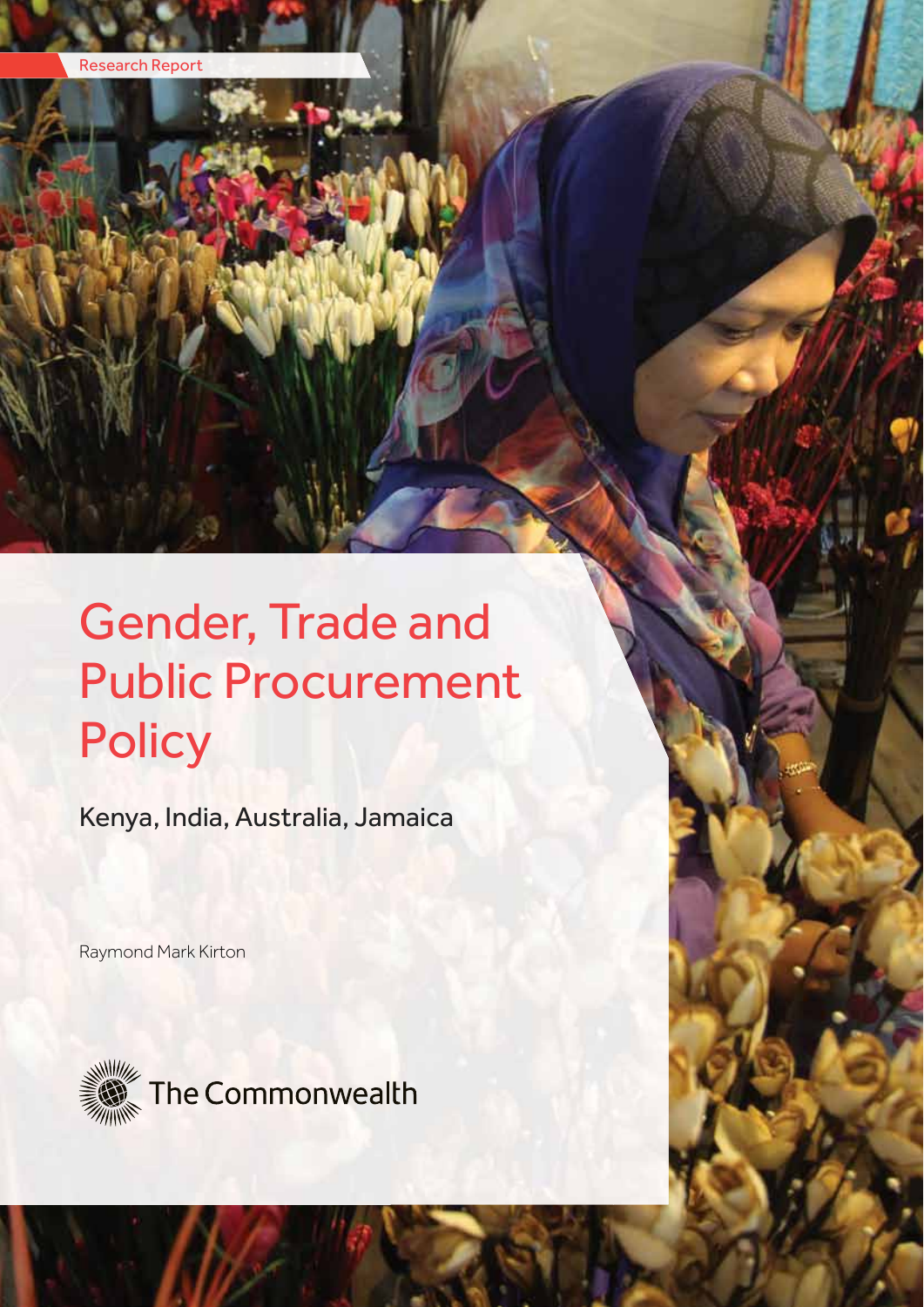#### Gender, Trade and Public Procurement Policy

*Author:* Raymond Mark Kirton

Edited by Barbara Zatlokal

© Commonwealth Secretariat 2013

All rights reserved. This publication may be reproduced, stored in a retrieval system, or transmitted in any form or by any means, electronic or mechanical, including photocopying, recording or otherwise provided it is used only for educational purposes and is not for resale, and provided full acknowledgement is given to the Commonwealth Secretariat as the original publisher.

Views and opinions expressed in this publication are the responsibility of the author and should in no way be attributed to the institutions to which he is affiliated or to the Commonwealth Secretariat.

Wherever possible, the Commonwealth Secretariat uses paper sourced from sustainable forests or from sources that minimise a destructive impact on the environment.

Printed and published by the Commonwealth Secretariat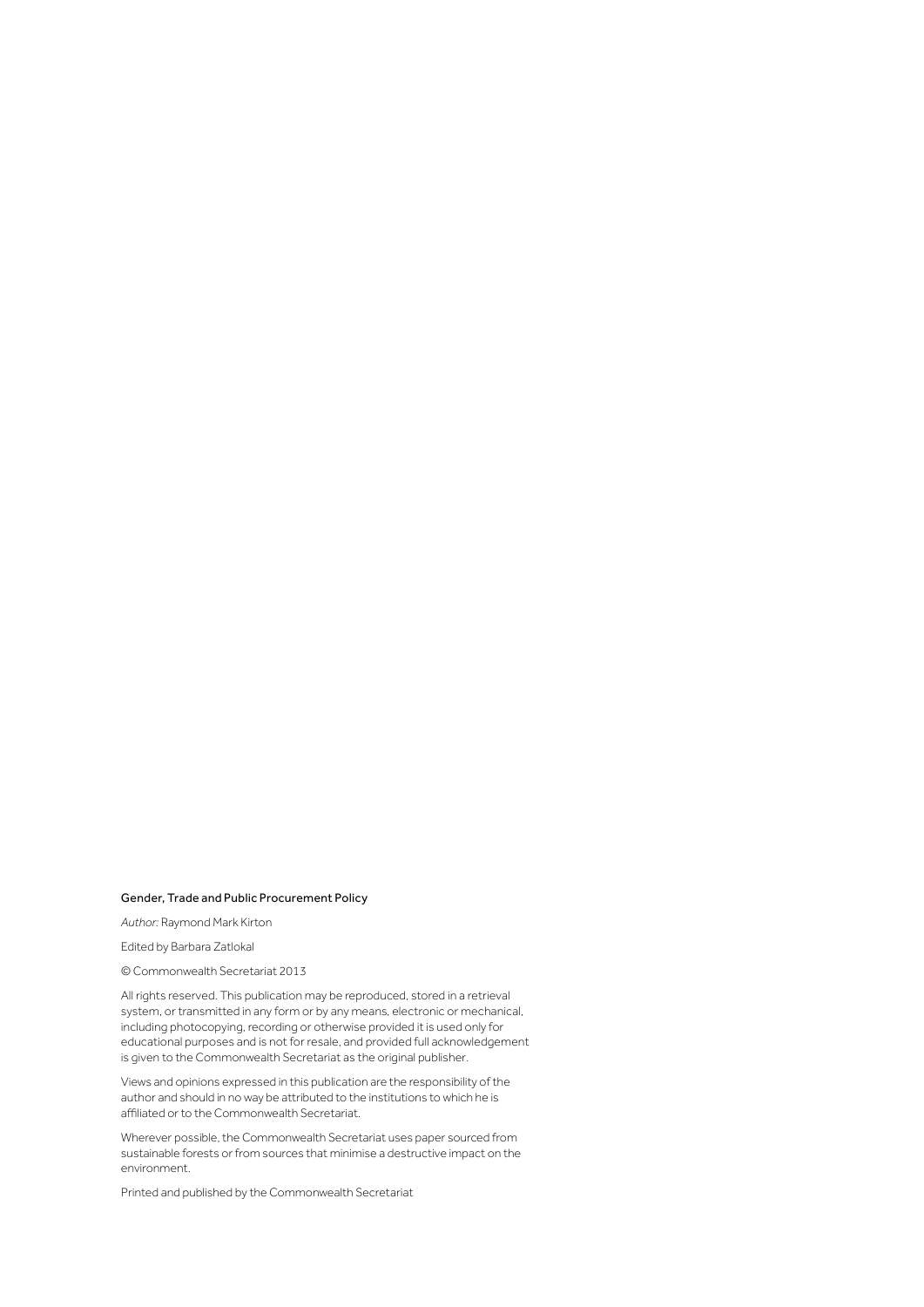# Gender, Trade and Public Procurement Policy

Kenya, India, Australia, Jamaica

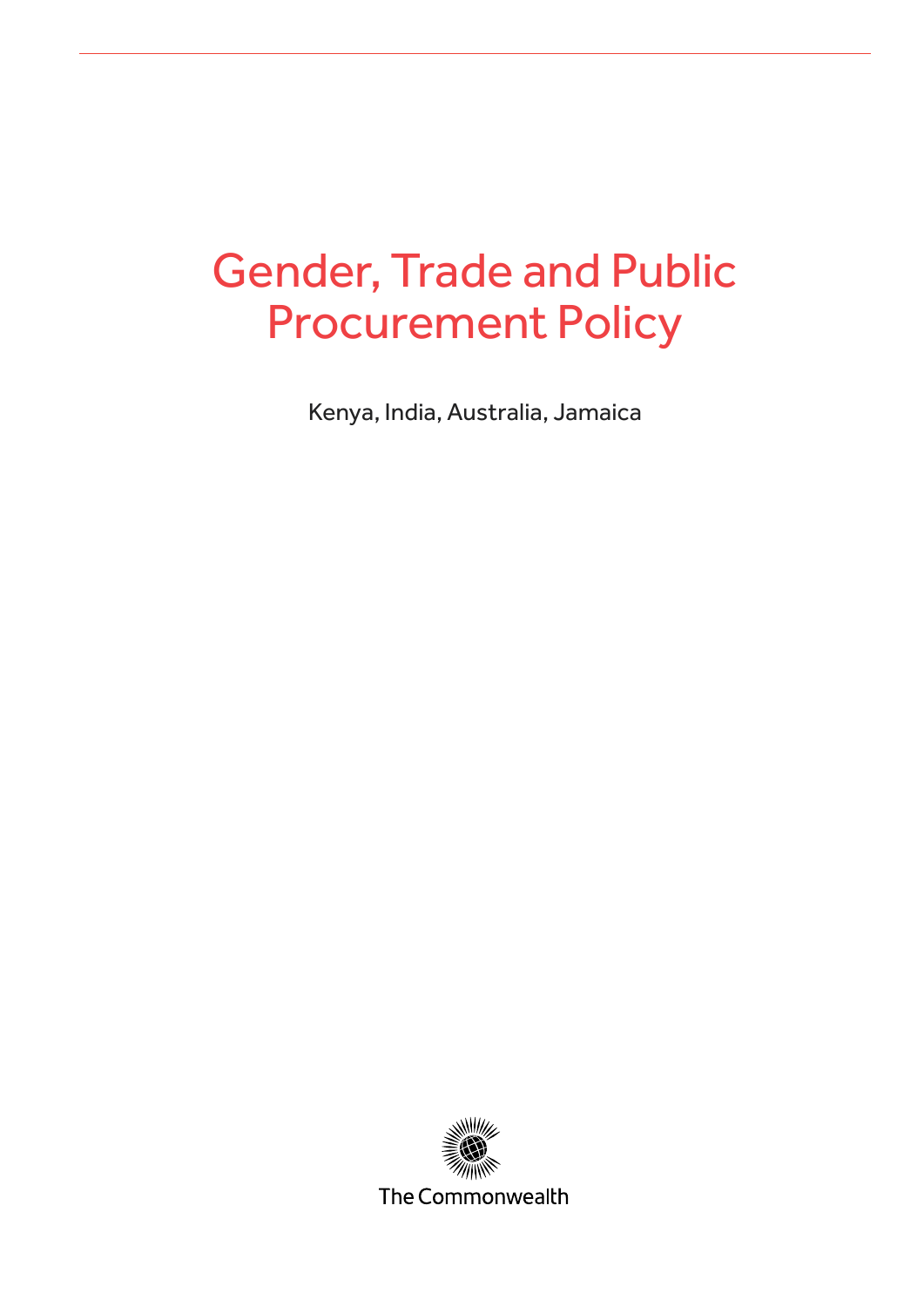## Foreword

This research, which explores the nexus between trade, gender and public procurement policy, investigates how inclusive government procurement policy, coupled with the effective management of scarce resources, can accelerate sustainable economic outcomes. Government procurement is an important dimension of international trade. The procurement market often makes up 10 to 15 per cent of the GDP of developed countries and up to 30 to 40 per cent of the economies of least developed countries (LDCs). Given the size of government spending, public procurement has the potential to be a useful policy tool for growth and the socio-economic transformation of a country. An inclusive government procurement policy exists where there is a 'level playing field', in which policy and regulations ensure that there is equality of opportunity in the pursuit of contracts; especially the size of the enterprise alone should not unwittingly exclude businesses from competing. However, there is limited gender differentiated data available on government contractors. This suggests that policy-makers are unlikely to know the extent to which women entrepreneurs, many of whom own or run small or medium-sized businesses are able to successfully win government contracts. Only a handful of Commonwealth countries have designed public procurement policies which provide special derogation for competing companies based on gender (or ethnicity, for raciallypolarised countries).

As Commonwealth nations seek new opportunities to accelerate their socioeconomic development, they are increasingly being challenged to explore innovative approaches to do more with scarce resources. International trade as a vehicle for pro-poor growth continues

to be championed in mainstream circles as a good route for countries to trade themselves towards economic prosperity and development. Yet, it is recognised that international trade and (its natural ancillary) enterprise development, alone are not sufficient to ensure that the benefits of trade are automatically transmitted to poor people at the bottom of the economic pyramid. Targeted policies that widen poor (or disenfranchised) peoples' access to the factors of production, complemented with frameworks that support knowledge creation have greater potential for accelerating propoor economic growth.

This Commonwealth research is timely, as the drive to include public procurement in a universal World Trade Organization (WTO) agreement will undoubtedly accelerate in the coming decades. The extent to which gender considerations will form a backdrop to the negotiations remains to be seen. Past precedent does not ensure that there will be explicit consideration of the implications of a global trade agreement for gender equality in public procurement. Nevertheless, it is hoped that gender specialists, feminist economists and many more development economists championing pro-poor development will seize the opportunity to make the case for gender responsive public procurement policies in the global arena. Most significantly, policy-makers with a vision for change will be central to re-orienting the public procurement policy regime as this offers an innovative distribution of resources and economic opportunities and has the potential for enhancing competitiveness.

#### Esther Eghobamien

Interim Director and Head of Gender Social Transformation Programmes Division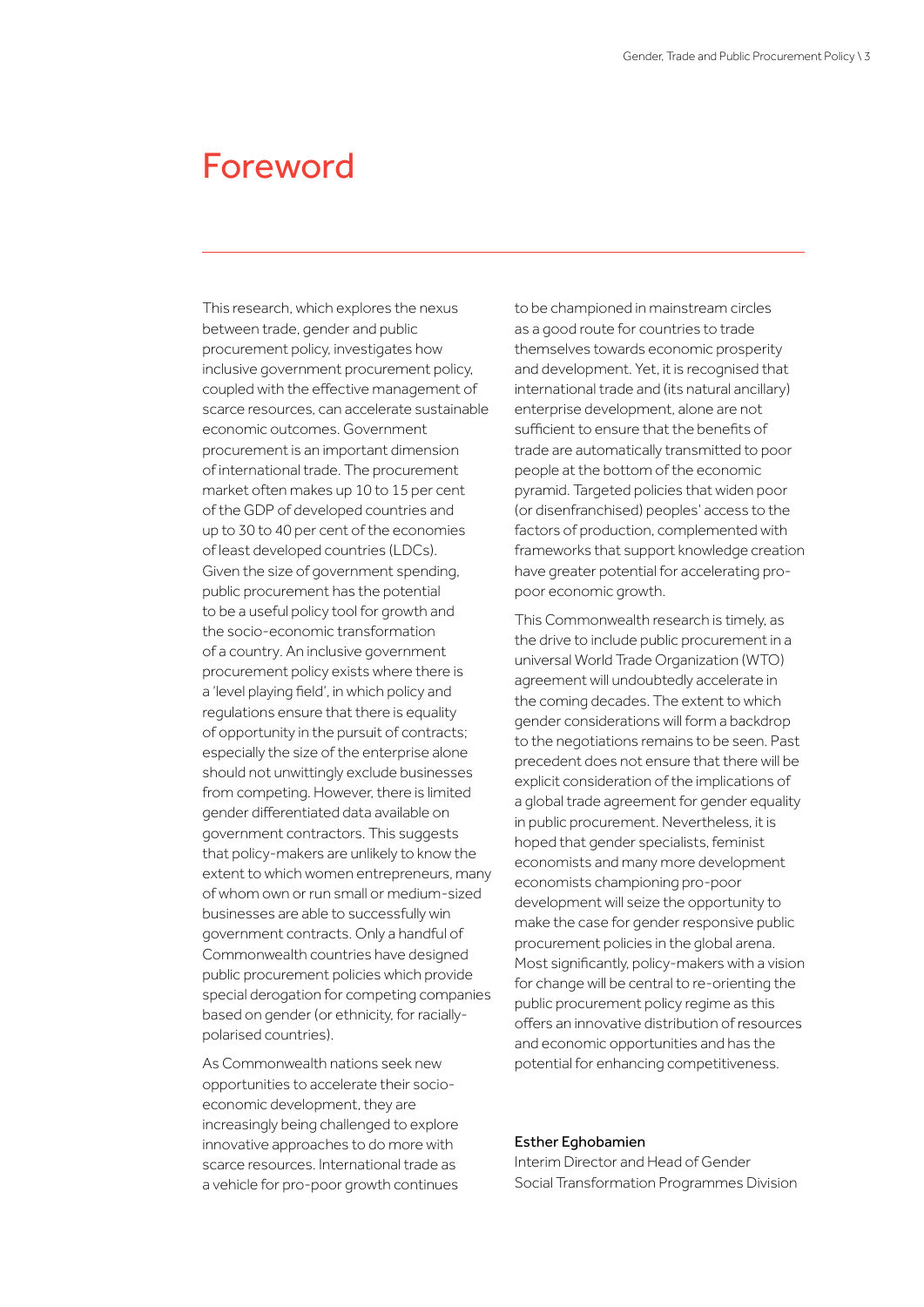## Acknowledgments

This publication, commissioned by the Commonwealth Secretariat, was written by Raymond Mark Kirton, Senior Lecturer at the Institute of International Relations of The University of the West Indies. The manuscript was subsequently revised, updated and edited by Olayinka Bandele. Final edits were co-ordinated by Sarah Kitakule.

The publishers would like to acknowledge the contribution of the Expert Review Panel comprising of Veniana Qalo (Economic Affairs Division, Commonwealth Secretariat), who offered incisive comments on the nexus between trade policy and the emerging global procurement regime, and Marcel Holder-Robinson (Governance and Institutional Development Division, Commonwealth Secretariat) for her valuable insights on governance and procurement policy in general. Marije Boomsma (KIT, Amsterdam) deserves special mention for her unhesitating partnership, providing comments on value chain analysis and the text in general.

The views expressed in this publication are those of the authors and do not necessarily reflect the official position or policy of the Commonwealth Secretariat or any other agency or government identified.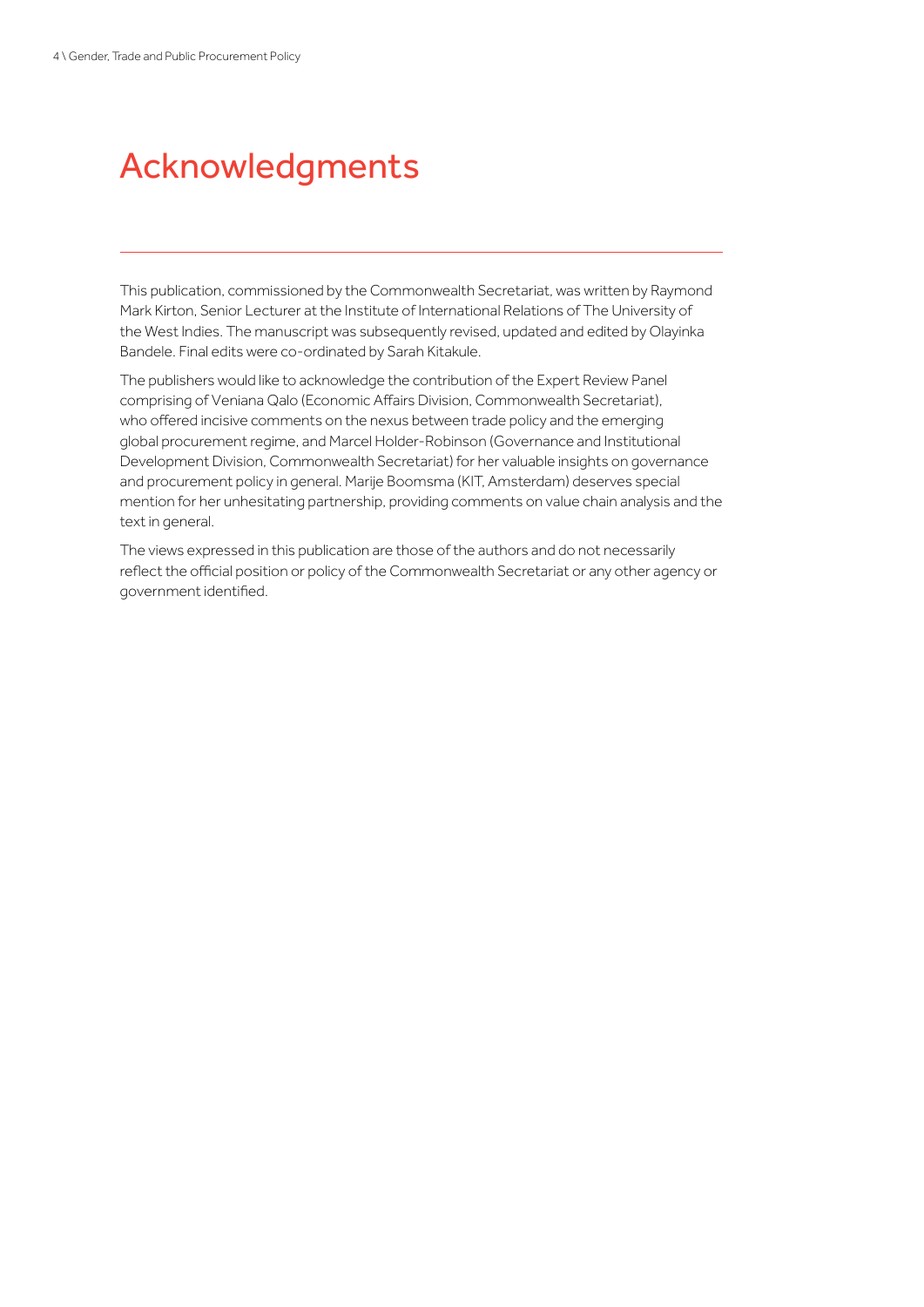## Contents

| 1.1 | Public procurement policy: A framework for delivering           |  |
|-----|-----------------------------------------------------------------|--|
| 1.2 | Understanding the linkages between gender, public               |  |
| 1.3 |                                                                 |  |
| 1.4 |                                                                 |  |
| 1.5 |                                                                 |  |
|     |                                                                 |  |
|     |                                                                 |  |
| 3.1 |                                                                 |  |
| 3.2 |                                                                 |  |
|     |                                                                 |  |
|     |                                                                 |  |
|     |                                                                 |  |
|     | Good Governance and Public Procurement in                       |  |
|     |                                                                 |  |
|     |                                                                 |  |
| 5.1 |                                                                 |  |
|     |                                                                 |  |
|     |                                                                 |  |
|     |                                                                 |  |
|     |                                                                 |  |
|     | 5.1.4 Transparency and accountability within public procurement |  |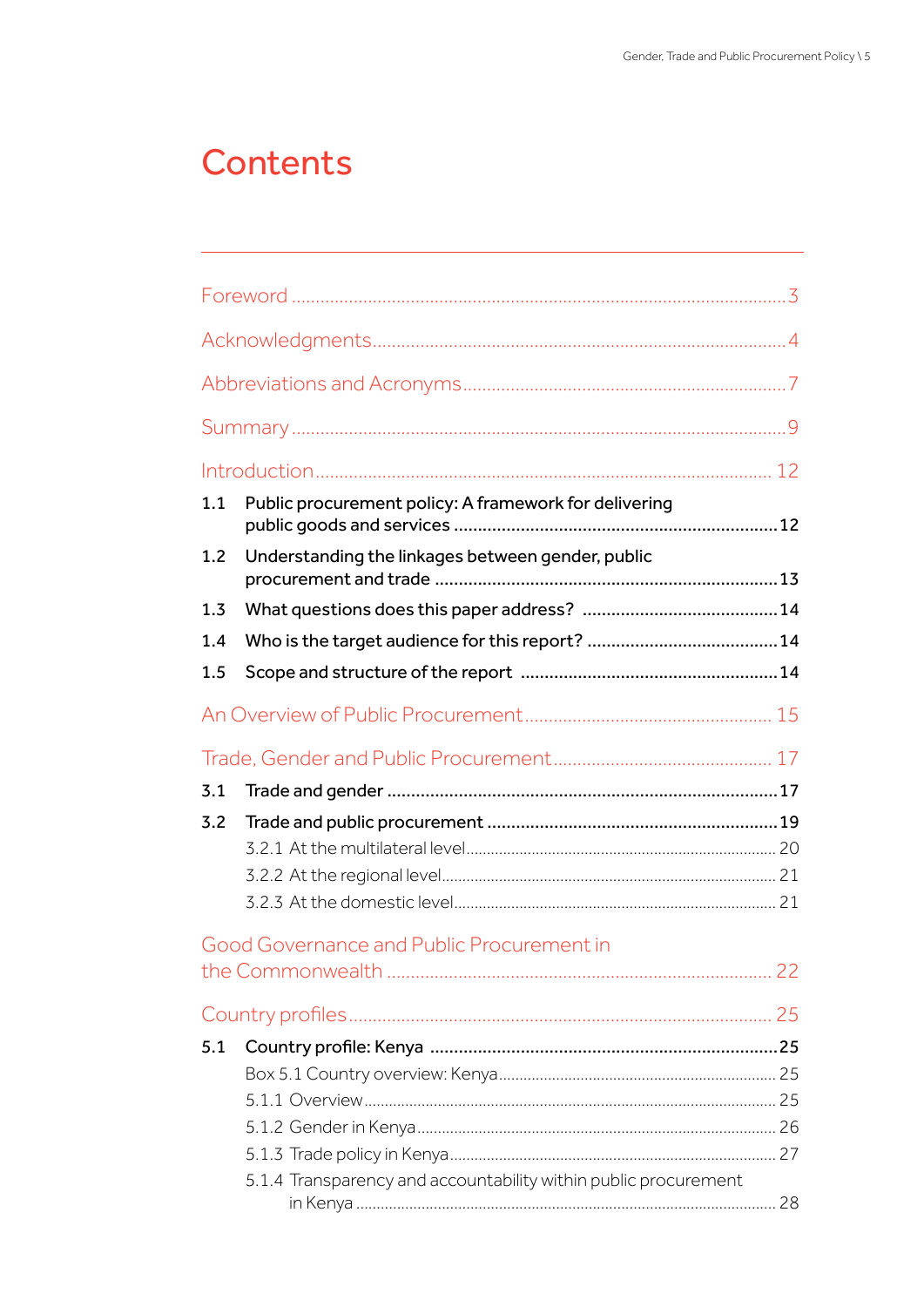| 5.2 |                                                                    |  |
|-----|--------------------------------------------------------------------|--|
|     |                                                                    |  |
|     |                                                                    |  |
|     |                                                                    |  |
|     | 5.2.4 Transparency and accountability within public                |  |
|     |                                                                    |  |
|     | 5.2.6 The nexus of trade, gender and public procurement policy 36  |  |
|     |                                                                    |  |
| 5.3 |                                                                    |  |
|     |                                                                    |  |
|     |                                                                    |  |
|     | 5.3.3 Transparency and accountability within public procurement 40 |  |
|     |                                                                    |  |
|     |                                                                    |  |
|     |                                                                    |  |
| 5.4 |                                                                    |  |
|     |                                                                    |  |
|     |                                                                    |  |
|     |                                                                    |  |
|     |                                                                    |  |
|     |                                                                    |  |
|     | 5.4.6 Transparency and accountability within public procurement 49 |  |
|     | 5.4.7 Limitations of public procurement policy in Jamaica  49      |  |
|     |                                                                    |  |
|     |                                                                    |  |
|     |                                                                    |  |
|     |                                                                    |  |
|     | List of boxes                                                      |  |
|     |                                                                    |  |
|     | Box 4.1 Beyond compliance - better procurement outcomes  23        |  |
|     |                                                                    |  |
|     |                                                                    |  |
|     |                                                                    |  |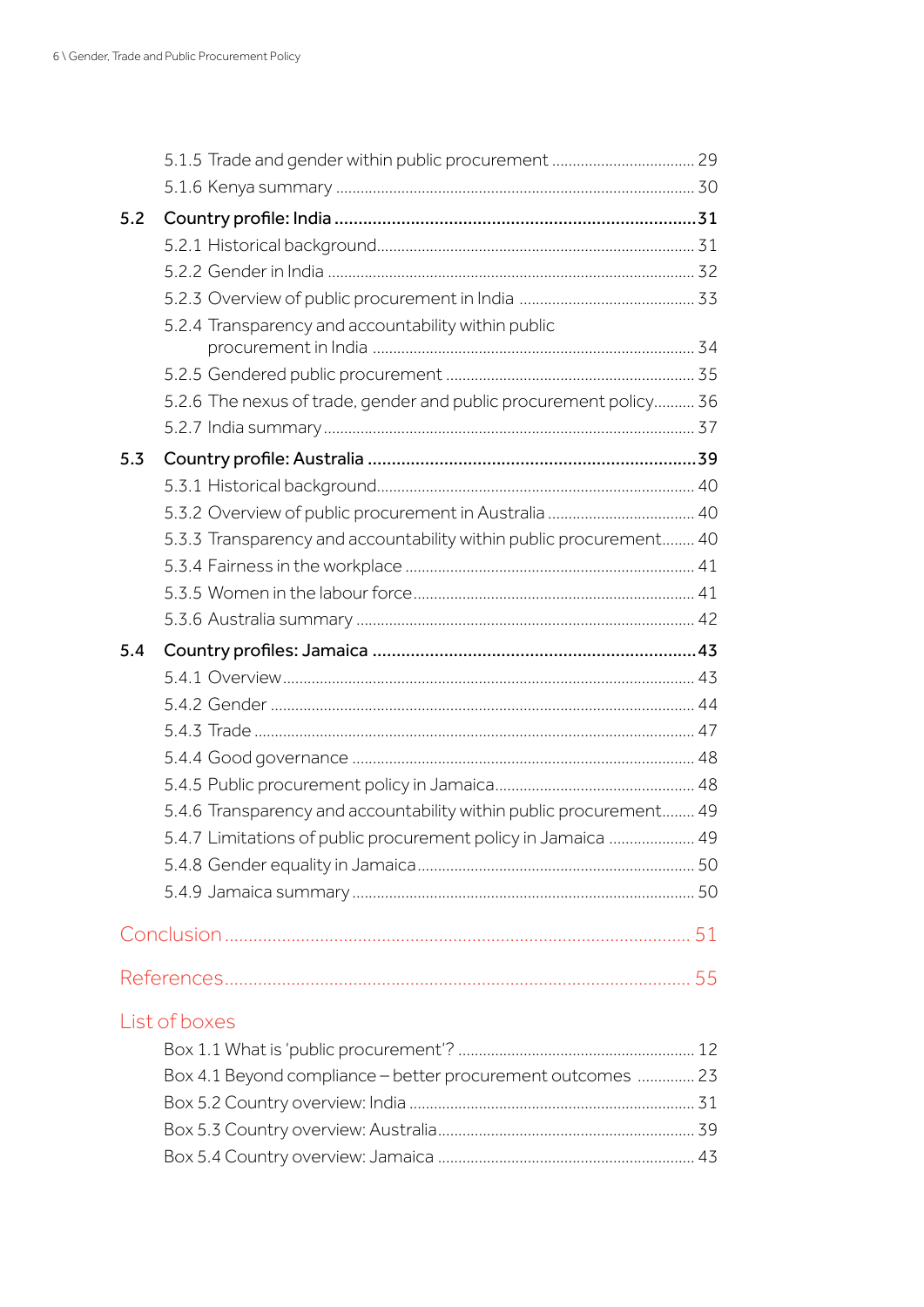## Abbreviations and Acronyms

| ADB          | African Development Bank                                                  |
|--------------|---------------------------------------------------------------------------|
| ADF          | African Development Fund                                                  |
| AfT          | Aid for Trade                                                             |
| <b>ASEAN</b> | Association of South East Asian Nations                                   |
| BGA          | Bureau of Gender Affairs (previously BWA), Jamaica                        |
| <b>BRICS</b> | Brazil, Russia, India, China and South Africa                             |
| <b>BWA</b>   | Bureau of Women's Affairs, Jamaica                                        |
| CARIFTA      | Caribbean Free Trade Association                                          |
| CET          | Common External Tariff                                                    |
| <b>CPPN</b>  | Commonwealth Public Procurement Network                                   |
| CSO          | civil society organisation                                                |
| <b>CVC</b>   | Central Vigilance Commission                                              |
| <b>DFID</b>  | Department for International Development                                  |
| EPA          | Economic Partnership Agreement                                            |
| EU           | European Union                                                            |
| FDI          | foreign direct investment                                                 |
| FTA          | free trade agreement                                                      |
| GAC          | Gender Advisory Committee, Jamaica                                        |
| GATS         | General Agreement on Trade in Services                                    |
| GATT         | General Agreement on Tariffs and Trade                                    |
| GBV          | gender-based violence                                                     |
| GDP          | gross domestic product                                                    |
| GNP          | gross national product                                                    |
| GPA          | Government Procurement Agreement, WTO                                     |
| <b>IDB</b>   | Inter-American Development bank                                           |
| <b>IDS</b>   | Institute of Development Studies                                          |
| <b>IMF</b>   | International Monetary Fund                                               |
| ΙT           | information technology                                                    |
| JLP          | Jamaica Labour Party                                                      |
| KANU         | Kenyan African national Union                                             |
| KIT          | Koninklijk Instituut voor de Tropen (Royal Tropical Institute), Amsterdam |
| LDC          | least developed country                                                   |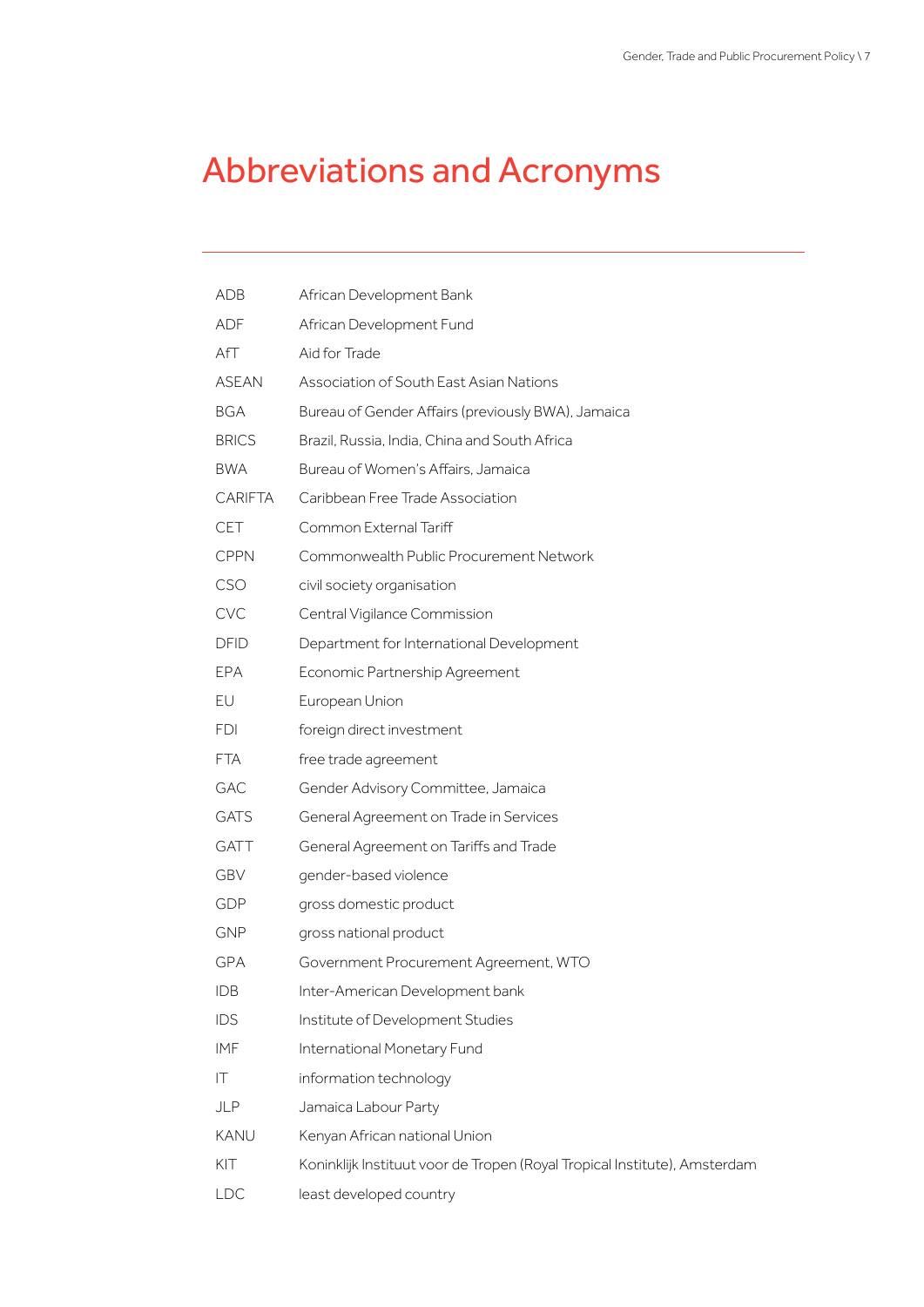| <b>MDG</b>      | Millennium Development Goal                                     |
|-----------------|-----------------------------------------------------------------|
| <b>MFN</b>      | most favoured nation                                            |
| <b>MNC</b>      | multi-national company                                          |
| MoU             | memorandum of understanding                                     |
| <b>MSME</b>     | micro, small and medium-sized enterprise                        |
| <b>MSME</b>     | Ministry of Micro, Small and Medium Enterprises, India          |
| <b>MTWO</b>     | Maendeleo ya Wanawake, Kenya                                    |
| <b>MWCD</b>     | Ministry of Women and Child Development, India                  |
| <b>NGO</b>      | non-governmental organisation                                   |
| <b>NPGE</b>     | National Policy for Gender Equality, Jamaica                    |
| <b>OAS</b>      | Organization of American States                                 |
| OECD            | Organisation for Economic Co-operation and Development          |
|                 | OECD/DAC OECD Development Assistance Committee                  |
| <b>PATH</b>     | Programme for Advancement through Health and Education, Jamaica |
| <b>PNP</b>      | People's National Party, Jamaica                                |
| <b>PPOA</b>     | Public Procurement Oversight Authority, Kenya                   |
| <b>PPP</b>      | public procurement policy                                       |
| <b>PTA</b>      | preferential trade agreement                                    |
| <b>SSA</b>      | sub-Saharan Africa                                              |
| <b>STPD</b>     | Social Transformation Programmes Division                       |
| <b>TNC</b>      | trans-national corporation                                      |
| <b>TRIMs</b>    | Trade-Related Investment Measures                               |
| <b>TRIPs</b>    | Trade-Related Aspects of Intellectual Property Rights           |
| <b>TRRI</b>     | <b>Tariff Trade Restrictiveness Index</b>                       |
| UN              | <b>United Nations</b>                                           |
| <b>UNAIDS</b>   | Joint United Nations Programme on HIV/AIDS                      |
| <b>UNCAC</b>    | United Nations Convention against Corruption                    |
| <b>UNCITRAL</b> | United Nations Commission on International Trade Law            |
| <b>UNCTAD</b>   | United Nations Conference on Trade and Development              |
| <b>WTO</b>      | World Trade Organization                                        |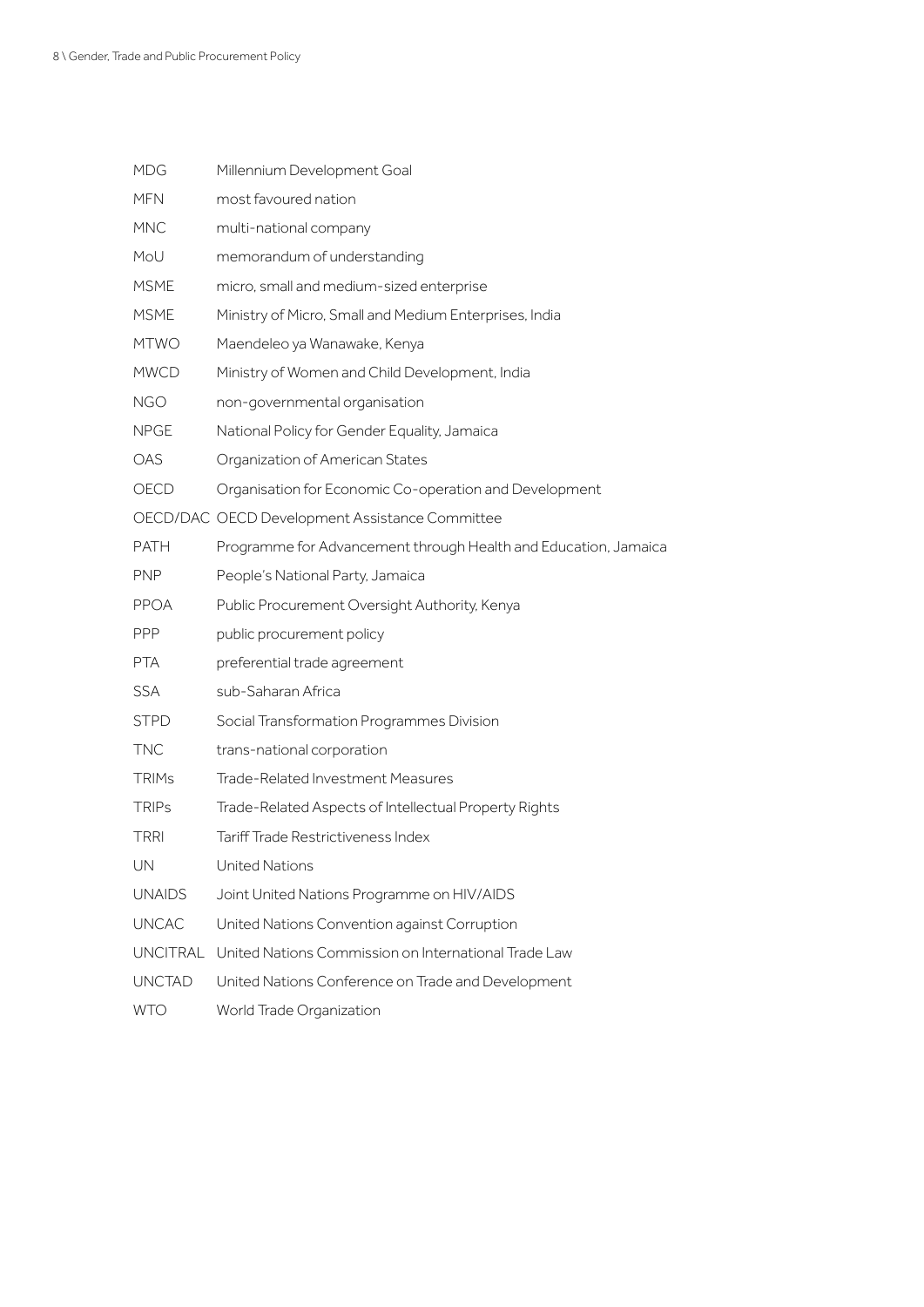## Summary

Public procurement is increasingly being recognised as a vehicle to help governments to achieve social goals and sustainable economic development. Within the Commonwealth, South Africa and Malaysia are two examples of countries where public procurement policy has been used to empower previously disenfranchised populations and thus pursue the goal of equitable sustainable development. Government procurement programmes, largely in member countries of the Organisation for Economic Co-operation and Development (OECD), attach additional conditions to government contractors, designed to raise environmental and/or social standards. These conditions include improvement of women's rights. Unlocking government procurement for businesses owned by women could be one route to using trade as a vehicle for increasing the benefits of economic development for women. Policy-makers continue to make the case that if inclusive, accelerated GDP growth is to be achieved, women's economic empowerment must be embedded in our communities. Yet, governments are not alone in this drive towards unleashing the potential of women business owners in the supply chain. We are at a time of significant global demographic change, which is driving major multinational corporations to create new opportunities for women as leaders, managers, employees and agents of change and value, both as suppliers and consumers. This is not least because the business case for engaging with a powerful consumer is so convincing.

## Defining the nexus of gender, trade and public procurement

This publication explores the interconnectedness of gender, trade and public procurement in four steps. These are:

- i) an exploration of the linkages between public procurement and trade, with specific reference to domestic, regional and global dimensions of trade;
- ii) a discussion around the extent to which public procurement policies are gender equitable;
- iii) a consideration of the importance of integrating gender considerations into public procurement and trade policy.
- iv) Lastly, the publication presents four case studies on public procurement policy and practices taken from Commonwealth countries, with a particular emphasis on emerging gender-specific dimensions.

## What are the objectives and benefits of a well-functioning public procurement policy?

The key objectives of public procurement policy are to define an efficient, transparent system which enables governments to procure value-for-money goods and services in order to run the day-to-day business of government. It is now largely recognised that the benefits of competition and transparency to the procurement process cannot be denied. Studies carried out in the European Union (EU) by the World Bank and the OECD suggest an overall cost saving of 30 per cent<sup>1</sup>, due to avoiding wasteful, incompetent or corrupt purchasing of goods and services.

## Why does gender matter for public procurement policy?

Government procurement is an important dimension of international trade. The size

<sup>1</sup> Commonwealth Secretariat (2011), Trade Effects of Rules on Procurement for Commonwealth ACP Members, Commonwealth Secretariat, London: xiv.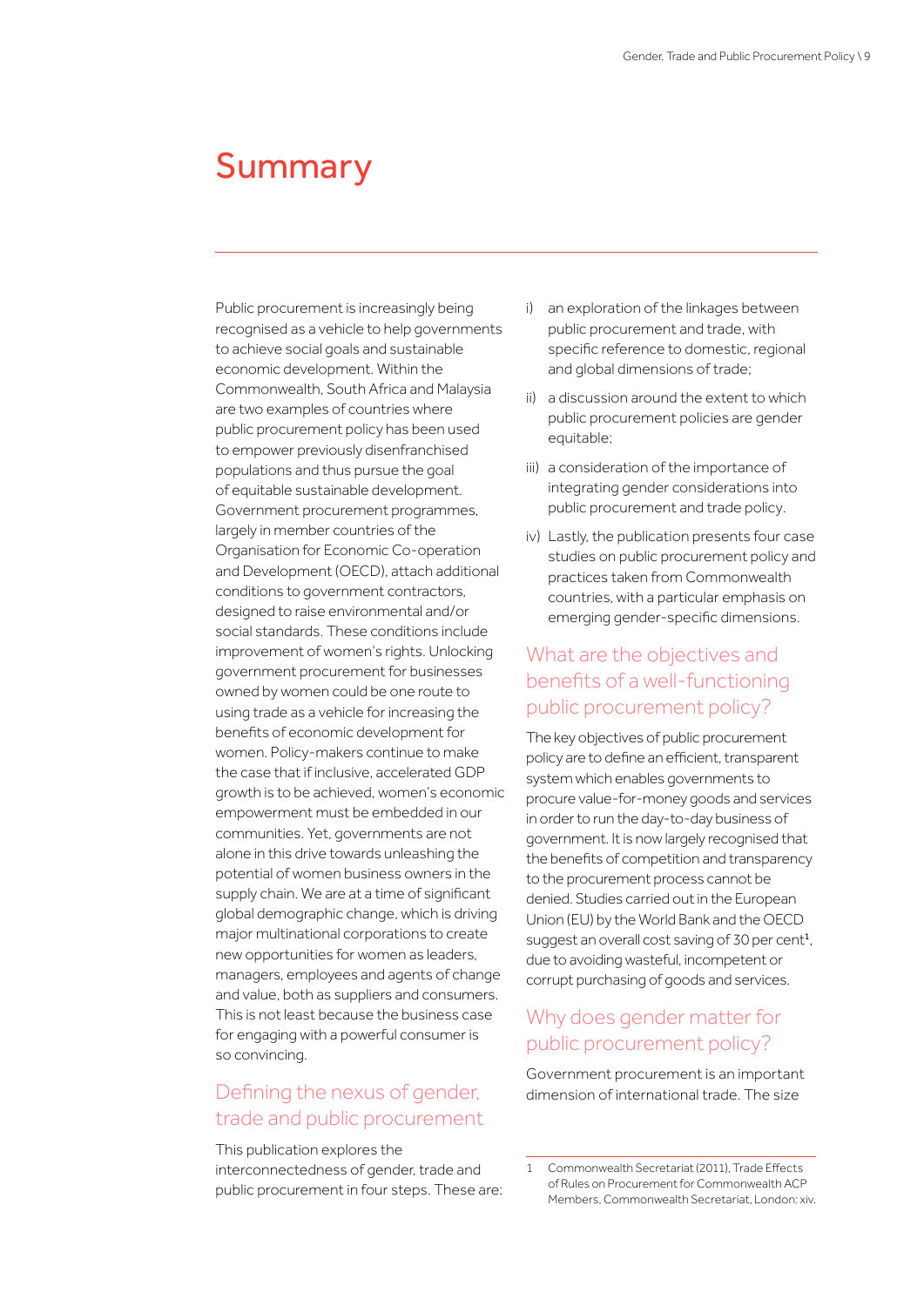of the procurement market, which often makes up 10 to 15 per cent of the GDP of developed countries<sup>2</sup> and can amount to as much as 30 to 40 per cent of GDP of developing countries<sup>3</sup>, is thus a major factor in economic activity. How this segment of domestic trade is explored to serve women and men more equitably is an overarching concern. Given the magnitude of government spending on goods and services, public procurement can be an extremely useful policy tool for a country's growth and socio-economic transformation. Gender is important for public procurement policy because it can ensure equitable access and provide benefits from diversifying the supply chain. Increasing the opportunities for more economic agents, particularly small and medium-sized enterprises (SMEs) to engage in the delivery of goods and services can result in improved outcomes for the alleviation of poverty and increasing gender equality, given that women-owned businesses are disproportionately located in this sub-sector of the economy.

## Can support to SMEs be an entry-point for genderequitable PPP outcomes

Expanding the participation of SMEs in the tendering process has a number of advantages for poverty reduction, gender equity and sustainable development. Empirical evidence from around the globe confirms that SMEs are largely labourintensive, low-technology or low-capital equipment enterprises in contrast to larger

2 World Trade Organization (WTO) (2013), 'Government procurement', WTO, available at: www.wto.org/english/tratop\_e/gproc\_e/gproc\_e. htm (accessed 21 May 2013).

3 International Institute for Sustainable Development (IISD) (2013), 'Procurement & Public-Private Partnerships', IISD, available at: www.iisd. org/procurement (accessed 21 May 2013).

businesses.<sup>4</sup> Therefore, a fast-growing SME sector has great potential for reducing unemployment.

### Where does the private sector fit in?

The private sector has a key role to play in increasing access to government procurement contracts. This role is encouraged by development agencies and bilateral aid donors. Multinational corporations, large domestic companies and medium-sized enterprises that are interested in increasing their customer base are exploring new opportunities to engage with smaller suppliers. The language of the private sector focuses on diversifying supplier value chains in the market. From global supermarkets, car manufacturing conglomerates, textile manufacturers and service sector enterprises, the practice of supplier diversity<sup>5</sup> continues to resonate. This trend has potential for promoting an inclusive approach that targets female suppliers.

### What are the challenges?

Positive discrimination is not widely understood or welcomed

Governments are often reluctant to explore positive discrimination or affirmative action. These concepts are

4 Cook, P and F Nixon (2000), Finance and Medium-Sized Enterprise Development, Working Paper No 14, IDPM, University of Manchester, Finance and Development Research Programme, http://unad.academia.edu/ AdejubeWorldgreatest/Papers/602216/Finance\_ and small and mediumsized enterprise development (accessed 21 May 2013).

5 Supplier diversity is the pro-active business process of sourcing products and services from diverse and previously under-represented suppliers. Diversifying their supplier base helps governments and large companies to effectively target a wider range of businesses in order to gain business benefits including increased market share. By broadening the diversity of their supply base, both public and private sector companies can benefit from access to new, innovative ideas, increasing competition, receiving better value for money and improved service to the customers and communities they work with.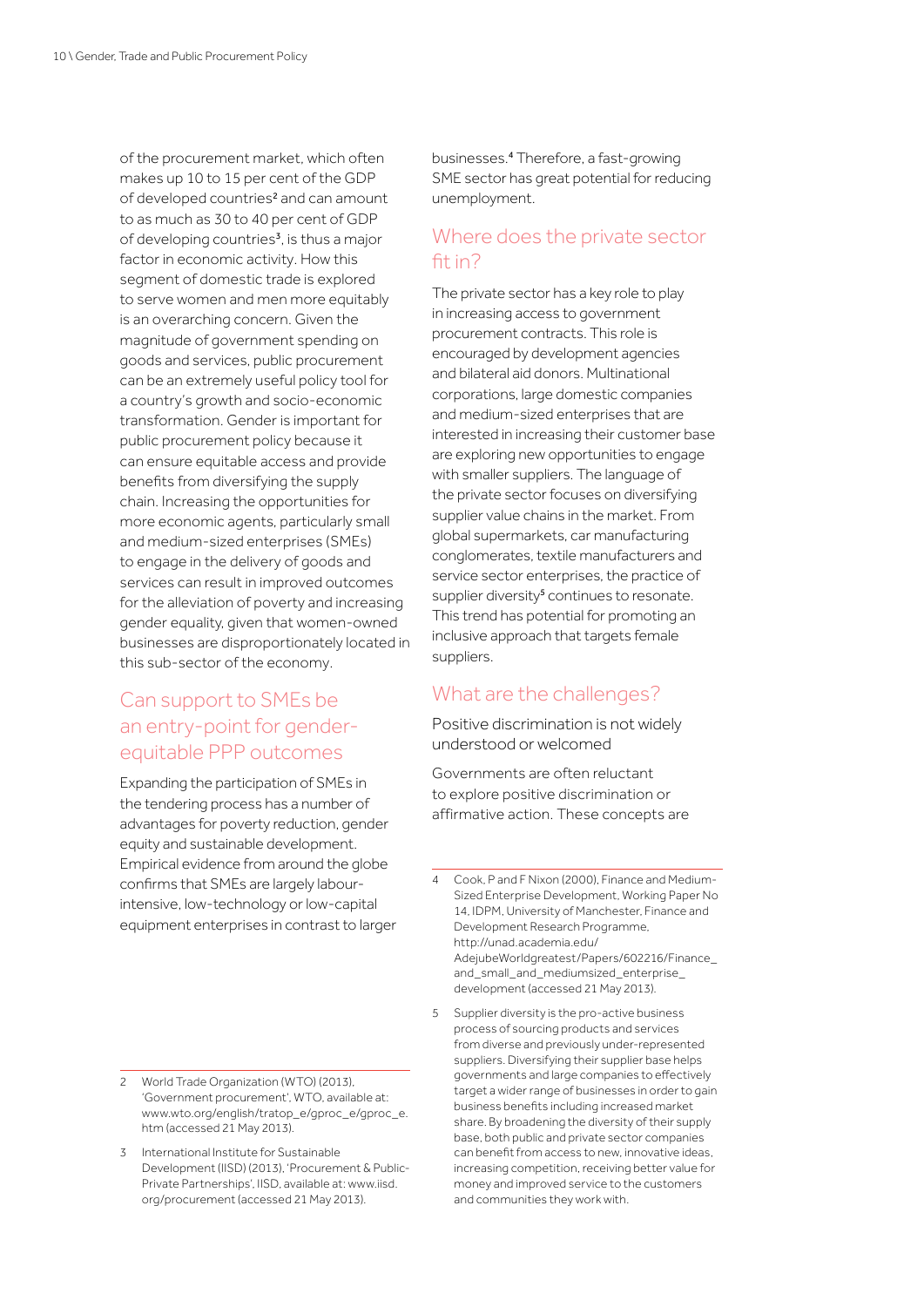not widely understood and consequently often feared by vested interests, both domestically and internationally.

Women are often in the margins of decision-making processes

Women business owners with some understanding of the challenges of business development often reside in the margins of decision-making processes. This makes it challenging for their views to be heard and to influence agendas. This marginalisation of women's knowledge and key skills is evident in governance institutions and processes at all levels, including among civil society organisations (CSOs). The scarcity of women in leadership positions<sup>6</sup>, whether in the boardroom (at every level and scale of enterprise) or in executive positions in government and public institutions, reinforces the absence of women where it matters most for gender- responsive economic empowerment.

Defining a gender-sensitive public procurement policy requires political will

Exploring the development of a gendersensitive public procurement policy presents a challenge for governments because of the pressures to maintain the status quo, which supports existing modes of operation. In the first instance, challenging entrenched viewpoints requires open engagement and dialogue on 'why the need for change?' Such engagement allows all actors/agents to discuss the context in which affirmative action may be recommended to address the issues of commonplace 'lack or limited opportunity' for women business owners. Experiences from around the globe, including Commonwealth countries, indicates that affirmative action is more readily acceptable where there is a historical reference to past discrimination. In a number of countries, past (often legally instituted)

discrimination has eventually conceded to a willingness to discuss and construct laws, regulations and policies which protect the rights and opportunities of previously disadvantaged communities distinguished by ethnicity, religion or caste. This is seen in post-segregation USA, Malaysia, India and post-apartheid South Africa.

### Challenging mindsets

The goal of this publication is to raise questions on how policy-makers can start to push the boundaries of what has been accepted as good practice in public procurement policy. Exploring this discourse will necessarily challenge key specialists – governance advisers, economists, socialpolicy advisers, trade lawyers, gender experts, etc. – to question the appropriate balance for a workable, transparent and efficient public procurement policy within the parameters of a global economy, and with the aspiration to the development of an inclusive economy.

<sup>6</sup> Dyrchs, S and R Strack (2012), Shattering the Glass Ceiling: An Analytical Approach to Advancing Women into Leadership Roles, The Boston Consulting Group, available at: www.bcgperspectives.com/content/articles/ leadership\_change\_management\_shattering\_ the\_glass\_ceiling (accessed 21 May 2013).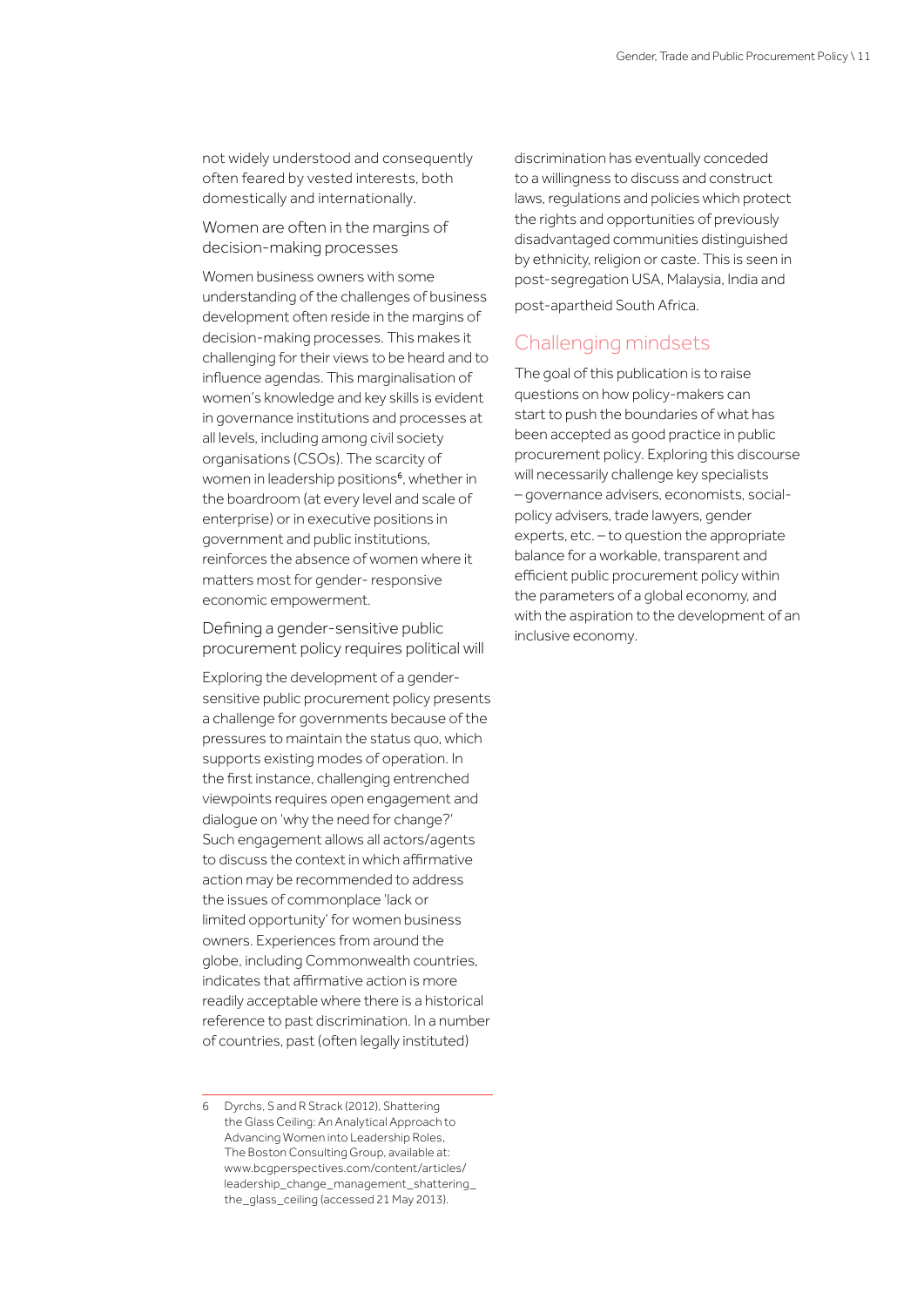#### Chapter 1

## Introduction

#### Box 1.1 What is 'public procurement'?

According to the United Nations Commission on International Trade Law (UNCITRAL) Model Law 1994, public procurement refers to 'the acquisition of goods, construction or services by a procurement entity.'<sup>7</sup> Government spending accounts for 15 per cent of the GDP of OECD countries and is as high as 30 per cent of GDP in developing countries (UNEP 2009). From a trade perspective, public procurement policy (PPP) is important because it commands a significant share of GDP and, because 'public resources are scarce, the efficiency of the procurement process is a primary consideration of every procurement regime' (WTO 2013). Yet, for the best long-term use of government funds, PPP should also be concerned with sustainable development. International norms and values also dictate that public procurement policy should be of a particular standard and should be largely recognised as complying with 'good governance' standards (Brody 2009).<sup>8</sup>

- 7 The UNICTRAL Model Law on Public Procurement contains procedures and principles which are aimed at achieving value for money and avoiding abuses in the procurement process. The text promotes objectivity, fairness, participation and competition and integrity in working towards these goals. Transparency is also a key principle, allowing confirmation of visible compliance with the procedures and pinciples.
- 8 Good governance is broadly defined as 'wellfunctioning and accountable institutions – political, judicial and administrative – which citizens regard as legitimate, in which they participate in making decisions that affect their daily lives and by which they are empowered.' In the context of PPP, good governance principles suggest the existence of a system which is efficient, accountable, transparent, anti-corrupt, good value for money, fair and equitable.

## 1.1 Public procurement policy: A framework for delivering public goods and services

Public procurement policy (PPP) typically focuses on 'value for money', transparency, accountability and anti-corruption and these angles have been extensively analysed from a governance perspective. Government agencies consider it appropriate to focus on efficiency in the procurement of goods and services because they require products and inputs to carry out their day-to-day activities, timely delivery of programmes and services to their constituents. The extent to which governments are able to carry out their duties in a timely, effective and efficient manner has a great impact on a diverse range of stakeholders and society in general.

The 'value for money' consideration of public procurement acknowledges that public resources are scarce, requiring efficient supply of goods and services. The dissemination of information is a primary concern. An open and transparent procurement system is considered to be the best approach to realise the 'value for money' criterion, as transparency negates imperfect information flow and is perceived to maximise competition between potential suppliers.

Notwithstanding the drive towards openness and transparency, in many instances WTO member countries are able to use their purchasing power to achieve domestic policy goals, although this might not be formalised and systematic.

The majority of the member countries of the Commonwealth are developing nations, thus the developing world's view of public procurement is relevant to the Commonwealth, as perceptions and beliefs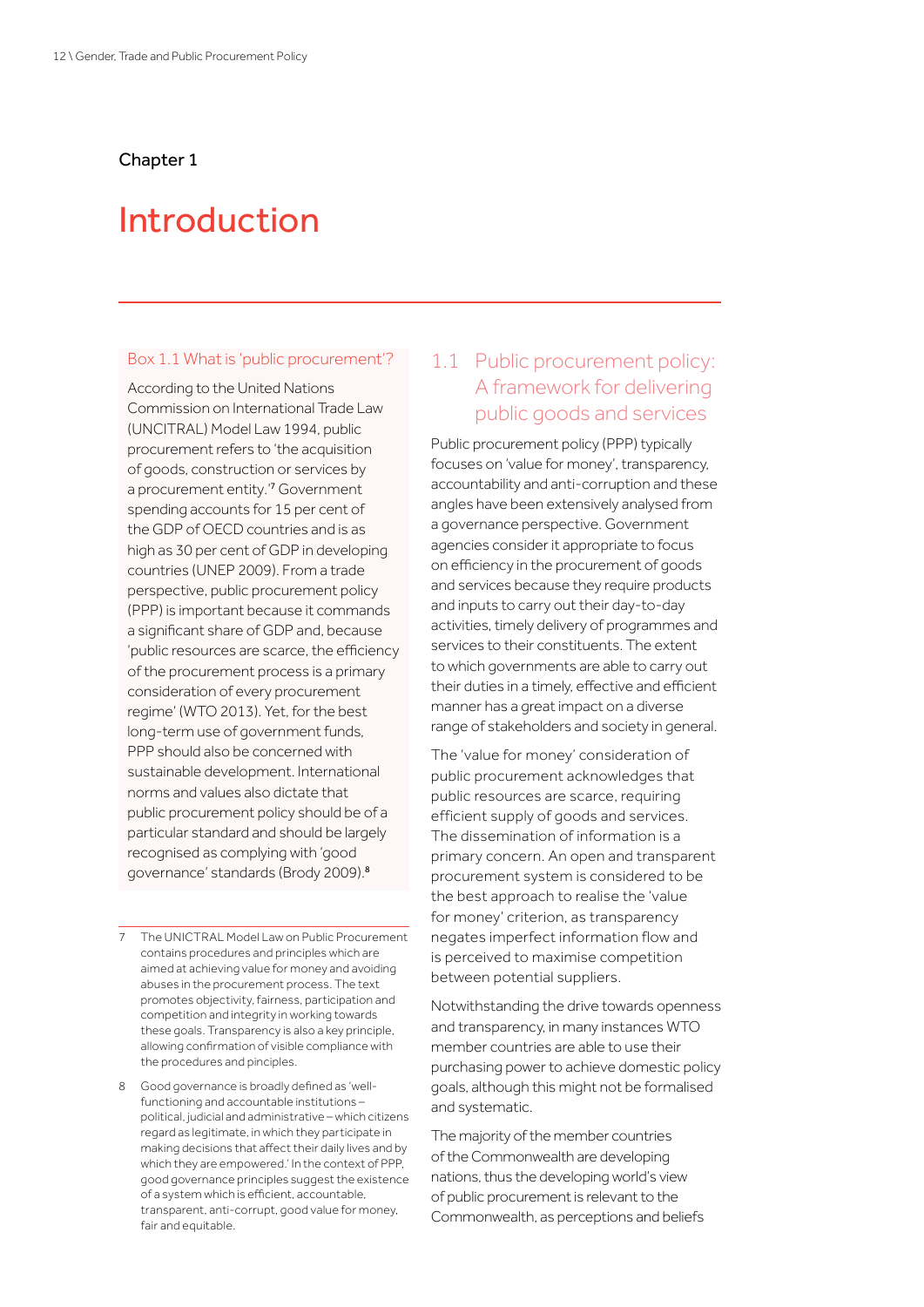

of this large constituent will influence emerging global agendas on trade and public procurement. Transparency is one of the three areas of WTO work on government procurement. In discussions, developed countries have focused on the positive benefits of an agreement on transparency, such as greater efficiency and a reduction in corruption. However, many developing countries are reluctant to agree, worried about the intrusiveness of such a policy and the burdensome obligations and limitations that such an agreement could place on the use of procurement as a tool for development.

This publication raises the question of whether a well-conceived public procurement policy can be designed to infuse crucial governance and efficiency issues into procurement while still serving as a good channel for transmitting equitable, inclusive and sustainable development.

## 1.2 Understanding the linkages between gender, public procurement and trade

According to an authority on human rights law and European Commission (EC) public procurement law, 'the use of public procurement to achieve social outcomes

is widespread... [including]… its use to promote equality on the basis of ethnicity and gender' (McCrudden 2004). While closing gender gaps is a matter of human rights and equity, it is also one of efficiency. According to the World Economic Forum's Gender Gap Report there is a positive correlation between gender equality and a country's level of competitiveness, GDP per capita and its rank in the Human Development Index. This is consistent with evidence that reducing gender inequality enhances productivity, economic growth and development. Globalisation has brought new challenges and has major implications for gender equality, with sourcing no longer a local or national process; there are now good opportunities for women business owners to sell into (public and private) global supply chains. The extent to which governments make a concerted effort to design public procurement policies which increase access for women business owners in turn determines the extent to which those entrepreneurs will respond. From a low starting point, it takes huge organisational will to increase the participation of women in government procurement supply chains for goods and services.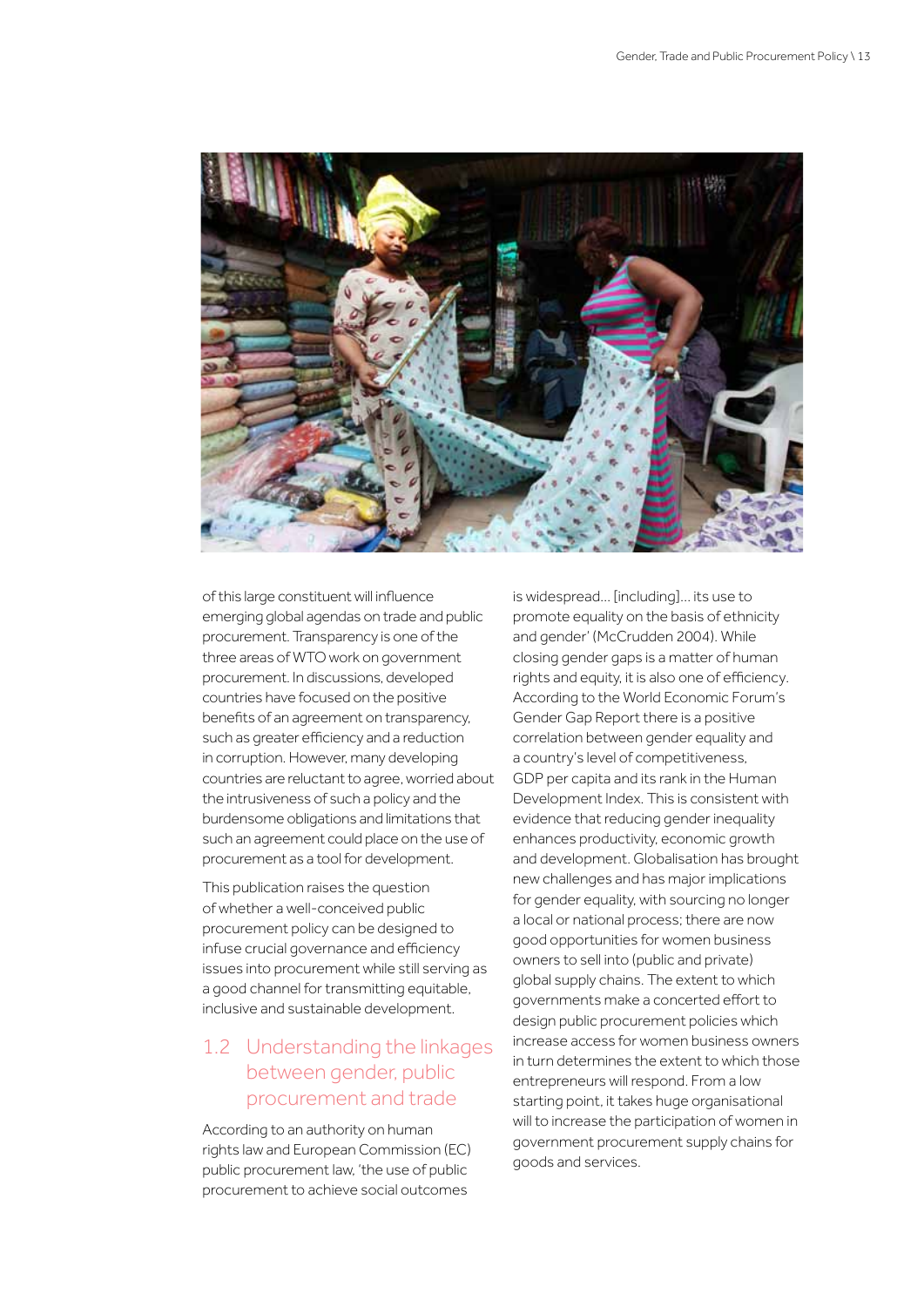## 1.3 What questions does this paper address?

The methodological approach used to explore the questions posed in this report includes an assessment of the current discourse on public procurement policy, an analysis of secondary research data and primary research, and analysis of interview results from procurement officers. The insights of procurement officials illustrate their priorities to the non-specialist. This is important for exploring practical solutions and opportunities for increasing access to economic opportunity. Ideally it would have been useful to have also included the real life experiences of women business owners, in order to illustrate the barriers they faced when competing for business from government agencies. Unfortunately, this important dimension could not be covered within this study and deserves a paper on its own.

### 1.4 Who is the target audience for this report?

This report is primarily aimed at policymakers and senior officials of procuring institutions within the public sector. Researchers interested in exploring issues of private sector development, the enabling environment and governance of public institutions may also find the report useful to their work.

## 1.5 Scope and structure of the report

The purpose of this report is to capture the linkages between gender, trade development and public procurement policy, identifying how inclusive government procurement policy, coupled with effective management of scarce resources, can accelerate economic sustainable outcomes for poor and socially excluded economic agents. Exploring these linkages from a gender perspective will further increase our knowledge and enrich the resource pool for gender and trade specialists.

**Chapter 1** sets the context, definitions and guiding framework for public procurement policies.

**Chapter 2** focuses on an overview of public procurement, trade and gender and offers a conceptual background on their interlinkages.

**Chapter 3** explains the global government procurement architecture in the context of gender and trade on the domestic, regional and multilateral levels.

**Chapter 4** focuses on good governance and public procurement, providing insights into the notion of good governance and its interface with public procurement.

**Chapter 5** presents overviews of four Commonwealth countries (Kenya, India, Australia and Jamaica), focusing on their experiences in improving procurement processes for an expanding range of businesses, including those owned by women.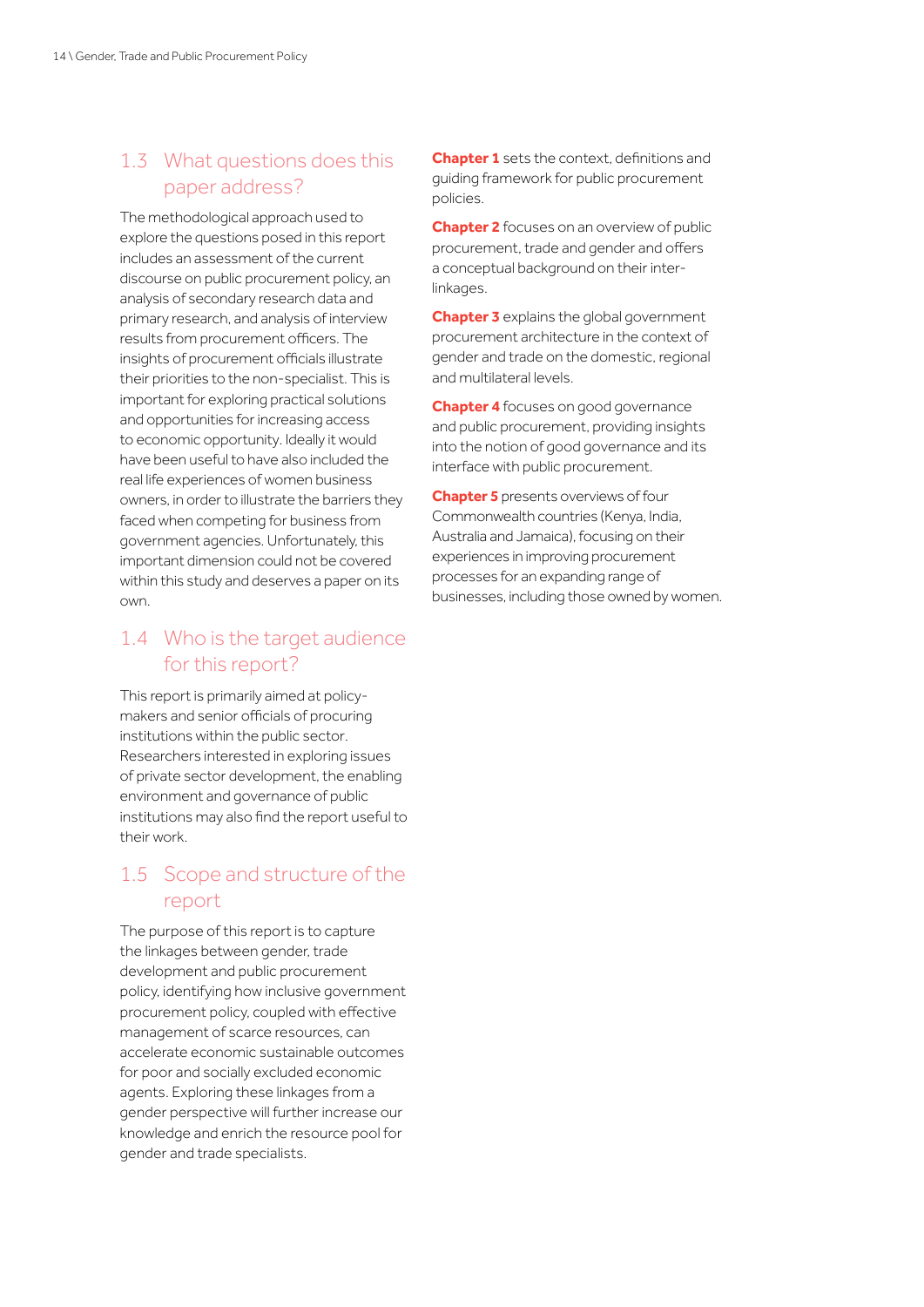## An Overview of Public Procurement

The efficiency of public procurement policy affects the entire public sector. Differences in style of government, the choice of economic system, and even cultural norms can influence the practices accepted within the realm of public procurement. As a result, an overall international standard has been elusive. However, attempts are being made to standardise public procurement practices worldwide. One example is the model law on procurement generated by the UN Commission on International Trade Law (UNCITRAL) (OECD/ DAC and World Bank 2005).

Any such attempt at harmonisation of procurement policy on a large scale has numerous challenges. Some are specific to developing countries. In a roundtable discussion put together by the Development Assistance Committee of the OECD (OECD/DAC) and the World Bank on 22 and 23 January 2003 in Paris entitled 'International Benchmarks and Standards for Public Procurement Systems', concerns specific to developing nations were addressed (OECD/DAC and World Bank 2005). The issues identified were: improving performance measurement, implementing and increasing the use of monitoring and evaluating tools where necessary and developing capacity geared specifically to helping to improve public procurement systems. The purpose of the roundtable was 'to introduce a new initiative and identify the operational challenges of moving forward to work with our client countries and with bilateral and multilateral donor partners in developing a system of benchmarks and standards for performance measurement of Public Procurement Systems' (OECD/ DAC and World Bank 2005). Concerns about public procurement policy within developing nations, and indeed globally, should not be

viewed as recent developments. As noted by the 2003 roundtable, since the 1980s there have been attempts to harmonise public procurement practices with the recognition that there were benefits to be realised in the areas of governmental and developmental objectives. As a result the parties at the roundtable determined that what was needed was an adherence to principles, namely maximising economy and efficiency, open participation, competition, fair and equitable treatment, accountability and transparency.

In the international arena there is widespread recognition that meaningful progress in increasing harmonisation has been hampered for a long time. One barrier has been the challenge of unrealistic goals set for developing countries. Another factor for the incremental approach has been the lack of necessary institutional capacity at the international level and few incentives to encourage its improvement. The roundtable did not consider the influence of cultural factors that certainly affect progress towards global standards of 'good governance'. Another consideration can be linked to advancements in technology: public procurement policy must be reviewed in the context of increasingly popular e-procurement transactions (EC 2010). Harmonisation continues to be extremely elusive due to its inherent complexities. Although a degree of political will and commitment are required on a national level, because of its complex nature, there is a call for bilateral and multilateral approaches. This affects the way forward in two areas. First, it increases decision-making because more information is under consideration with the addition of relevant stakeholders. On the other hand, if consensus is elusive, or if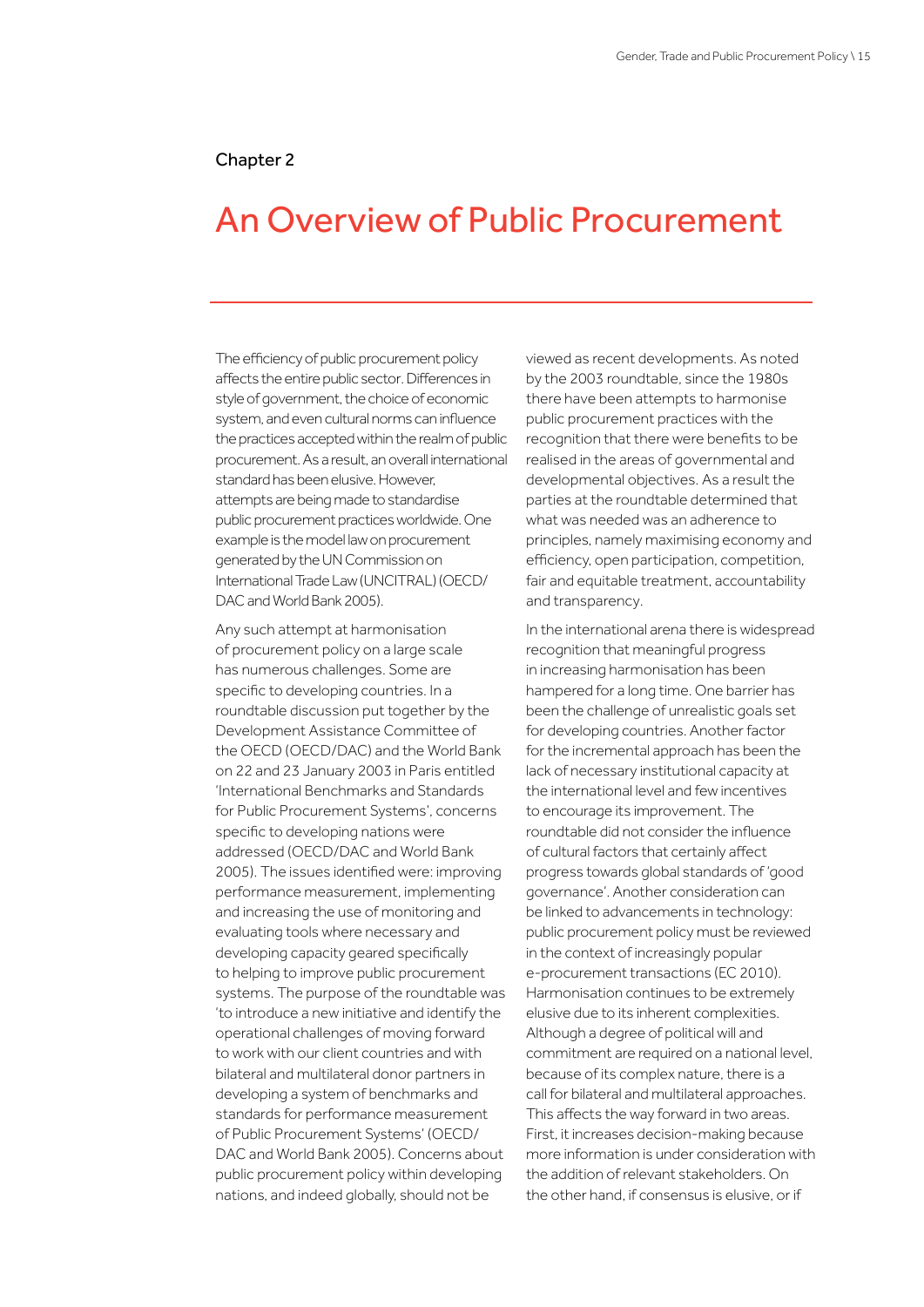

certain areas are sensitive, debate may prove to be time-consuming and thus contribute to incrementalism, albeit from a new source. This is demonstrated by the increase in economic partnership agreements and bilateral trade agreements which take public procurement into consideration.

Public procurement is important because it affects public expenditure. In 2000 it was estimated that public procurement as a percentage of gross national product (GNP) ranged from 10 to 30 per cent (Callender and Matthews 2000). More recent estimates from UNCITRAL note that procurement can sometimes consume as much as 50 per cent of GNP in some countries. It is evident that increasing the efficiency of public procurement practice would positively affect the productivity of nations, particularly those for whom public procurement comprises a larger portion of their GNP. Past attempts at global harmonisation of policy, in any forum, have tended to favour the concerns of developed countries rather than those of the developing world. And within all countries there is still some question as to how the economic status of business owners affects their ability to secure public

procurement contracts. Notably, PPP has generally tended to either exclude women or minimise the impact that policies will have on them. Of particular concern here is the level of access that women have to the arenas of decision-making.<sup>9</sup>

<sup>9</sup> See, for example, www.un.org/events/women/ iwd/2006/IWD2006backgrounder.pdf (accessed 21 May 2013).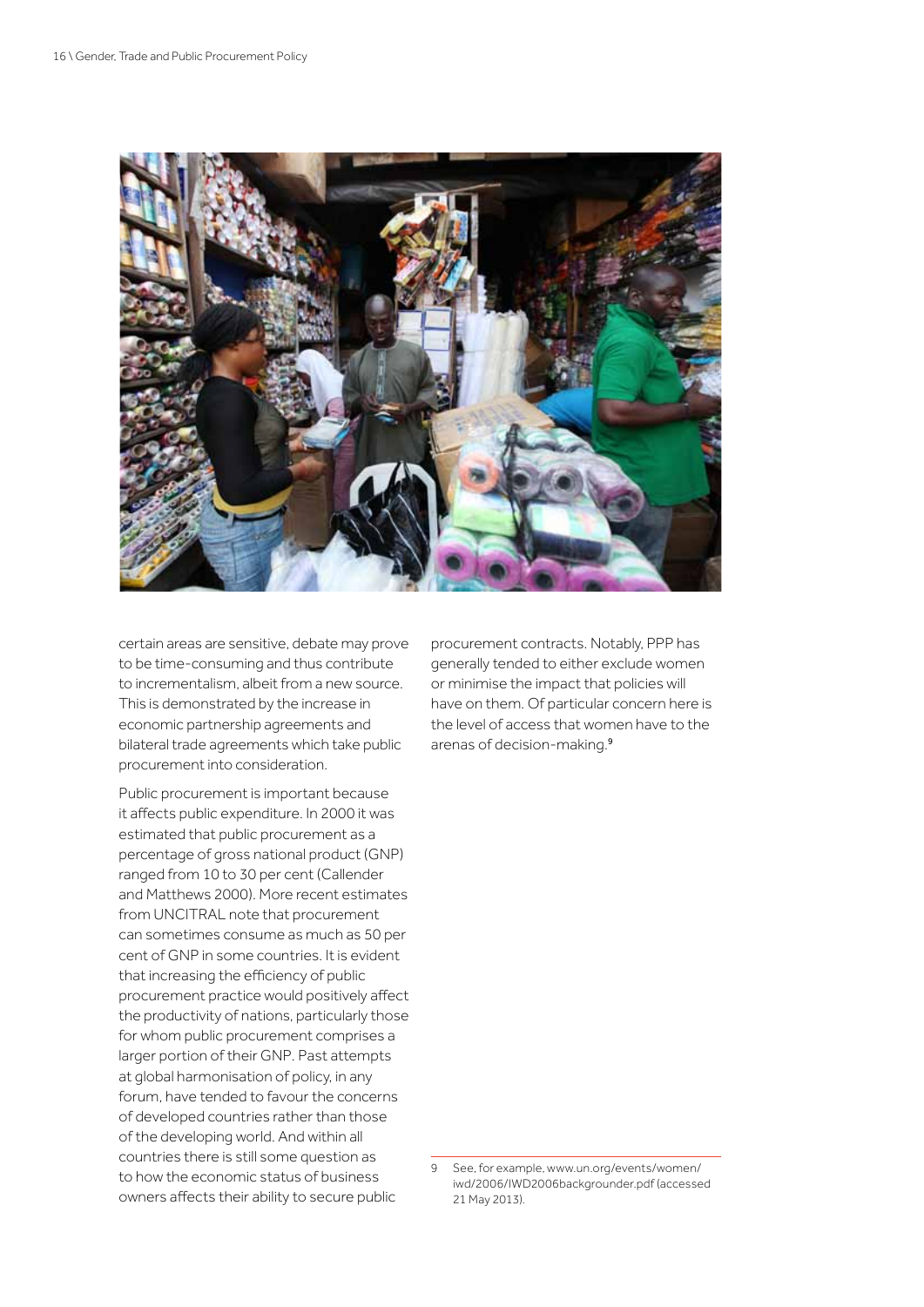## Trade, Gender and Public Procurement

#### 3.1 Trade and gender

Gender equality is 'a universal goal that is enshrined in many international instruments such as the Charter of the United Nations, the Universal Declaration of Human Rights (1948) and the Convention on the Elimination of all Forms of Discrimination Against Women (CEDAW), 1979' (UNCTAD 2004). Adding a gender dimension to public procurement and trade issues represents a commitment to achieving gender equality where it matters most – in policies governing the flow of economic resources. However, a gap remains between *de jure* and *de facto* implementation of a gender component in trade and public procurement policy, as well as in the success of these efforts to achieve the stated goal of gender equality.

A body of literature suggests that international trade, though primarily an economic phenomenon, has significant effects on sustainable development. Many researchers agree that although trade can be an engine for economic growth and development, there is no automatic transmission mechanism or direct causal relationship between trade and human development.<sup>10</sup> In order to ensure that trade results in net benefits for nations, particularly developing nations, there must be systematic efforts to align the global multilateral trade regime with human development goals, including gender equality.

The multilateral trade regime cannot be discussed without first focusing on the World Trade Organization (WTO) and the agreements that form its mandate. Since the creation of the General Agreement on Tariffs and Trade (GATT)<sup>11</sup> in 1947, and the formation of the WTO in 1994, global trade has continued to expand, and with it the expected benefits of economic growth in the global economy. In recent decades trade liberalisation has taken on trade in services and what is now referred to as 'WTO-plus' which commits member states to policy changes in investment and intellectual property rights. The WTO's expansion into General Agreement Trade in Services (GATS), Trade-Related aspects of Intellectual Property Rights (TRIPS) and Trade-Related Investment Measures (TRIMS), and the rulings of the Dispute Settlement Body have had far-reaching implications for domestic policy-making and governance in countries around the world. Furthermore, in addition to the encroachment on sovereignty and governance that the multilateral trading regime now poses, disagreement over agricultural subsidies, non-tariff barriers and industrial tariffs at the Doha Development Round of trade negotiations has stalled progress in advancing the WTO agenda of further trade liberalisation.

At the heart of the disputes at the Doha Development Round is the issue of equality between and within countries. It

<sup>10</sup> Human Development focuses on what 'development' and progress means to people and communities as an end goal. Human development attests that development should be about creating nations in which people enjoy long, healthy, creative lives in the context of a reasonable standard of living. See http://hdr.undp. org/en/statistics/indices

<sup>11</sup> The General Agreement on Tariffs and Trade is the precursor to the World Trade Organization.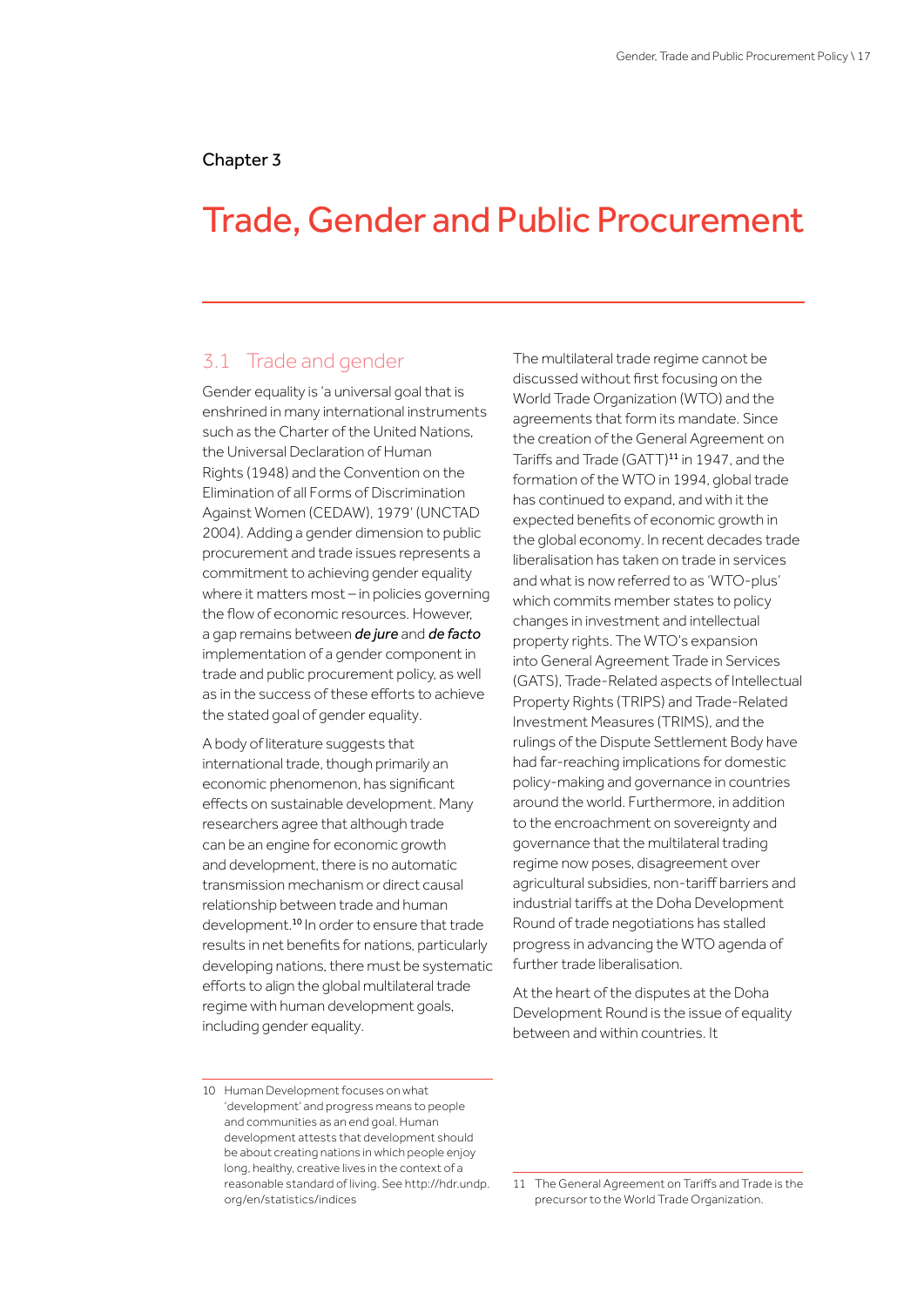is apparent to all that trade liberalisation has many outcomes for both countries and their citizens. However, outcomes are rarely uniform or fair. Trade has a differentiated impact on nations, groups and individuals. The benefits accrued from trade liberalisation are affected by a person's socio-economic background, gender, class, ethnicity, skills, cultural normative values and education, among other factors. Therefore, when considering gender and trade, the impacts of trade on men and women can be substantially different because they commonly work in different sectors and have different skill sets.

The UNCTAD report *Trade and Gender* (2004: 16) summarised the ways in which trade can affect gender equality:

- A positive or negative impact on growth and employment opportunities;
- Competitive pressures, which may reduce or encourage gender discrimination, in particular wage differentials;
- Facilitating or raising barriers to access by women to resources and services; and
- Multilateral trading rules, which may facilitate or constrain governments in applying policies or regulations that address gender inequality.

With increased competition from international competitors, female employment within a country increases. This may be attributable to the need for more flexible, low-wage workers (especially for labour-intensive export-oriented industries such textile exports in Bangladesh) for which women fulfil the criteria. Furthermore, trade liberalisation not only changes the composition of the workforce but also working conditions which do not always change for the better. Many women in the developing world work for transnational and multinational companies (TNCs/MNCs) that use them as cheap, non-unionised labour, often in unsafe working conditions. The other negative aspect of women's increased participation in the formal labour sector is the resulting neglect of care services that women would usually carry out for their families (children, the elderly and the infirm).

The complexity of the issue is increased because the majority of the women in the developing world who enter the formal workforce in low paid, sometimes temporary, labour-intensive jobs, earn more in these jobs than they would in their traditional roles (World Bank 2004). Thus, in some cases women earn more cash income as a result of trade liberalisation. Such a cash income for many women in patriarchal societies typically leads to greater bargaining power in the home, financial independence and an improved standard of living. On the other hand, this does not mean that inequalities do not persist. These inequalities are most recognisable in 'wage gaps, job segregation and poor access to basic services for women' (UNCTAD 2004). Anecdotal evidence also shows that upward mobility, accessed via increased earning potential and power, can lead to gender-based violence (GBV).<sup>12</sup> In addition, it is only when assessing their remuneration and working conditions comparatively with their domestic male counterparts or female counterparts in the developed world, is the inequality of their situation revealed.

Women's participation in the workforce has always been significant when taking into account the unremunerated domestic labour that women perform in their homes and in subsistence agriculture. Even so, globally their work in the formal sector has increased steadily over the last two decades (UNCTAD 2004). Some of this increased participation in formal labour is attributable to the effects of trade liberalisation.

Ultimately, whether trade liberalisation leads to higher employment for women throughout the world, the quality of this work, the fairness of their wages and the safety of their working conditions, as well as factors external to trade have a more significant impact – mainly their qualifications, skill set and education. Without qualifications women will continue to be relegated to lower paying, less secure

<sup>12</sup> As discussed at gender-responsive budgeting workshops organised by the Commonwealth Secretariat from January–March 2012.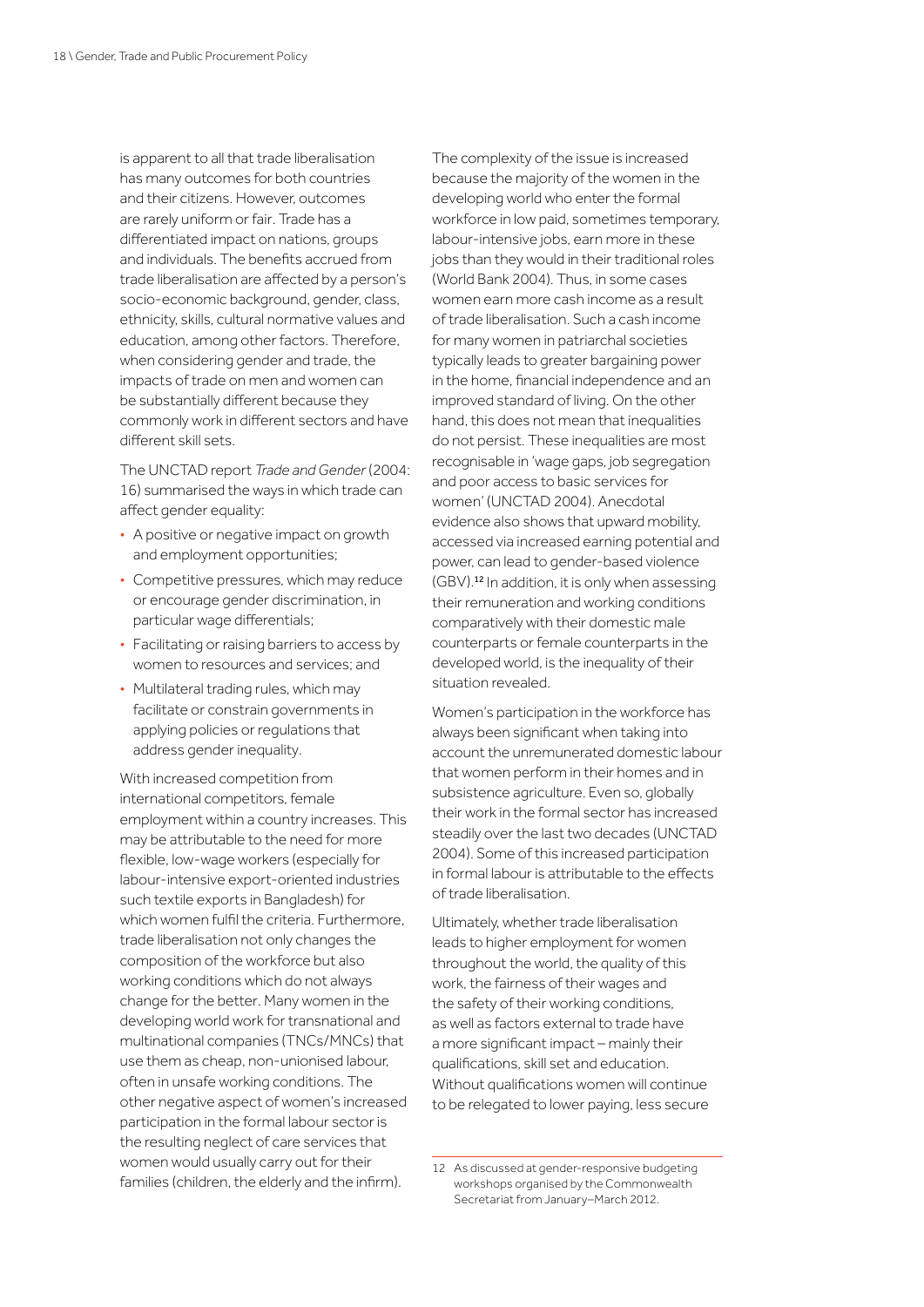and potentially hazardous jobs than their skilled (and to a lesser extent unskilled) male counterparts.

Theoretically, trade has been put forward as 'gender neutral'. The factors of production necessary for trade are land, labour and capital, and this labour is not usually segregated (Coche et al. 2006). Yet a deeper exploration could provide some insights into how trade is affected by gender relations. From the perspective of labour, there is segregation across and within industries. Indeed, increased automation and the use of machinery have resulted in an increasing presence of women in the labour force, but has there been a comparable rise in women entrepreneurs? Trade liberalisation can lower the costs of goods by removing unnecessary tariffs and other barriers to entry in a market. For instance, if widgets are the item under question and a tariff is removed, the overall cost of widgets in the domestic economy is reduced. Gender only comes into play (from the perspective of the domestic economy) if access to cheaper widgets is determined by gender. However, there are gendered trade effects in the exporting economy, which is not discussed within the parameters of this report. As noted by the Organization of American States (OAS), 'While economic models do not consider whether the winners or losers are male or female, data and anecdotal evidence suggest that there may be some characteristics inherent to or related to each gender that will cause these groups to react differently to policy changes (Coche et al. 2006). Aside from inherent characteristics, socialisation and how women are valued or not valued within a society can have an impact. Also, although deficient in some places, gender concerns may be superseded by others, as in Kenya where the focus is on preventing tribal marginalisation and not specifically on increasing access for women. In Jamaica, the opposite is true, with a greater emphasis placed on the role of women and how they contribute to trade processes. For the most part, gender considerations concerning trade are still in their development stages with much of the focus being directed at capacity-building activities.

Although the term used is 'gender equality' in practice it often refers to affording women equal access to opportunities by seeking to improve their capabilities, since most societies are skewed towards a patriarchal system (Coche et al. 2006). With a focus on human capital development, trade adjustments seek to rectify such imbalances. They can be gendered in their approach. For example, if the pastoral farming sector in a country employs more females than males then programmes directed toward developing human capital must take into account that their target group will consist of more women than men. The human capital development focus is not just in the goods sector but also in services. In 2003, the United Nations Conference on Trade and Development (UNCTAD) and the Inter-American Development Bank (IDB) launched programmes of their own within the Americas that were also focused on reaching out to women entrepreneurs, university graduates and technology-based entrepreneurs.<sup>13</sup>

### 3.2 Trade and public procurement

Public expenditure on goods and services ranges from 25 to 50 per cent of GDP in developing countries (Girvan 2010). Excluding procurement in the defence sector, the estimated value of global public procurement is US\$1.5 trillion (UNDP 2003: 297). Despite the large share of government procurement in many national economies and its influence on global finance and trade, public procurement remains one of the most protected areas of trade in the multilateral trading regime. According to the European Commission, public procurement 'is not covered by any multilateral WTO discipline and it is, for example, specifically exempted from the WTO obligation to treat foreign and domestic companies in the same way.'<sup>14</sup>

13 See www.empretec.net

<sup>14</sup> European Commission, http://ec.europa.eu/ trade/creating-opportunities/trade-topics/ public-procurement/ (accessed 18 January 2012).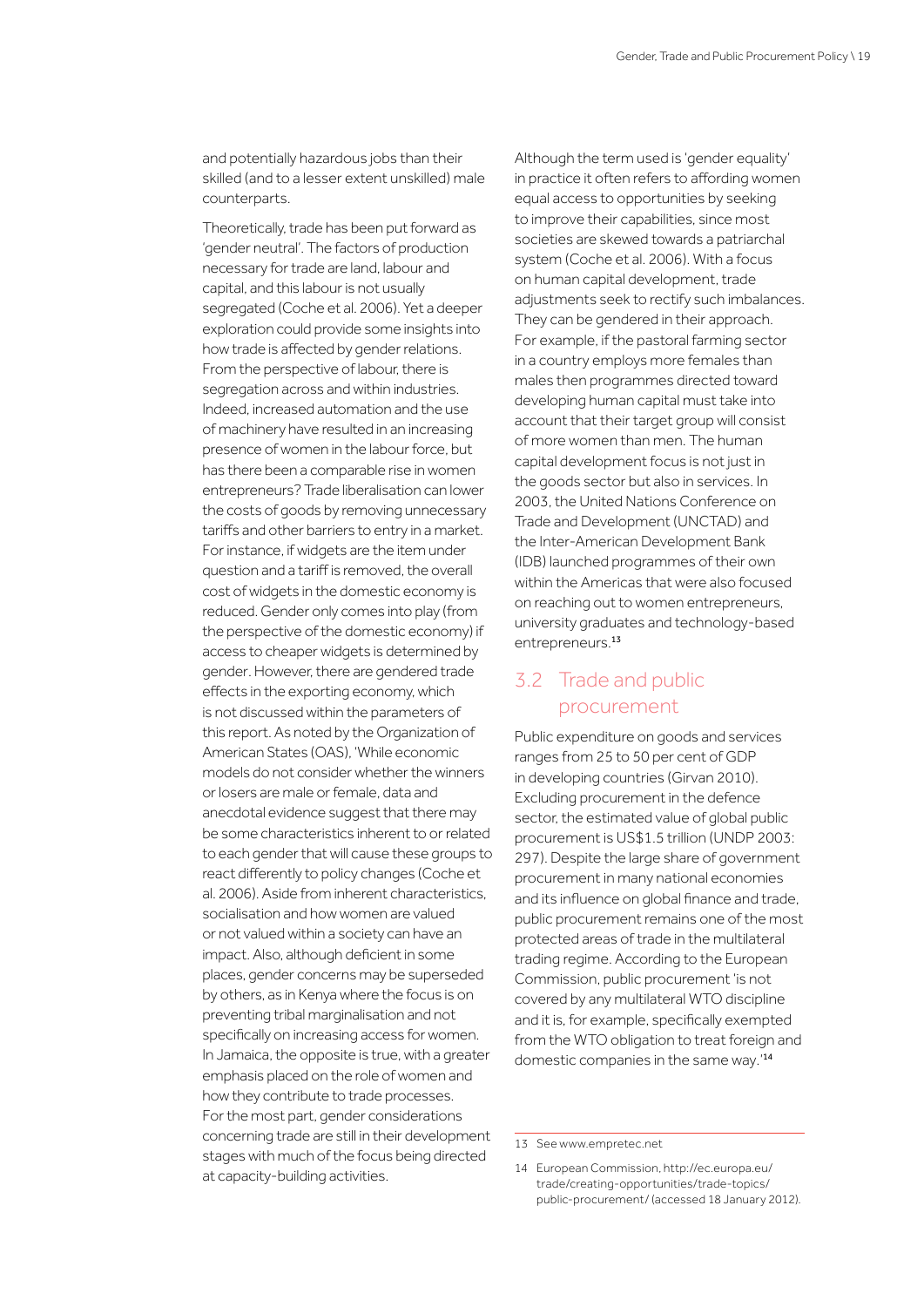The WTO plurilateral Government Procurement Agreement (GPA) is constructed around the principles of fairness, openness, transparency and nondiscrimination. Although the GPA provides market access, it is a voluntary agreement which members sign separately from their mandatory obligations to the WTO. There are currently 41 WTO members covered by this agreement.<sup>15</sup> Of the 41 signatories, only, Canada, Malta, Singapore and the United Kingdom belong to the Commonwealth. Moreover, none of the signatories to the GPA are developing nations, although observer countries include Cameroon, India, Malaysia and Sri Lanka. The majority of the member countries of the Commonwealth are developing nations, thus the developing world's view of public procurement is relevant to the Commonwealth.

#### 3.2.1 At the multilateral level

The WTO GPA is separate in its application and does not automatically apply to all government procurement of goods and services between partner countries. Rather, coverage is determined by each country's scheduled commitments on purchases by central and sub-central government entities and public utilities. The GPA typically applies to goods, specified services and construction services. In order to receive coverage under the GPA, government procurement contracts must meet minimum value thresholds, which vary according to the procuring entity and contract.

Industrialised nations, and Europe in particular, have been eager to press the developing world into signing the GPA but the point of disagreement is the issue of

market access into developing countries. Developing countries claim that if they grant greater access to industrialised countries to their public procurement market they will require funding for technical assistance and capacity building both for the public sector organs responsible for managing procurement processes and for key sectors of the economy. This would be required to improve sector competitiveness in readiness for increased competition, often from multinational corporations. This debate is well encapsulated within the Aid for Trade (AfT) debate.<sup>16</sup> Developing countries would face high 'opportunity costs'<sup>17</sup> in reforming and harmonising their public procurement systems. Therefore, negotiations on public procurement in the WTO are currently limited to improving transparency in public procurement. Indeed public procurement in the developing world 'represents a huge untapped potential area for business for Western corporations' (Girvan 2010). Also, gaps in technical expertise mean that the advantage tends to rest with the developed world. This has traditionally made developing nations sceptical of implementing PPP within trade negotiation frameworks. A lack of knowledge regarding proper process is often exposed in these arrangements and developing countries typically lack the administrative capacity to implement the necessary reform.

Some developing countries are opposed to liberalised public procurement – which would mean providing equal national treatment for all members of the WTO – because they wish to protect their small and medium-sized enterprises (UNDP 2003:

17 'Opportunity cost' is the cost of an alternative activity, service or good that must be foregone in order to undertake a certain action or achieve something else. It allows policy-makers and others to focus on the scarce resources available to achieve desired outcomes.

<sup>16</sup> 'Aid for trade' is a strategy of promoting economic development by assisting developing countries and particularly least developed countries to create or improve the infrastructure needed to facilitate global trade. See www.wto.org/english/ tratop\_e/devel\_e/a4t\_e/aid4trade\_e.htm (accessed 21 May 2013).

<sup>15</sup> World Trade Organization website, General overview of WTO work on government procurement, ,www.wto.org/english/tratop\_e/ gproc\_e/overview\_e.htm (accessed 18 January 2012).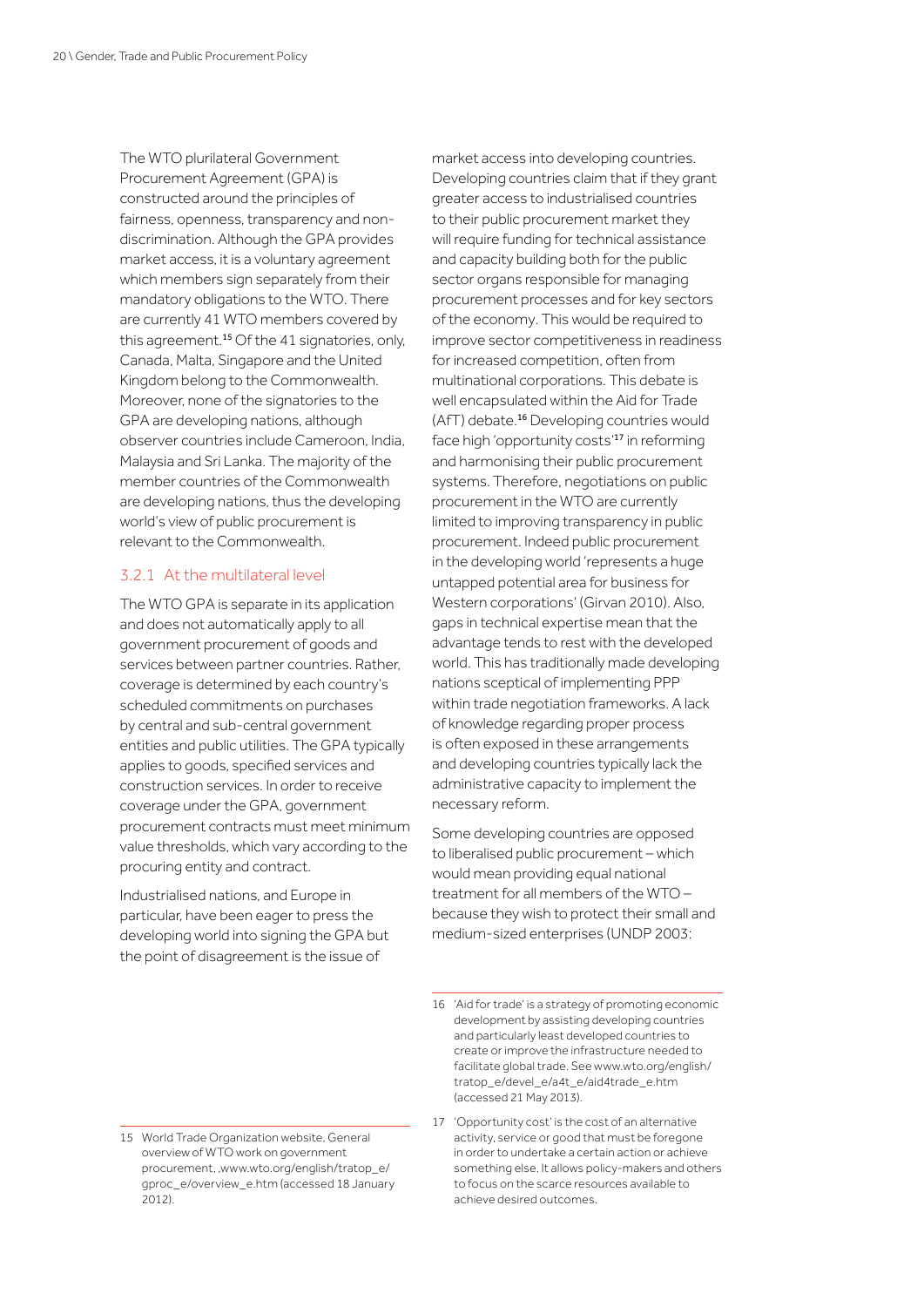300). They may have priorities that take precedence over economic considerations when debating the liberalisation of public procurement to foreign competition. Their overriding concerns may often be providing jobs for locals, bolstering social development, stimulating the national economy and supporting minority groups and small businesses that face greater challenges in business than large enterprises or foreign firms. It is often more difficult for these smaller countries to diversify their economies and they may rely on only one economic sector (such as oil in Trinidad and Tobago, or tourism in the smaller Caribbean islands). Therefore, the advantage for developing countries to remain nonsignatories to the GPA is that they are not bound by the plurilateral GPA, allowing them to exploit their purchasing power to deliver domestic policy goals, such as local industry sector development or support of social demographic groups.

#### 3.2.2 At the regional level

Because of the challenges for countries in reaching trade agreements, there has been a trend towards the use of regional blocs to negotiate market access across a broad range of sectors. Commonwealth countries which are non-GPA signatories continue to grapple with the requirements of inserting liberal procurement policy commitments into regional trade integration agreements. In such a context, the extent to which these non-GPA signatory countries use procurement policy to direct domestic policy concerns is questionable. Regional or bilateral trade integration agreements typically include in their commitments the inclusion of 'national treatment and nondiscrimination' principles. Thus preferences for local industry sectors or enterprises run by specific social groups would not apply, unless these exceptions were agreed to and scheduled in regional or bilateral commitments.

#### 3.2.3 At the domestic level

It is undeniable that widening small businesses' access to public procurement contracts should also expand access of women-owned businesses to the tendering process, particularly as women-owned businesses are highly represented within the SME sector. There is limited evidence to suggest that the attainment of 'value for money' (or indeed any of the other good governance principles) in the selection of a best contractor or supplier of public goods and services requires the restriction of public contracts to larger companies. In an efficient government procurement system potential suppliers should have equal opportunity in competing for public contracts. Generally, public procurement processes are assumed to be fair, offering opportunities for all companies that meet the published tendering requirements. However, careful study of typical tendering requirements reveals that SMEs and women-owned enterprises may be disadvantaged by their size and composition.

Overall, the degree of a country's openness to foreign competition for public tenders, domestic competition and even the transparency and accountability of the procurement process have serious implications for social development and the welfare of women and minority groups. This is often because of the gendered differential impact of international trade which is not well understood or researched. Researchers generally accept that international trade creates 'winners and losers' which may be sector or industry specific and may be analysed by gender; because some sectors disproportionately employ women or men, for example the garment industry of Bangladesh or Vietnam and the mining industry of Australia, Namibia or South Africa. Changes in the pattern of international trade are transmitted through an economy at different times (time-lag) according to the characteristics of the individual sectors until such time as the economy reaches equilibrium, that is, where there are insignificant increases/decreases in unemployment or movement in consumer prices. Thus, within the Commonwealth the issue of the liberalisation and transparency of trade for public procurement is a sensitive issue that continues to require careful consideration and negotiation within the WTO and beyond, so as to align trade openness with human development goals.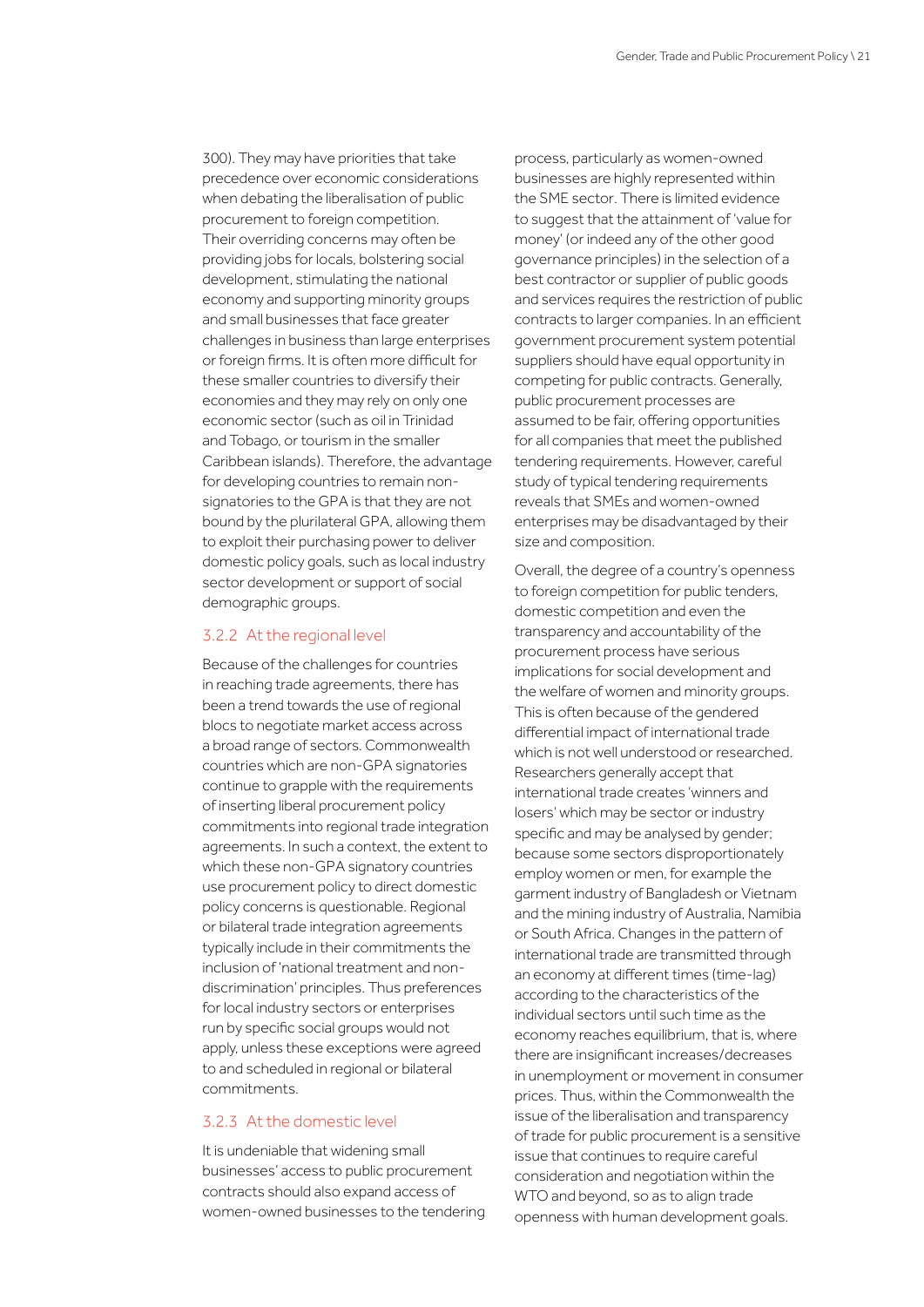#### Chapter 4

## Good Governance and Public Procurement in the Commonwealth

Governance, both good and bad, has become a fashionable term within development literature and its concerns are relevant to the study of public procurement. This is illustrated by the United Nations Economic and Social Commission for Asia and the Pacific, which defines governance as 'the process of decision-making and the process by which decisions are implemented' (UNESCAP 2002). 'Good governance' has defining characteristics – namely, it has high levels of participation, it is consensusoriented, there is accountability and transparency within the decision-making system, the system is responsive, effective, efficient, equitable, inclusive and follows the rule of law (UNESCAP 2002).

Because of the rigour of these characteristics, good governance has often been regarded as difficult to achieve. However, a report from the Commonwealth Secretariat notes that 'Good governance is not a luxury but a basic requirement for development' (Commonwealth Secretariat 2000: 5). The high standards necessary for good governance have made its realisation elusive around the world, not just within the Commonwealth. Yet, the effective, efficient and equitable delivery of public goods and services, as well as the institutional capacity to manage the overall process of PPP are of increasing relevance for developing countries and the Commonwealth as a whole since a large portion of its membership consists of developing nations.

The focus of good governance on goals of accountability and transparency highlights the importance of efficiency and efficacy of public expenditure, as citizens increasingly

want to know that scarce public resources are allocated appropriately and result in desired outcomes. In September 2011, a conference was held in Mauritius entitled 'Transformation of the Commonwealth Public Procurement Network: The Need for Partnership in Public Procurement' with the expressed purpose of enabling 'the Commonwealth Secretariat to identify country-specific needs for the strengthening of key institutions of public administration and their capacities to promote best practices and to reduce corruption'. The Commonwealth Public Procurement Network (CPPN) is thus pursuing one of its aims to strengthen the regulatory oversight and policy-making public procurement bodies within Commonwealth countries, to peer learn and through different forums encourage the adoption of efficient and effective practices which can be modified to fit the context of member countries.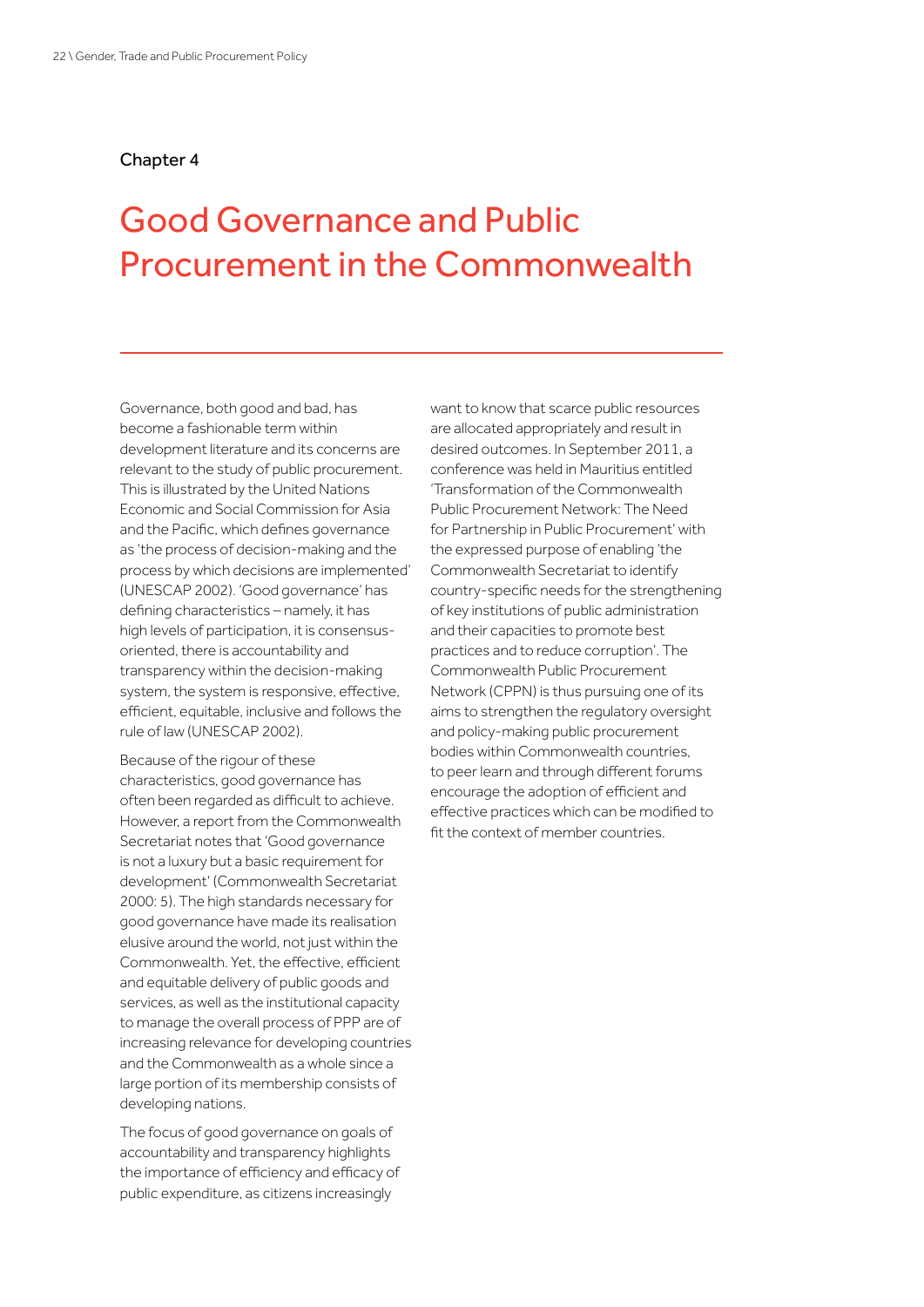#### Box 4.1 Beyond compliance – better procurement outcomes

The Governance and Institutional Development Division of the Commonwealth Secretariat sponsored an Africa regional conference of public procurement professionals 'Looking beyond Compliance: Promoting Better Procurement Outcomes for Commonwealth Public Procurement Network (CPPN) member countries,' in Dar es Salaam, Tanzania in October 2012. The conference was an opportunity for procurement specialists to freely exchange ideas, and their knowledge and experience and for the Gender Section of the Secretariat to obtain information on the interface of gender and public procurement from officials with oversight and regulatory functions.

This section summarises some of the findings of the Secretariat's engagement at the conference with procurement specialists from Cameroon, Malawi, Mozambique, Namibia, Nigeria, Seychelles, Sierra Leone, Uganda and Zambia.

- 50 per cent of countries have public procurement laws and regulations which do not allow for positive discrimination on the basis of pursuing diversity.
- For those countries that explicitly reference specific groups of suppliers for special treatment, procurement officials indicated they have many opportunities during assessment of the criteria and/or evaluation stage of the procurement process to address supplier diversity.
- 20 per cent of countries have public procurement laws which mandate the reservation of contracts for supported types of businesses or sectors.
- 90 per cent of the countries stated that splitting the tender requirements into smaller 'lots' to encourage more small companies to bid would be appropriate to widen access to government contracts.
- Only one country reported that contracts are *disaggregated* according to gender; this was specific to contracts in the education sector.
- The average value of contracts issued in US dollars in any financial year were estimated between US\$2 million and 50 million, or US\$6 billion in the case of Nigeria (Africa's most populous country).
- The average size of the most successful tendering companies as measured by estimated number of employees was between 51 and 250 employees.
- All the country respondents stated that supplier diversity is a useful tool to explore in the context of public procurement. Country respondents further outlined possible improvements to the public procurement regime to widen access to under-represented categories of contractors, including women-owned/managed businesses. Such improvements included:
	- $\bullet$  Introduce in the law 'set-asides' for certain categories of suppliers;
	- Improve on 'preference margin';
	- Improve the capacity of disadvantaged groups to meaningfully participate;
	- **ISSUE public notices to tender, fully explaining procedures and giving equal opportunity** for companies to bid;
	- Introduce courses on procurement; provide sensitisation on Public Procurement Act;
	- Include women-owned businesses as an additional evaluation criteria;
	- Introduce standardised bidding documentation;
	- Sensitise policy-makers on the benefits of supplier diversity;
	- Partner the public and private sectors in embracing the concept of supplier diversity.
	- Minimise the requirement of 'past experience' in supplying contracts wherever possible to provide more opportunities for new entrants;
	- Design new legislation to allow for restrictive bidding to include supplier diversity under a specific threshold; and
	- Hold workshops to explore 'supplier diversity' and introduce this new concept to potentially unaware developing countries. This will provide a platform for discussions to start.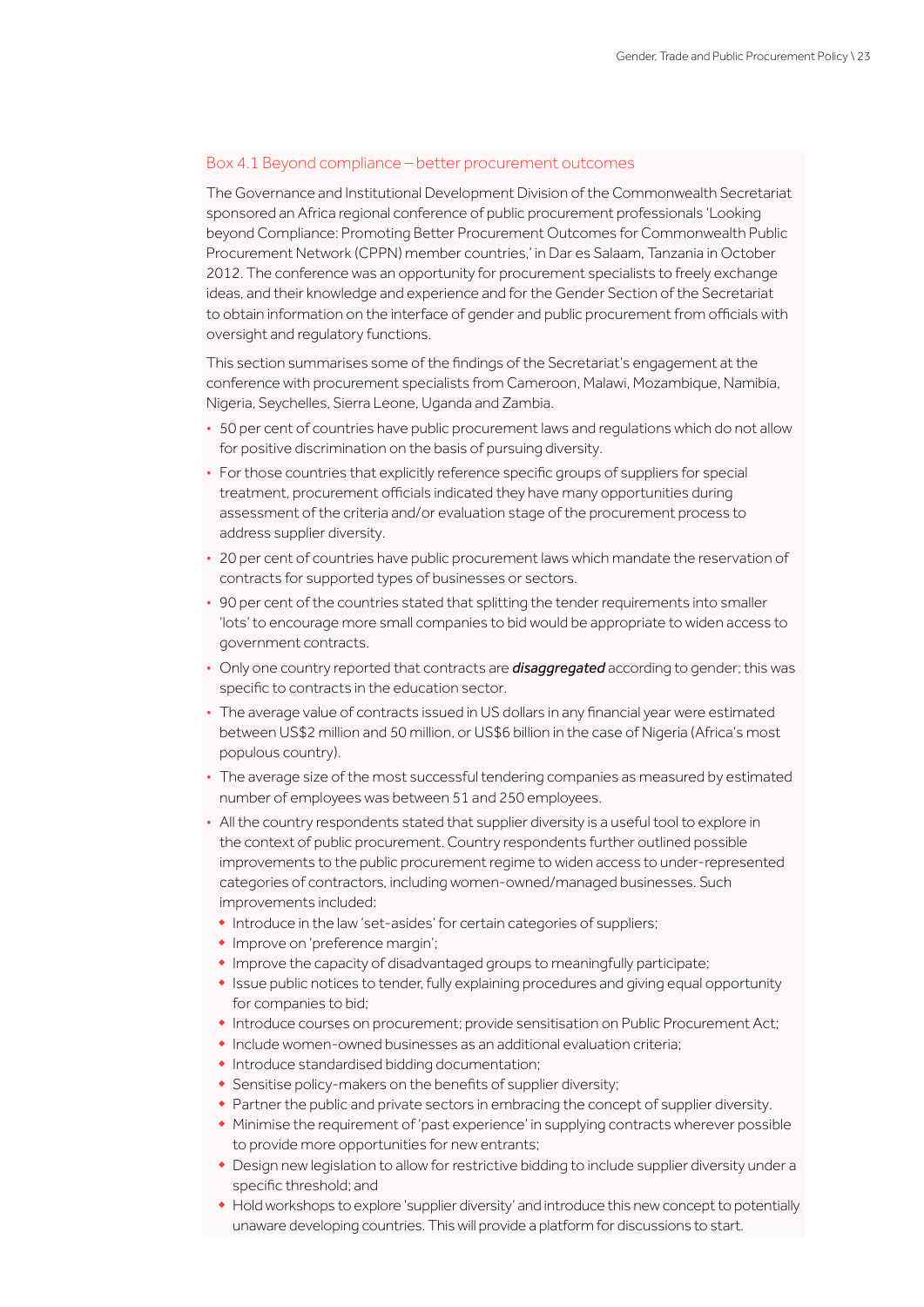

The concerns associated with public procurement are also part of the umbrella of issues that make up the good governance paradigm. As most of the Commonwealth is made up of relatively young nations, they share a variety of governance challenges. Regardless of the global location, whether in the Caribbean, in Africa or in South-east Asia, corruption is an ongoing concern. The reduction, if not eradication of poverty has been identified as a way of combating corruption. Since corruption involves two-way transactions (Commonwealth Secretariat 2000: 5), initiatives aimed at addressing access of the poor and traditionally marginalised to economic resources via fair means, would help to combat disadvantaged groups seeking such access via unfair or illegal means. This is not to suggest that poor and traditionally marginalised populations are more susceptible to engaging in corrupt practices, but rather to recognise that these groups tend to have limited choices when they seek to access public (and private) services. This can mean that the pressures to comply with requests for extraordinary payments, in order to access those services, are severe.

Private-public sector transactions are more prone to corruptive practices than any other type of transaction (Commonwealth Secretariat 2000). Increasing the

transparency of public procurement activities is therefore viewed as an effective way of attacking corruption. Dishonest behaviour can be manifested across the entire procurement continuum so that effective monitoring and evaluating tools are needed to ensure that transparency and accountability standards are met. Such a system makes corruption all the more difficult since actions must be reported at each step. Having such information as part of the public record has been regarded as an effective measure against corruptive practices. However, public acknowledgement of procurement contracts or monitoring and evaluation tools alone is not sufficient to ensure transparency. Several other factors are critical, including an environment that supports transparency, careful attention to which organ monitors the system and the powers required to take action against corrupt practices, both corporate and individual.

The sample of nations chosen for this desk review reflects the four main geographic regions of the Commonwealth: Kenya in Africa, India in Asia, Australia in the Western Pacific and Jamaica in the Caribbean. Also, the sample provides a range of countries with differing economic status, ethnic constitution and population size, as well as other factors.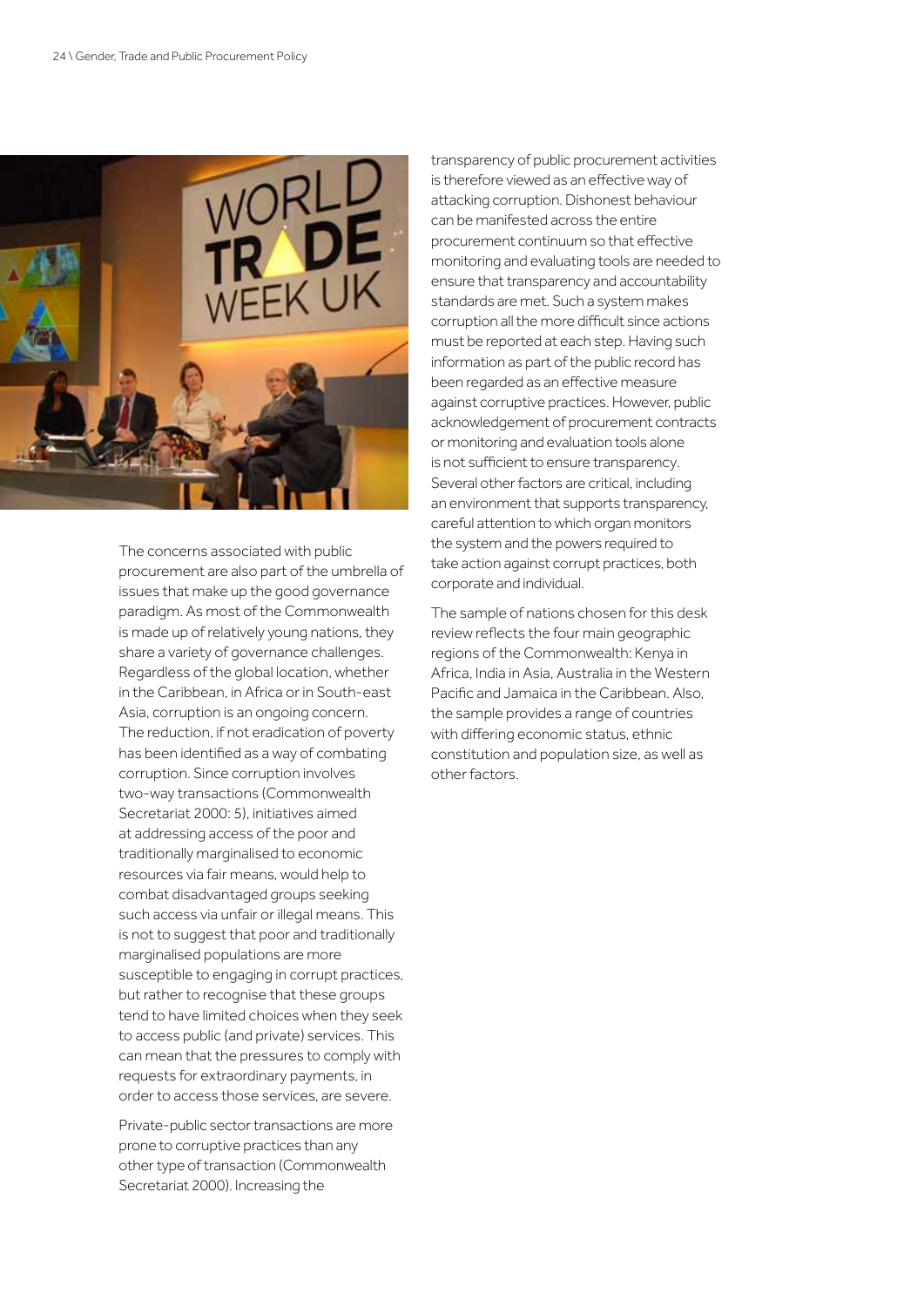Chapter 5

## Country profiles

### 5.1 Country profile: Kenya

Box 5.1 Country overview: Kenya

*Population:* 41,070,934 (20,602,231 males and 20,468,703 females)

*Sex ratio:* 994 females per 1,000 males (CIA 2011)

*Gross domestic product:* US\$66.03 billion

*Gross domestic product per capita:* US\$878.00

*Gross domestic product based on purchasing-power-parity (PPP) per capita GDP:*  US\$1711.00 (CIA 2011)

*Major sectors:* agriculture (22% of GDP), industry (16% of GDP), services and transportation (62% of GDP)

*Major exports:* tea, horticultural products, coffee, petroleum products, fish, cement

**Status of women:** Kenyan society is traditionally patriarchal so that discriminatory practices have a cultural base, which makes them more difficult to combat. Although there are approximately as many women as men in Kenyan society, men have far greater access to economic resources and decision-making. An extensive network of NGOs has been created and government initiatives have been mobilised to address these concerns.

*Trade policy:* After progressively liberalising its trade regime since the mid-1980s, Kenya's most favoured nation (MFN) Tariff Trade Restrictiveness Index (TTRI) is currently 8.2 per cent, indicating a more open economy than that of an average sub-Saharan Africa (SSA) or low-income country (11.3% and 11.6%, respectively). Based on the TTRI, it ranks 84th out of 125 countries (where the 1st is least restrictive). With the government's objective of attaining food security, the agricultural sector is given a higher degree of tariff protection (19.9%) than the non-agricultural sector (6.8%) (World Bank 2010).

#### 5.1.1 Overview

The Republic of Kenya is located on the eastern coast of Africa on the equatorial line. It covers an area of just over 580,000 square kilometres (CIA 2011). A former British colony, Kenya was one of the first African countries to achieve independence. The political landscape was dominated by Jomo Kenyatta, who led the Kenyan African National Union (KANU) to take control of the nation's first independent government in 1963.<sup>18</sup> By 1969, Kenya effectively became a one-party state with the KANU consolidating full political power. This lasted for close to three decades until 1992 when political power was decentralised and a space was allowed for the creation of opposition parties.

A July 2011 estimate puts the country's population at approximately 41 million<sup>19</sup>. This diverse country, with some seven indigenous main ethnic groups, has been a Commonwealth member since 1963. It also contains substantial numbers of immigrants, both African and non-African. Until recently

<sup>18</sup> INDEV, www.inadev.org/profile\_-\_kenya.htm (accessed 21 May 2013).

<sup>19</sup> See www.indexmundi.com/g/g. aspx?v=21&c=ke&l=en (accessed 21 May 2013).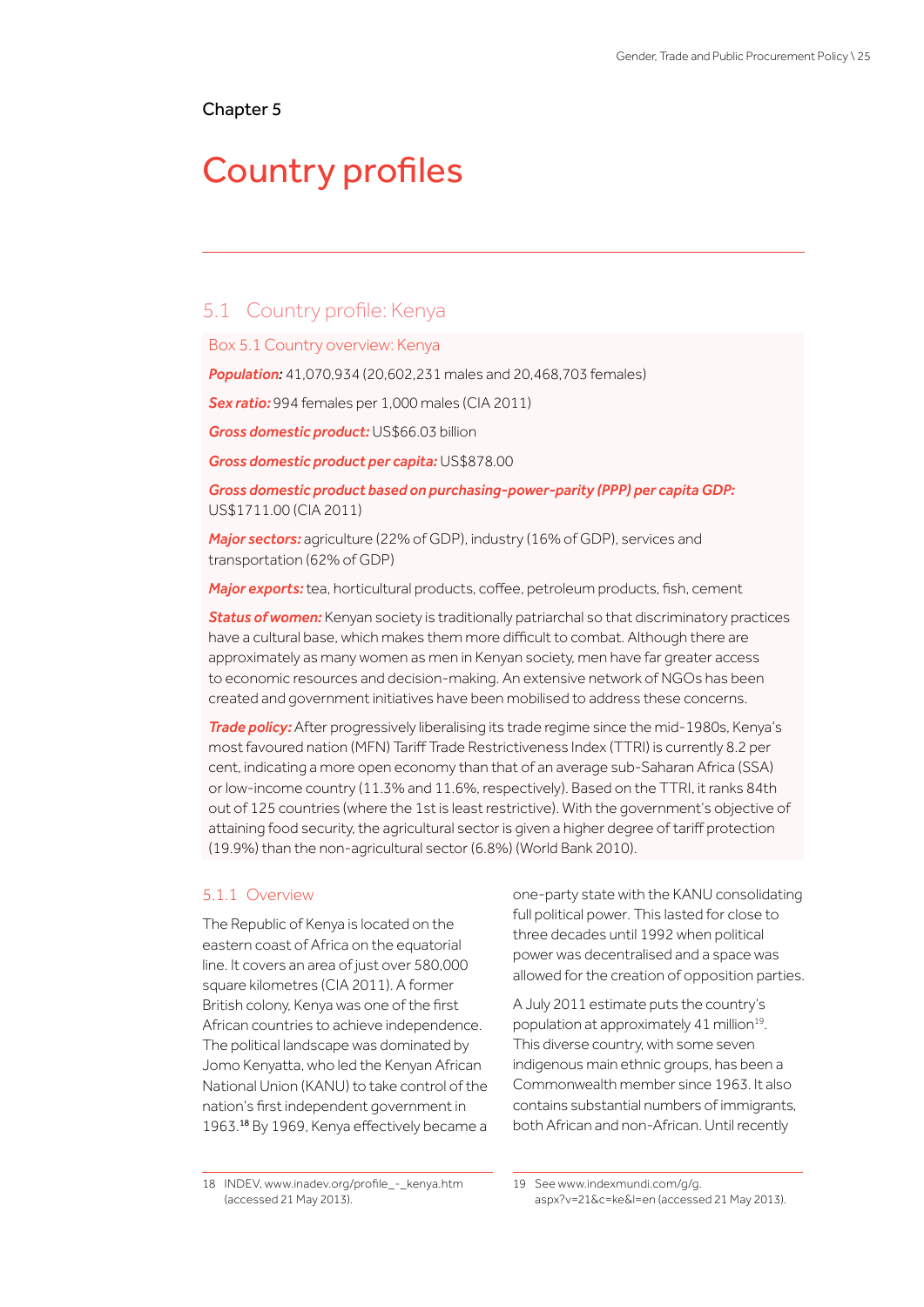Kenya was governed by a president. Due to contentious elections in 2011, power is now temporarily shared between a president and a prime minister, a situation that is to be resolved at the next election. The average age in Kenya is 19 and the ratio of males to females is more or less 1:1 based on current estimates. Life expectancy is low, somewhat surprising, given Kenya's position as a regional leader in trade and finance. Economically, Kenya has the necessary building blocks to be able to exert more influence both regionally and internationally. These strengths have not been maximised due to the presence of 'corruption and by reliance upon several primary goods whose prices have remained low' (Index Mundi (2013).

Corruption has indeed been an important factor as it has led to the suspension of International Monetary Fund (IMF) and World Bank funding on more than one occasion. Post-electoral violence in 2008 also contributed to a slowdown in economic growth, but the country has since recovered with 2010 estimates showing a growth rate of 5 per cent, as compared to a 2008 estimate of 1.6 per cent (CIA 2011). The electoral situation had such a marked effect on the economy because of the Kenyan reliance on tourism for much of its GDP. Services account for over 60 per cent of overall GDP (CIA 2011; PwC 2013). This does not mean that procurement is of lesser importance because of the heavy bias toward a service-oriented industry. On the contrary, procurement plays an important part in the everyday workings of hotels, safaris, and other activities geared to tourism in which the government has a controlling or major investment.

#### 5.1.2 Gender in Kenya

Women have traditionally faced discrimination in Kenya because, like most countries, society is structured along patriarchal lines. A reliance on customary as opposed to civil law also means that when legislation is adopted it is most likely to be ineffective. However, Kenyan women have consistently shown their worth. One example is the role that women played during Kenya's struggle for independence

against the British. As members of the Mau Mau<sup>20</sup> they 'acted as reconnaissance and intelligence officers, and cooked, carried food and arms' (ADB/ADF 2007). Since gaining independence, there has been virtually no expansion of the rights afforded to women, and Kenyan society has remained largely patriarchal. Currently, the national mechanism responsible for gender issues is the Division of Gender within the Ministry of Gender, Sports, Culture and Social Services. A framework policy, 'The National Policy on Gender and Development' is in place since 2000 and is further enhanced by a National Commission for Gender and Development, established by the government in 2004 (ADB/ADF 2007). The national policy came into effect in 2008. The Division of Gender, however, reflects recent indecision on the part of the administration; it was downgraded from the Department of Gender in February of 2007, having only achieved that particular designation three years earlier.

Compared to men, the economic role of women in Kenya has grown. This is evidenced by the fact that poverty levels for male and female-headed households in rural areas are almost at equal levels. From a decision-making standpoint, gross inequity is apparent. Although women make up more than half of Kenya's population, as of the 2007 election, only 21 parliamentarians (10%) are female (ADB/ADF 2007). This suggests that women are not being afforded the same opportunities as their male counterparts in the political sphere. This is further compounded by the fact that most of the Kenyan population lacks knowledge of laws and the legal system. In lieu of civil law, customary law is reverted to. This puts women at a disadvantage since Kenyan society is traditionally male dominated. NGOs have been employed as a means of addressing these shortcomings. As active as Kenyan civil society is regarding gender considerations, 'many of the NGOs which deal with gender concerns address practical

<sup>20</sup> The Mau Mau were the revolutionary indigenous forces of Kenya, who took up armed struggle to fight for independence from the British colonialists between 1952 and 1960.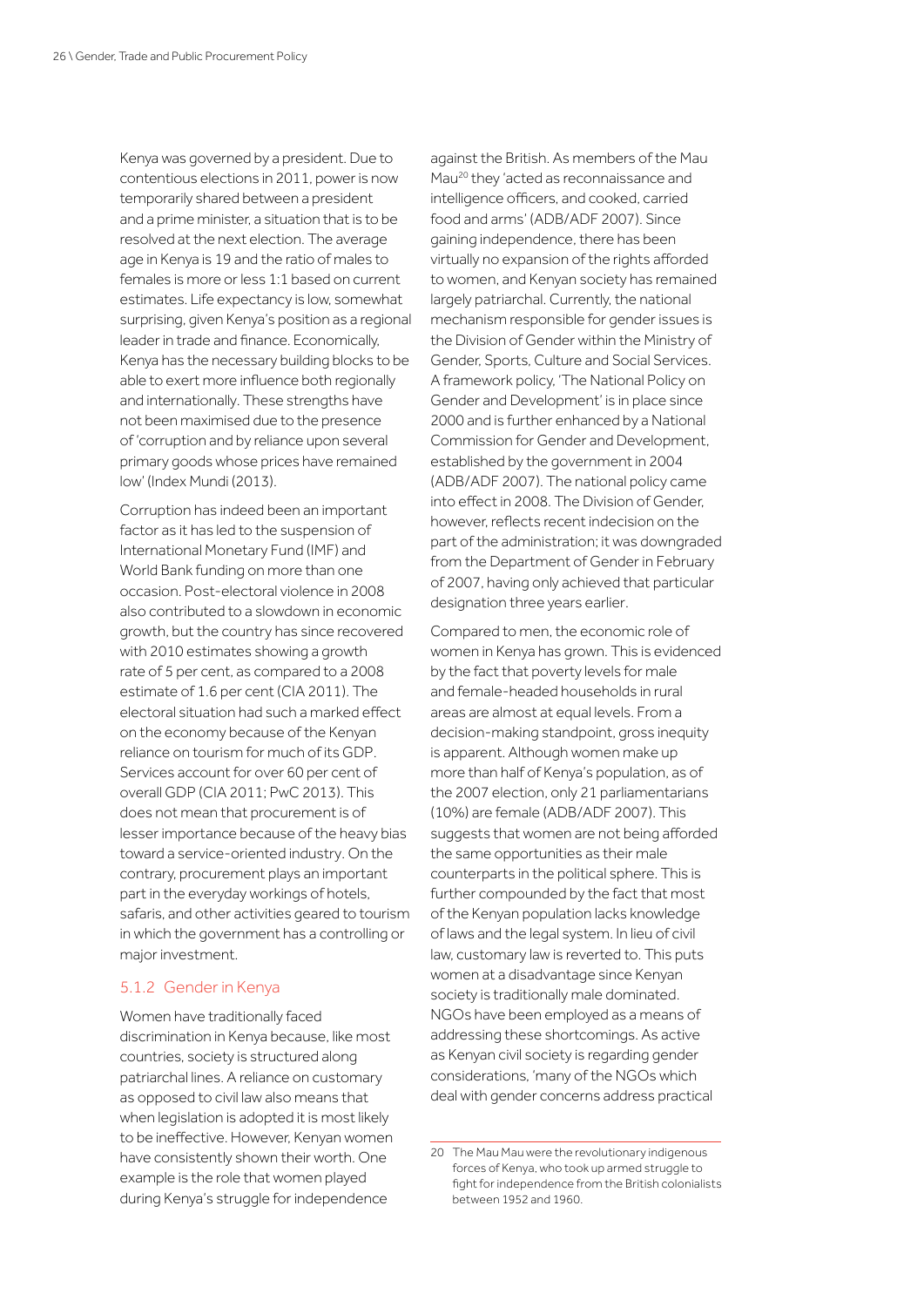gender interests only, such as genderbased violence. Those NGOs which have the potential to address strategic national interests, such as female representation in political parties, women on business boards, public administration, defence and peace keeping etc., often lack capacity and/or funding' (ADB/ADF 2007). The battle for women's rights on the civil society level has also been compromised by government favouritism toward the national women's organisation Maendeleo ya Wanawake (MYWO). While Kenya existed as a oneparty state under the KANU, government incorporation of MYWO simultaneously led to the exclusion of more progressive and militant women's organisations. Once Kenya returned to a multi-party political system in 1992 this association was closed down. However, perceptions of favouritism remain. The move to a multi-party system has been beneficial for the women's movement in other areas as there has been an increase in the number of organisations, with the number of NGOs going from several hundred in 1990 to around 3,000 in 2003 (ADB/ADF 2007).

Economically, there is great inequality between the sexes. Kenya relies heavily on agriculture and access to and ownership of land is a reliable indicator of wealth and levels of economic participation. Under Kenya's 'Land Rights', ownership of land falls into three general categories, namely individual (freehold), public or communal (customary) and religious-based. This categorisation, combined with the existing lack of legal knowledge within Kenyan society, means that many land transactions are settled under customary law which does not provide for the rights of women. For instance, the ADB/ADF notes that 'Registered freehold land ownership in rural areas in Kenya between men and women has been estimated between 95–99% for men and 1–5% for women' (2007). This illustrates a gross imbalance, with female freehold land ownership virtually non-existent. In the case of communally owned land, the right of use of the land is passed on generationally, but handed down exclusively through the male line. Even in

the case of a married couple, if the husband dies the widow inherits right of occupancy, however this ceases once she remarries. If there are any complications, regardless of the reason, the land is automatically passed on to any male children of the union. Since most of the Kenyan economy relies on agriculture, the connection between land ownership and the ability to take advantage of public procurement activities within the agricultural sector is clear. Women make up the majority of employees in this sector, but they do not have the same level of access to the factors of production as men and are effectively locked out of the decisionmaking process. There are few femaleowned businesses in Kenya, although they can be found in food processing, clothing manufacture, agro-processing, horticulture, retail, entertainment and other sectors, all of which can be sources of supplier diversification to public and private sectors. The ADB/ADF report notes that in 1999 women constituted 47.7 per cent of SME owners (ADB 2007). These figures are deceiving; 86 per cent of these femaleowned SMEs are single operators and only 4 per cent actually hire workers. The problem with so many women operating disproportionately as sole traders is that they have low capacity for further expansion or income generation, because of the capital, technology or human resource investment required for scaling up their operations. Sole traders may also lack the capacity and expertise necessary to tender for procurement contracts. Access to infrastructure is also gender-biased. Women lack concrete opportunities because of inherent deficiencies in the maintenance and management of the public procurement system.

#### 5.1.3 Trade policy in Kenya

The 'National Trade Policy Vision', as stated by the Kenyan Ministry of Trade in 2009 states that the goal is for 'Kenya to become an efficient domestic market and export led globally competitive economy' (Ministry of Trade 2009). The Ministry further identifies that in order to achieve these goals Kenya must both promote and expand its export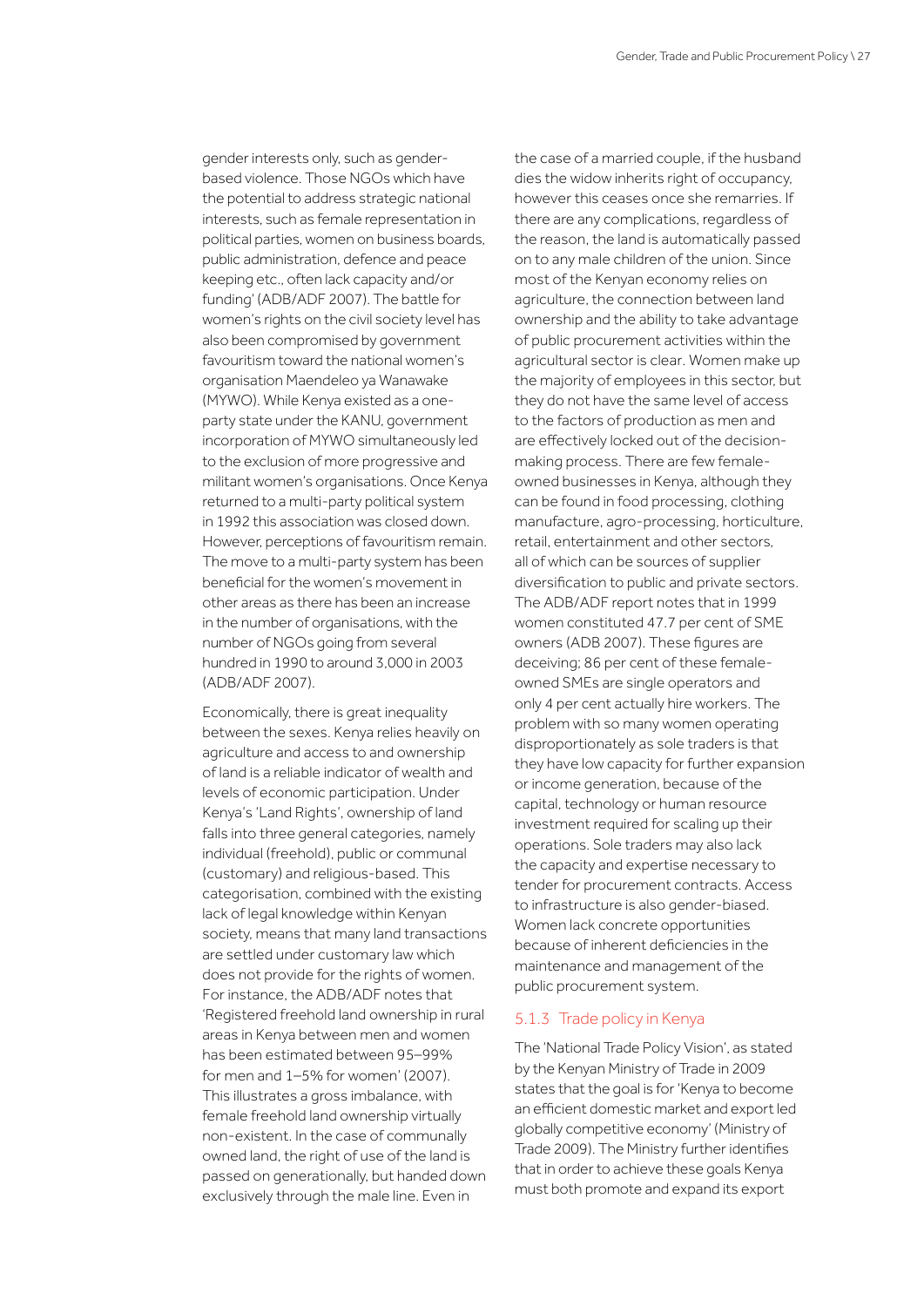of goods and services while developing an efficient and competitive domestic market. Effective reform of public procurement will facilitate these goals, and thus have a positive impact on trade policy. The focus on exports means that Kenya considers international trade to be important. However, its status as a developing nation mean that it faces a variety of constraints that include a limited capacity for diversification (due to the huge investments required to re-orient an economy towards non-traditional production and the considerable time lag before the benefits of such investment are realised); low value addition in production; increased use of non-tariff barriers in export markets; an inefficient domestic trade infrastructure; limited access to finance for trade initiatives; the erosion of its preferential status; and deficiencies in institutional capacity (Ministry of Trade 2009).

Taking these limitations into consideration, the goal of becoming an 'export led globally competitive economy' is ambitious at best, although the identified constraints may be mitigated by the adoption of liberalising trade policies. However, trade liberalisation is a contentious policy that is often applied, yet its beneficial effects are rarely direct:

'…the relationship between trade liberalisation and growth is not straightforward. While openness can stimulate growth it is also associated with risks. For countries with highly specialised economies, openness can be negative, as they are exposed to price risks. So, openness may threaten rather than promote growth' (Bird and Nguyen 2007).

In the case of Kenya, the reliance on agriculture indicates that openness may provide more threats than advantages and thus lead to a contraction of the sector. In terms of the population as a whole, liberalisation tends to cause specific changes to 'relative prices and incentives' (Bird and Nguyen 2007). It is argued that while liberalising practices cause a degree of differentiation in the distribution of assets and income and marginalisation of the poor has been a side effect of such shifts, 'the losers do not come disproportionally from

the poor' (Bird and Nguyen 2007). Although this may be true, from a simple numerical standpoint, in countries where there is a high level of poverty the number of individuals affected will also be high.

As trade reforms move the Kenyan economy towards more open practices, there is increasing awareness of procurement methods and the extent to which those methods are efficiently able to achieve their objectives. Over the last two decades the procurement system in Kenya has gradually developed with a focus towards reducing corruption and increasing productivity. The following section explores public procurement in Kenya from a legislative point of view.

#### 5.1.4 Transparency and accountability within public procurement in Kenya

Kenyan procurement regulation is outlined in The Public Procurement and Disposal Act No.3 of 2005. The Act seeks to establish procedures for procurement and the disposal of unserviceable, obsolete or surplus stores and equipment by public entities. Services are included here though not explicitly stated. The objectives of the Act include, the maximisation of economy and efficiency, the promotion of competition and fair treatment of competitors, ensuring that procedures meet transparency and accountability standards, increasing public confidence in the procedures and facilitating the promotion of local industry with a focus on economic development.

The Act also allows for the creation of the Public Procurement Oversight Authority (PPOA) which is entrusted with monitoring the public procurement system, advising entities, training professionals, disseminating procurement-related information and initiating policy and amendments to the Act that are of relevance to its objectives. The head of the PPOA is the director-general who acts as its chief executive officer and has comprehensive authority. The individual in this position executes management decisions relating to the PPOA and also has a role in dispute settlement. The PPOA is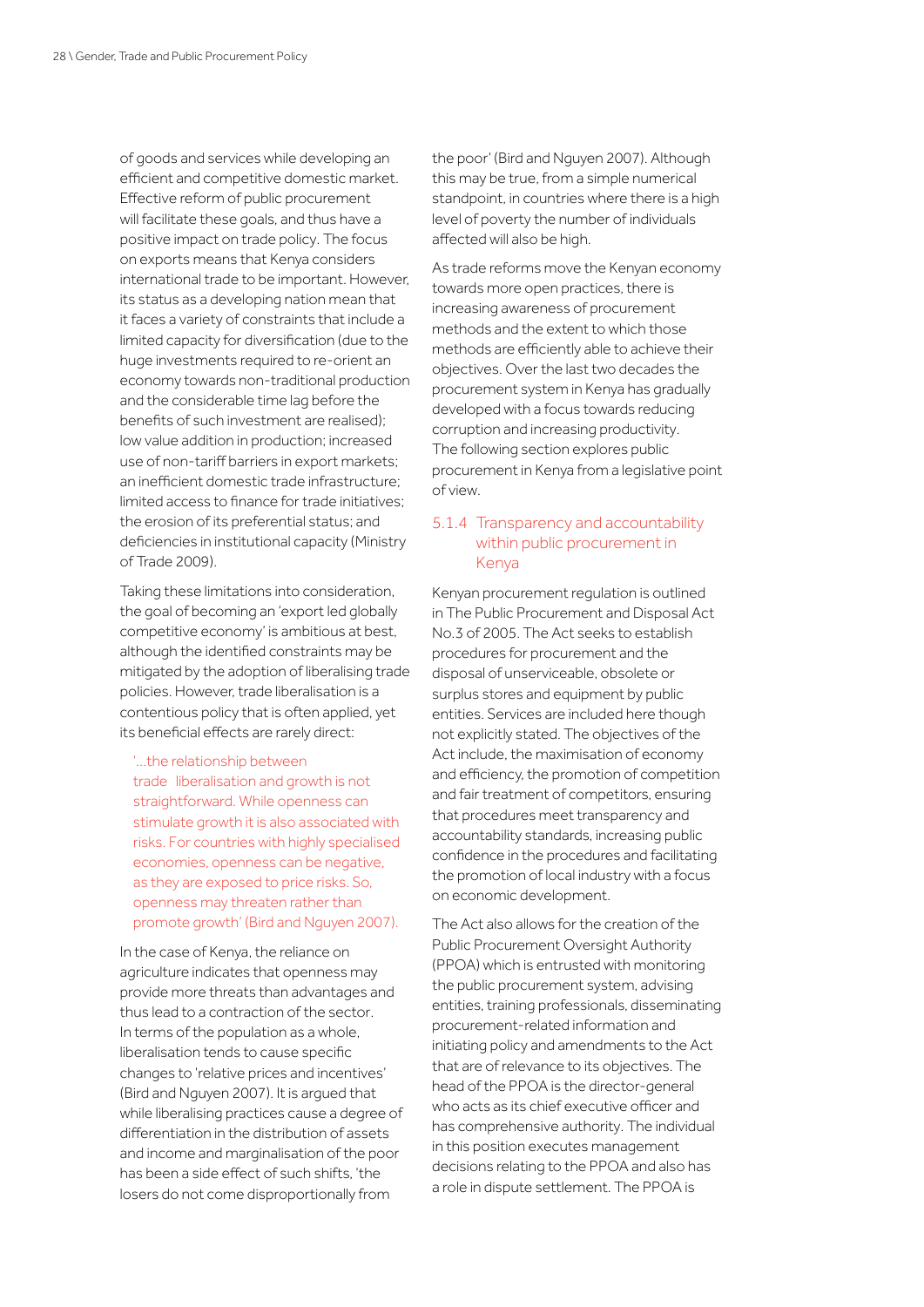

further enhanced by two supplementary boards, the Public Procurement Oversight Advisory Board and a Review Board. The Advisory Board is made up of the directorgeneral and nine other members appointed by parliament. This Advisory Board (as noted in Sections 22 and 23 of the Act) has the power 'to advise the authority generally on the exercise of its powers and the performance of its functions; to approve the estimates of the revenue and expenditures of the Authority; to recommend the appointment or termination of the Director-General in accordance with this Act; and to perform such functions and duties as a provided for under this Act'. The Review Board is used to provide checks and balances and can overturn the decision of the director-general. There are barriers to this function, but they may be necessary to prevent frivolous cases being brought before the Board. Each application for review has an attached fee and is not guaranteed to be heard as applications may be dismissed on grounds of vexation, vindictiveness and/ or unsubstantiated claims. The Review Board must meet certain criteria as well, such as providing a decision within 30 days of receiving a request. These separate entities reflect the accepted norms for good governance practices. Each separate entity can function as a check on the activities of the other. There are also provisions in the law that address contentious areas such as corrupt practice, fraudulent practice,

collusion, conflict of interest, confidentiality, the maintenance of procurement records, the publication of procurement contracts, amendments to contracts and inspections and audits relating to contracts. Greater transparency is crucial since like many other developing countries, Kenya is party to a variety of multilateral aid arrangements that call for good governance standards and, more importantly, that this aid is substantially employed as part of public procurement funding (Migai Akech 2005).

#### 5.1.5 Trade and gender within public procurement

The Act contains special provisions regarding how public procurement activities are to be conducted. Section 39, subsection 4 stipulates that 'the preferences and reservations shall apply to, candidates such as disadvantaged groups, micro, small and medium enterprises; works, services and goods or any combination thereof; identified regions; and such other categories as may be prescribed' (Migai Akech 2005). Importantly, there is no explicit mention of women as a specific group. The wording of this section seems more tailored to addressing concerns of exclusion based on tribal and territorial criteria as opposed to gender exclusion. As a result gender issues can be added to the conglomerate of 'such other categories'. With a male to female ratio of 1:1, (i.e. half the population) gender must be specifically noted for preferences, otherwise challenges specific to women entrepreneurs often fail to receive due attention. As explicit evidence is lacking, it is still assumed that women face exclusion from the procurement process. This is tied to trade considerations since it is also assumed that most women would be engaged in activities relating to micro, small and medium-sized enterprises (MSMEs)<sup>21</sup> which face technical barriers to entry into

<sup>21</sup> There is no strict universal definition of MSMEs in developing and developed countries. A mediumsized enterprise in a developed country may be considered a large-sized enterprise in a developing country. Definitions include measuring numbers of employees, revenue size, etc.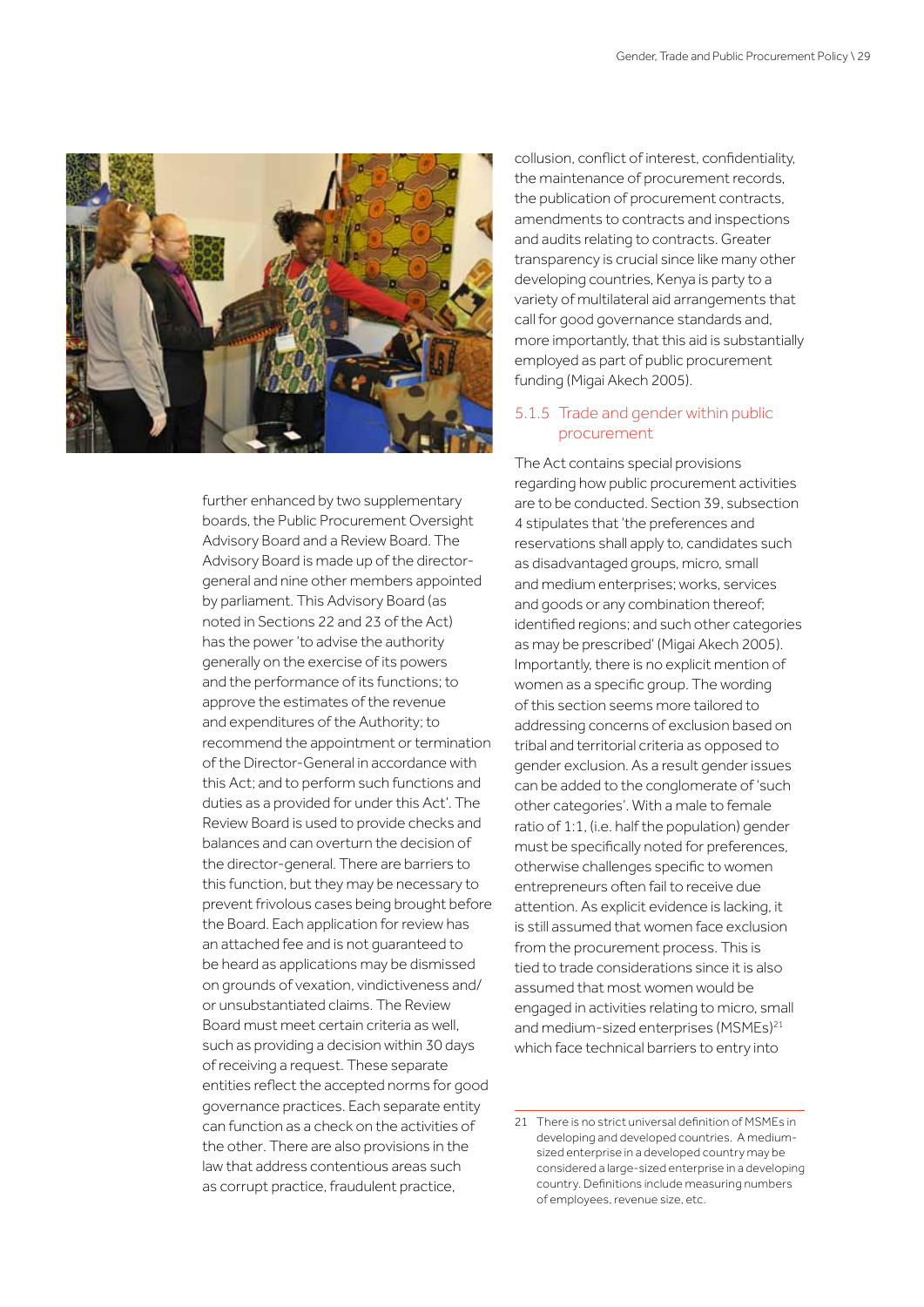the public procurement process in Kenya. The stringent rules and regulations that have become a part of the battle against corruption complicate the procedure for securing government contracts. For example, simply qualifying to bid for a contract requires an individual or company to meet the following criteria: 'the person has necessary qualifications capability, experience, resources, equipment and facilities to provide what is being procured; the person has the legal capacity to enter into a contract for procurement; and the person is not insolvent, in receivership, bankrupt or in the process of being wound up and is not the subject of legal proceedings relating to the foregoing' (Migai Akech 2005). These are necessary components to guard against abuse of government resources, but they simultaneously act as discriminatory barriers to micro and small enterprises that have limited resources. Yet, micro and small enterprises are guaranteed preferential treatment under the Act and as such, they should still be afforded access to procurement processes.

How efficiently these measures are being implemented is of prime importance. There are no clear indicators regarding how effective any measures have been other than those provided by the PPOA itself. They have identified certain operational goals such as the creation of a capacity development strategy and a trainer's manual. Training activities have also resulted in the professional development of 60 members from the Oversight Authority, Advisory Board and Review Board. In addition, about 7,000 stakeholders have been sensitised to the new procurement processes and the goal of the new governing culture (Juma 2010). Despite these reforms and capacity building efforts, not much has changed on the ground. Kenyan society remains heavily patriarchal on a cultural level, making social drivers behind such reforms difficult to embed.

#### 5.1.6 Kenya summary

Capacity to enforce existing legislation is limited and it is suspected that there are extreme deficiencies in rural areas. As a result there may be an urban imbalance in the availability of public procurement opportunities especially with respect to infrastructural development. To some extent, this is to be expected, given that rural areas tend to focus on agricultural activities. Addressing capacity concerns can also provide a platform for further efforts against the negative aspects of trade. As much as the legislation already exists and technical level staff are being sensitised, wider reach into the rural areas is needed. The most current push has been complicated by political tension which has led to a certain amount of instability. However, recent developments suggest that Kenya is now at the end of this disruptive period.

The patriarchal nature of Kenyan society means that strategic gender issues are still a relatively low priority. Awareness of women's rights has tended to focus on more direct issues such as gender-based violence, the impact of HIV/AIDS and female circumcision. These foundational concerns tend to generate much more passion and are thus easier to focus on. However, work can be done in both arenas simultaneously and both processes can inform each other. Increasing the role of women by facilitating access to increased decision-making and economic participation vis-à-vis engagement in public procurement can help to combat the social and cultural stigmas attached to women. This must be balanced with an educational programme targeted at males to socialise and sensitise them to 'enhanced' roles for women.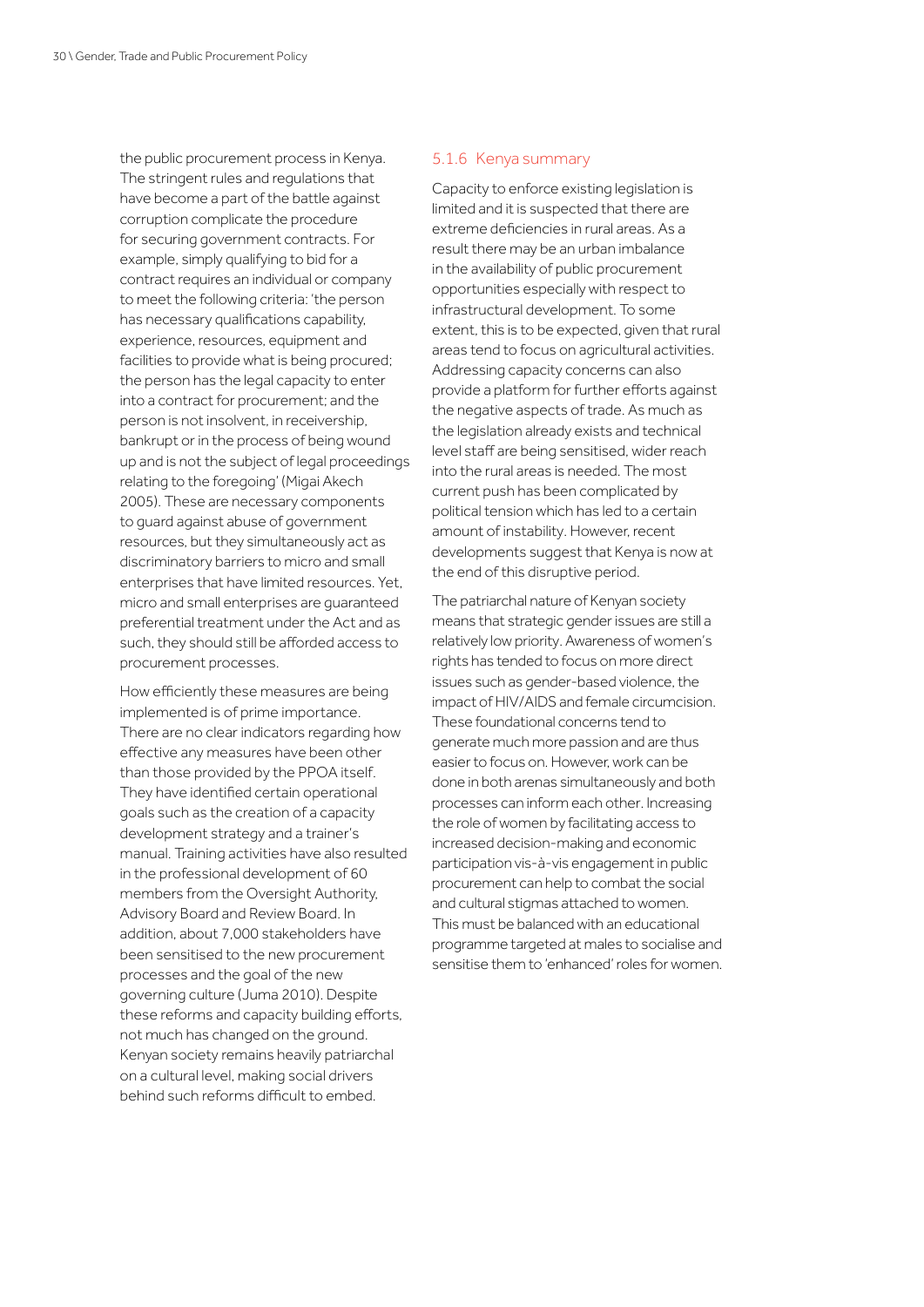### 5.2 Country profile: India

#### Box 5.2 Country overview: India

*Population:* 1,210,193,422 (623,724,248 males and 586,469,174 females) (Ministry of Home Affairs 2011)

*Sex ratio:* 940 females per 1,000 males

*Gross domestic product, current prices:* US\$1,843.382 (IMF 2011)

*Gross domestic product per capita, current prices:* US\$1,527.347 (IMF 2011)

*Gross domestic product based on purchasing-power-parity (PPP) per capita GDP:* US\$3,703.453 (IMF 2011)

*Major sectors:* agriculture (17% of GDP), industry (28.2% of GDP), services and transportation (54.8% of GDP)

*Major exports:* engineering goods, petroleum products, chemicals & related products, gems & jewellery, textiles, electronic goods (>80% of export basket)† .

**Status of women:** Gender inequality in India is significant. The declining male-female population ratio is the clearest evidence of the discrimination faced by Indian females from conception to death. Women face higher rates of feticide as infants, malnutrition and lack of education as children, and sexual assault and wage discrimination as adults.

*Trade policy:* Compared with other nations India retains relatively high tariffs. India's Most Favoured Nation (MFN) Tariff Trade Restrictiveness Index (TTRI) for all goods is 12 per cent. Based on the TTRI, India ranks 102 out of 125 countries (where 1st is least restrictive) (World Bank 2010). With the development of its information technology (IT) services sector, India is now pushing for greater liberalisation of trade in services. India is protective of its agricultural industry and retains the right to ban foreign investment in retail. However, in the last five years India has shifted to greater facilitation of imports that fuel the local economy. India has numerous bilateral trade agreements with other Asian countries (World Bank n.d.).

† India.gov, http://india.gov.in/sector.php (accessed 15 December 2011).

#### 5.2.1 Historical background

The Republic of India is a sovereign socialist democratic republic with a parliamentary system of government, which was established on 15 August 1947 when it gained independence from British colonial rule and became a member of the Commonwealth. The Constitution of India came into force on 26 January 1950. India is a federal republic of 28 states and 7 union territories. Hindi and English are the official languages but there are 20 other languages that are recognised by the constitution (Commonwealth Yearbook 2012).

Post-independence women have played a prominent role in Indian politics. Sonia Ghandi is the current head of the Indian National Congress, Indira Ghandi served as Prime Minister from 1966 to 1977 and from 1980 to

1984 and Pratibha Patil was the first woman to serve as President of India from 2007 to 2012.

Today India is the world's second most populous nation and the world's 12th largest economy. Religion, caste and language are major factors in the structure of Indian society. With India's status as a BRIC<sup>22</sup>, it wields considerable political and economic power in global politics. India has not been severely affected by the global financial crisis that began in 2008 and it continues to have a projected average economic growth rate of 7 per cent or higher. India has capitalised on its large numbers of tertiary-educated people

<sup>22</sup> The BRIC countries are Brazil, Russia, India and China defined as fast growing emerging economies on a similar stage of newly advanced economic development.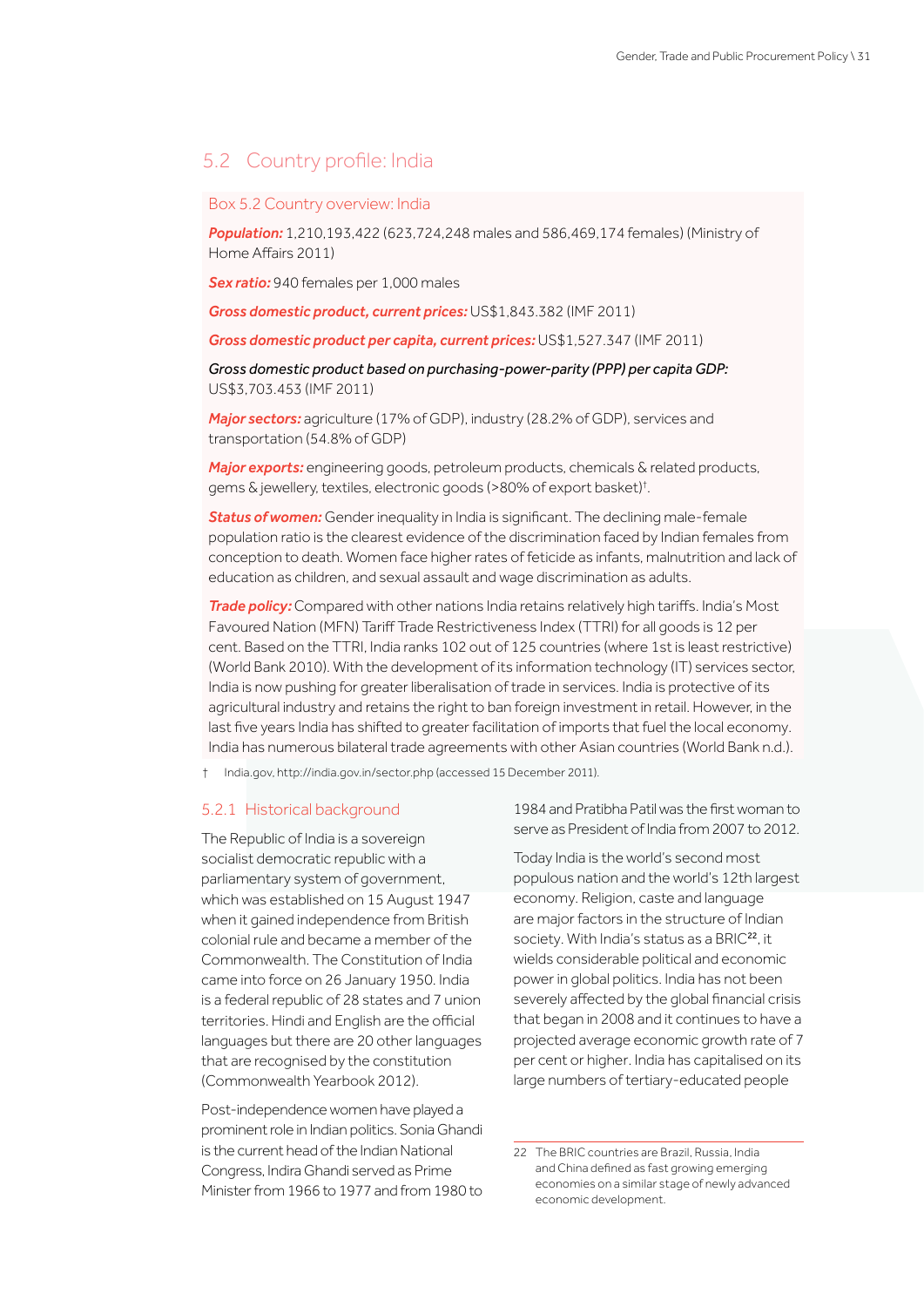to support its technology service sector. However, the majority of Indians still work in agriculture, and over 700 million people live in poverty according to international standards. However, today there is a considerable and growing middle class.

#### 5.2.2 Gender in India

Despite being an emerging power on the world stage, India still faces a number of contradictions, particularly those of poverty and gender inequality. According to USAID,

Non-discrimination and equality may be formally recognized in the Indian constitution and laws but caste and gender-based discrimination circumscribes every aspect of the lives of the vast majority of Indian women and girls. So deeply entrenched are these realities that it is impossible to work towards any kind of social transformation... It is reflected in private practice and public policies, resource allocations, and public provisioning of social services (USAID 2010).

The most obvious indicator of gender disparity in India is 'the trend of continuously declining female ratio in the population in the last few decades' (Ministry of Women and Child Development 2001). In every stage of an Indian woman's life she risks gender discrimination. After conception, foeticide of females is more prevalent than of males and female infants have a higher infant mortality rate (in part due to discrimination in breast feeding). As children, Indian girls face a higher school dropout rate and are subjected to child labour, abuse and malnutrition. In adolescence, some Indian girls become child brides or are forced into commercial sex work and trafficking. Finally, in adulthood Indian women face higher risk of rape, HIV/ AIDS infection, unpaid labour, domestic violence and a lower socio-economic status than their male counterparts (Ministry of Women and Child Development 2007).

In India, '90 per cent of women are employed in the informal sector where 70 per cent of the women are involved in the agriculture sector' (USAID 2010). A 2001 census in India found that agriculture employed '75.38

per cent of all female workers including cultivators and agricultural labourers' (Sengupta 2011). Many of the women employed in agriculture are involved in tea cultivation (47.08%), the production of oil seeds (45.43%) and cotton (46.84%), and growing vegetables (39.13%) (USAID 2010).

Better educated women in urban India have been able to gain employment in the areas of tourism, banking, travel and IT (Sengupta 2011). An article from the Trade and Gender briefs on Services in India states that 'Women, with unequal access to physical and human resources make unequal gains and losses from the liberalization of the service sector in terms of employment and access' (Sengupta 2011). But with the inclusion of 'services trade under bilateral or plurilateral Free Trade Agreements, India has granted greater access to its trade partners' (Sengupta 2011). This now means that there may be a greater role and room for women in India's services sector as employees, consumers and entrepreneurs, as there is an assumption that this trade sector will start to expand due to investment from foreign companies wishing to establish operations in India to take advantage of its large consumer market.

In the services sector, women make up 59.7 per cent of those who are employed in the waste disposal sector, as well as 18.26 per cent working in financial services and 17.84 per cent in computer-related services. This makes a total of 3.02 per cent of women's services employment, and 1.31 per cent of women employed in urban services (Sengupta 2011). Retail accounts for 25.82 per cent of women employed in rural areas and 16.93 per cent employed in urban areas (Sengupta 2011).

Ownership by women of financial and physical assets in India has historically been limited. According to the Trade and Gender Brief, a low percentage of women actually own enterprises. Women usually work unpaid in family-owned enterprises and usually have no rights of ownership to these businesses.

In India's five-year plans since 1974 (currently on the eleventh, 2007–2012), the state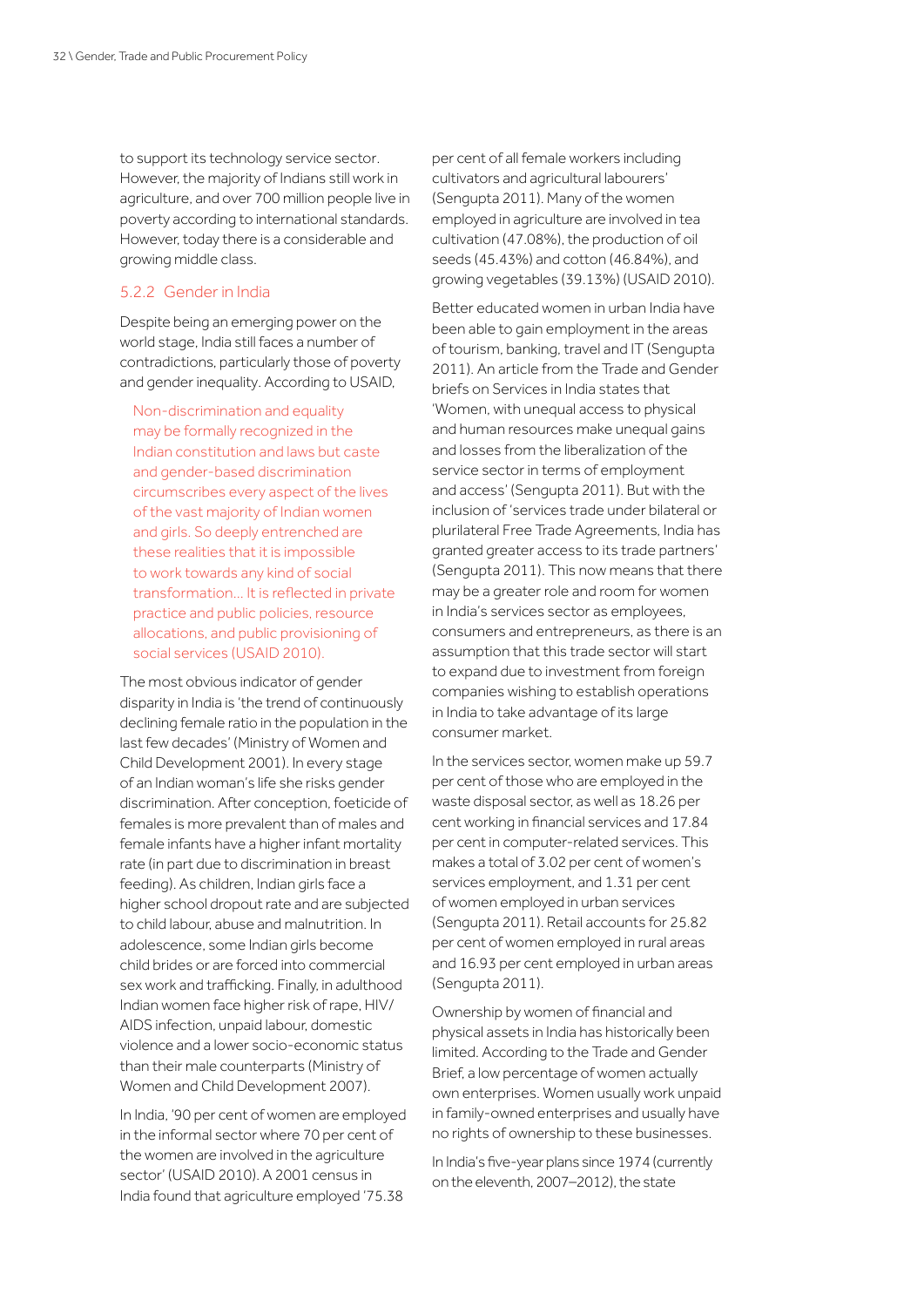has been implementing programmes and legislation aimed at women's advancement. In 2001 the Indian government established the National Policy for the Empowerment of Women, with the goal 'to bring about the advancement, development and empowerment of women' (Ministry of Women and Child Development 2001). The policy refers to supporting positive economic and social policies for women, providing equal access to employment and mainstreaming gender perspectives in development. The Indian constitution empowers the state to adopt measures of positive discrimination in favour of women. The 73rd and 74th amendments to the Indian Constitution reserve 50 per cent of seats in all tiers of local government for women. One such amendment has encountered documented success. A study done by Northwestern University, USA measuring the impact of this affirmative action legislation (reserved leadership positions for women in randomly selected village councils in India) revealed that in the villages which had female leadership, the gap in gender aspirations for their children's career closed by 25 per cent for parents and 32 per cent for adolescents (EurekAlert! 2012). Adolescent Indian girls were also more likely to be attending school in these villages than in those without female leadership. Another significant piece of legislation that has benefitted women was the Protection from Domestic Violence Act (2005).

At the international level India has ratified numerous conventions to secure equal rights for women, such as the 1993 Convention on Elimination of All Forms of Discrimination against Women (CEDAW) and it has endorsed the Beijing Declaration as the Platform for Action in 1995.

#### 5.2.3 Overview of public procurement in India23

Up to now, India has not enacted any legislation to govern public procurement, which is regulated under the General Financial Rules (1963) and the Delegation of Financial Powers Rules (1978), both created

by the Ministry of Finance (Kachwaha 2009). Different procurement rules apply at various levels of state government (federal, states and territories, public sector units and enterprises). The Ministry of Finance has also prepared a manual on Policies and Procedures for Purchase of Goods by all agencies. The Directorate General of Supplies and Disposals also issues guidelines on public procurement for central ministries to follow. However, individual government agencies develop their own, more detailed rules based on the federally-mandated regulations and most create their own model tender documents. The procurement rules and procedures as outlined by the Ministry of Finance are applicable only to goods and services valued at more than US\$500.There is a Central Vigilance Commission (CVC) that provides supplementary regulations as well as oversight. Additional oversight is provided by the comptroller and the auditor general. However, there is no federal authority that defines procurement policies and that oversees compliance with existing policies.

Procurement methods depend on the value of the contracts to be awarded. Limited tendering from direct requests is permitted in some cases under special circumstances (e.g. emergency situations) but in general, wide dissemination of tenders is encouraged. The bidding process for public procurement from private partnerships is divided into two phases: the Request for Qualification, which shortlists eligible bidders for tenders; and the Request for Proposal, where potential awardees of the contract examine the project and offer a final quote.

Increasingly, government tenders, past and present, are displayed on a central website (Indian Government Tenders Information System)<sup>24</sup>. Selection criteria must be stipulated in the bidding document and the winner should provide 'value for money'.

Notably, defence procurement is covered by a unique set of policies and procedures laid out by the National Security System and decisions made by the Defence Acquisition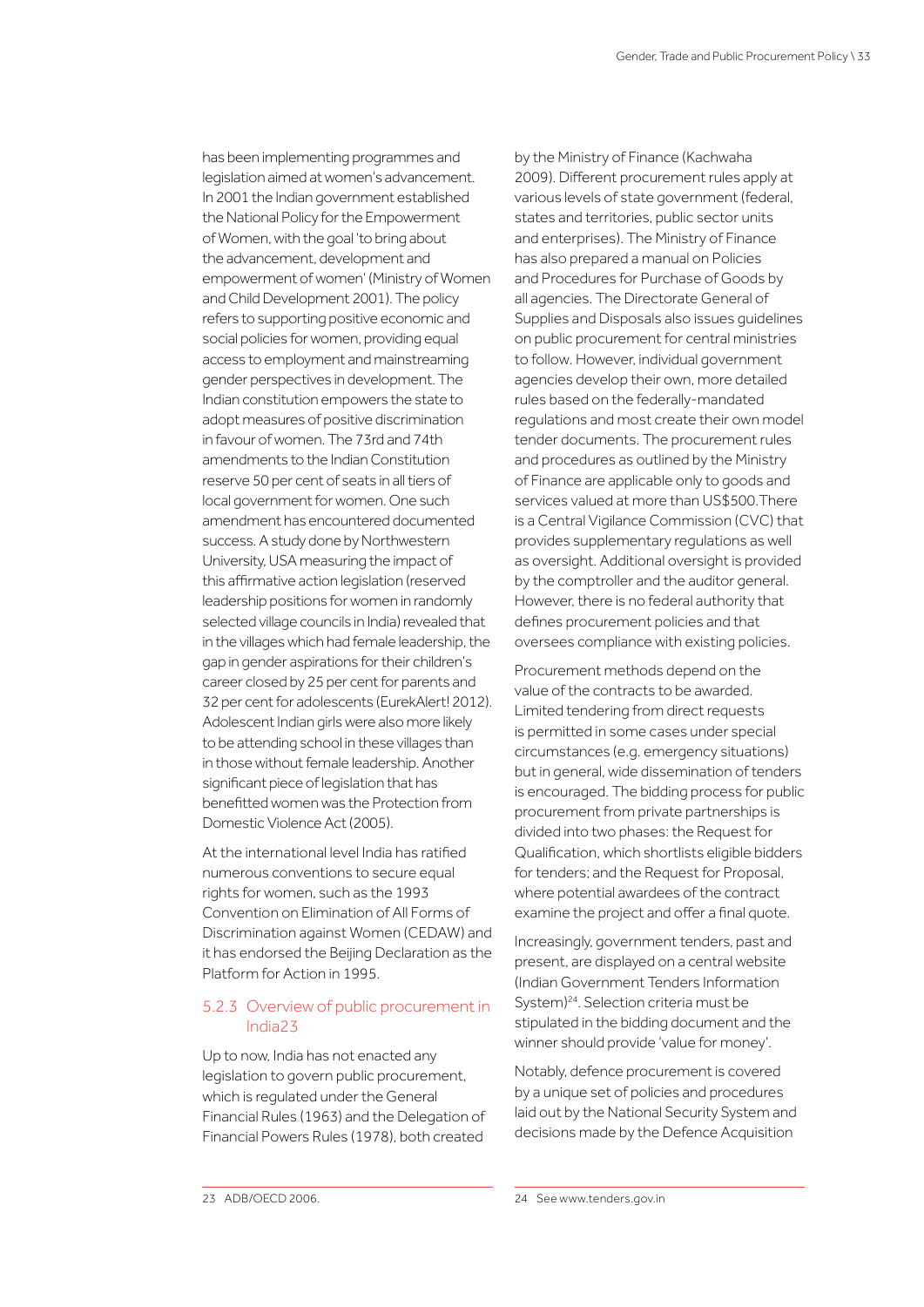Council. The latest revision of the Defence Procurement Procedure was made in 2008.

#### 5.2.4 Transparency and accountability within public procurement in India

The potential growth of the Indian economy is now estimated by the World Bank to be 6.5 per cent for the 2012 fiscal year (Rastell 2012). In spite of this forecast growth, India's economic progress is marred by the inefficiencies and impediments of its administrative burdens, particularly transparency issues (OECD 2011).

Transparency and accountability in public procurement (PP) is currently at the forefront of India's political agenda, with the recent stalling of the Anti-Corruption Bill in parliament. In February 2011, the Indian Cabinet Secretary set up a special committee on procurement. The committee recommended increased transparency in the PP process and making procurement information accessible to the public. Out of these recommendations came the bill for the creation of an independent body to investigate allegations of corruption. It was called the Jan Lokpal Bill or Citizen's Ombudsman Bill. The bill was also formulated with the intention of meeting the standards of the United Nations Convention against Corruption (UNCAC). In December 2011, the Lokpal Bill passed in the lower house of parliament but was defeated in the upper house and, as a result was not granted constitutional status as the 116th Amendment (Kumar 2011). The stalling of the bill has been a contentious issue pitting the government and opposition against one another and inciting the anger of the anti-corruption activist Anna Hazare. This furore over transparency is no surprise given the damning data and evidence of corruption in India.

India ranks 95th out of 185 countries on the Transparency International (TI) 2011 Corruption Perception Index. Compared with the other three countries used in this review, only Kenya has a lower ranking than India. Transparency International's Bribery Index ranks India 19th out of 22 countries. Robin Hodess, research director of Transparency International's Corruption Perception Index, characterised India's bureaucratic and petty corruption as 'extreme' (Burke 2011). A KPMG study (2011a) noted that corruption

affects the Indian people and economy on both a micro and a macro level. They range from the everyday petty bribes paid by the average person to the state level scams that siphon off millions of dollars of state funds. Indeed, the issue of corruption is not purely a matter of perception as indicated on the TI index but an evident reality of life in India.

One does not have to search far to uncover the many corruption scandals in public procurement that have plagued the Indian government administration in recent years. The most shocking thus far is the 2011 telecommunications scandal in which mobile phone frequency licences were sold for a fraction of their cost and the excess siphoned off. The estimated amount stolen is US\$40 billion (BBC 2012).

The Indian parliament has introduced key legislation and initiatives to combat corruption in public procurement. Among them is the Prevention of Corruption Act of 1988 under which there have been disappointingly few convictions. On the other hand, the Right to Information Act (2005) has helped uncover many discrepancies in public finances. A Bill on Public Interest Disclosures and Protection of Informers (Whistleblower resolution) has contributed to protecting informants who come forward with corruption allegations. Transparency International India also created an Integrity Pact in the 1990s, a memorandum of understanding (MoU) between government agencies and potential bidders to reduce or eliminate the potential for corrupt practices in the bidding for and delivering of a government tender. The Indian Central Vigilance Commission advised all government agencies in India to adopt the Integrity Pact in the PP process. There are very clear guidelines for dealing with conflict of interest when procuring from private sector enterprises. As prescribed by the courts, the bidder cannot have any conflict of interest regarding the fulfilment of a government tender (Kachwaha 2009).

The following measures and practices exist in India to promote integrity in public procurement:

• Codes of conduct for procurement personnel contain conflict of interest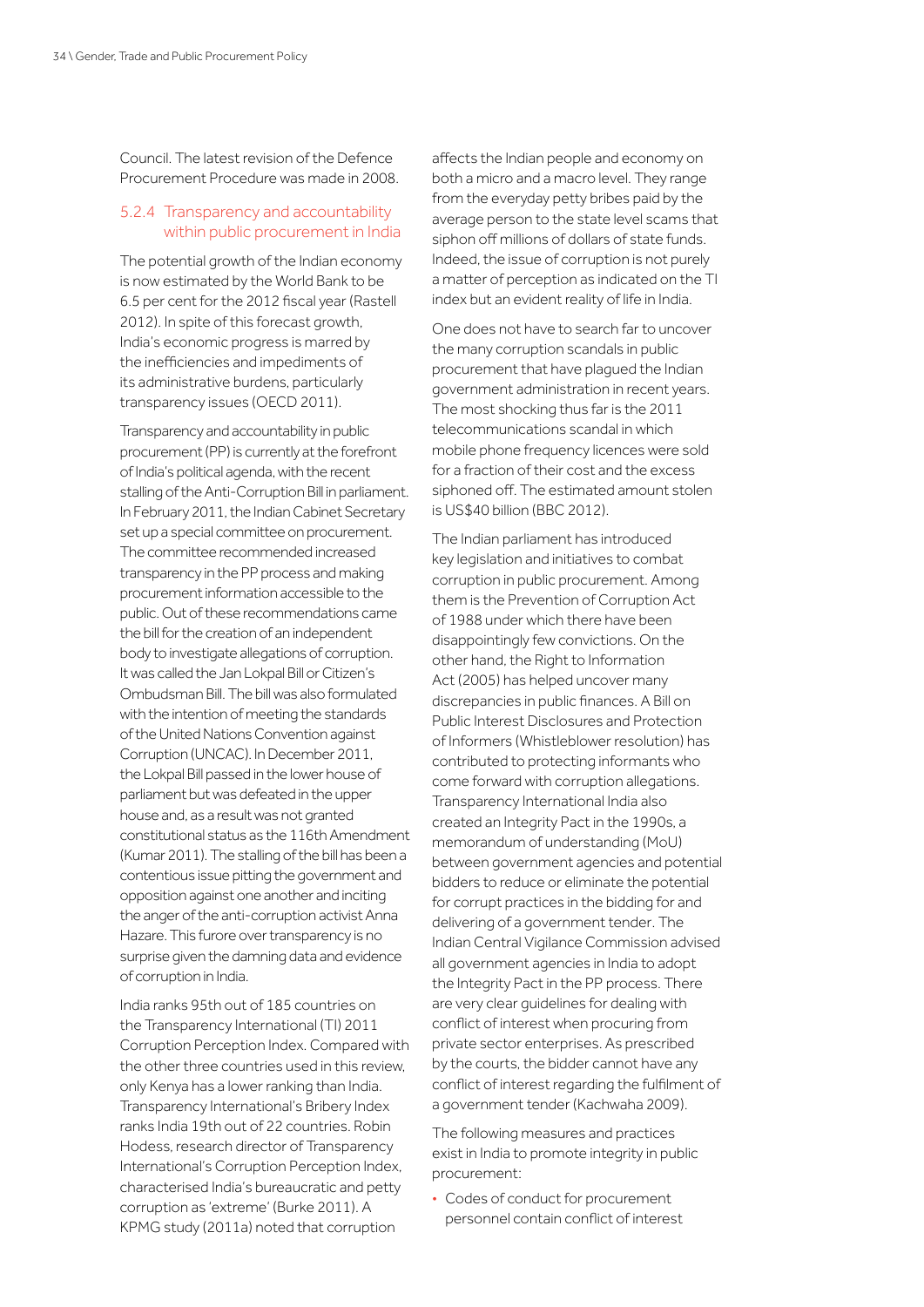regulations. Some of the measures include reporting gifts beyond a certain value received by personnel and staff rotation.

- The CVC conducts regular analyses of weaknesses and irregularities and issues instructions to prevent such risks.
- Integrity pacts are now occasionally being included in large contracts.
- There are penal sanctions for corruption in public procurement and companies are removed from the list of registered suppliers.
- Bidders who believe there have been unfair procurement practices can seek judicial review of the decision or can resort to public interest litigation. Complaints can also be submitted to the CVC. However, procurement rules are not as detailed as law, and thus infractions are more difficult to judge.
- The Right to Information Act of 2005 gives citizens access to procurement decisions in a given time frame.
- Internal and external audits are carried out of agencies that procure goods and services. The External audit information is available to the public.
- Records are kept of all procurement decisions, but there is no set period for retention of these records by various agencies.

#### 5.2.5 Gendered public procurement

On reviewing the Manual on Policies and Procedures for Purchase of Goods issued by the Ministry of Finance, the only reference to women as suppliers of goods within government tenders was a preferential provision stipulated for a particular manufacturer of hand woven fabric that is affiliated with a women's development organisation:

#### 2.4 Preferential/Mandatory Purchase from certain sources Product Reservation

i) Khadi Goods/Handloom Textiles: The Central Government has reserved all items of hand-spun and hand-woven textiles (Khadi goods) for exclusive purchase from Khadi & Village Industries Commission

(KVIC). Government has also reserved all items of handloom textiles including Barrack Blankets for exclusive purchase from KVIC or notified handloom units through the Association of Corporations and Apex Societies of Handlooms (ACASH) and Women's Development Organization (WDO) (Ministry of Finance n.d.)

In 2004 the Ministry of Women and Child Development (MWCD) adopted gender budgeting<sup>25</sup> as a way to address gender inequality. The Ministry of Finance mandated all ministries to establish gender budgeting. As of 2007, there are 51 ministries with gender budget cells. According to the Gender Budgeting Manual 'gender budgeting translates stated gender commitments into budgetary commitments' (Ministry of Women and Child Development 2007). However, the gender budgeting handbook fails to mention procurement policy. Similarly, the 2007–2012 Five-Year Plan also does not specify plans to target women's empowerment through public procurement, although it has progressive aims to address gender disparities, such as increasing the sex ratio of females to males in the 0–6 age group by 2012 and then again by 2017 and ensuring that at least 33 per cent of the beneficiaries of all government schemes are women and girls.

There are several initiatives to encourage and support female entrepreneurship through the Ministry of Women and Child Development and the Ministry of Micro, Small and Medium Enterprises (MSME). The MSME ministry has a 'Women Cell' to provide assistance to women entrepreneurs<sup>26</sup>. The Small Industries Development Bank of India offers developmental assistance, micro credit and soft loans to women pursuing

<sup>25</sup> Gender budgeting is a universally accepted practice of creating a government statement of planned revenues and expenditures on women and men, girls and boys, resulting in budgetary commitments that show a solid accountable connection to a government's gender equality policies and enables the impact of that budgetary spend to be measured.

<sup>26</sup> See http://smallb.in/%20/fund-yourbusiness%20/additional-benefits-msmes%20/ women-entrepreneurship (accessed 21 May 2013).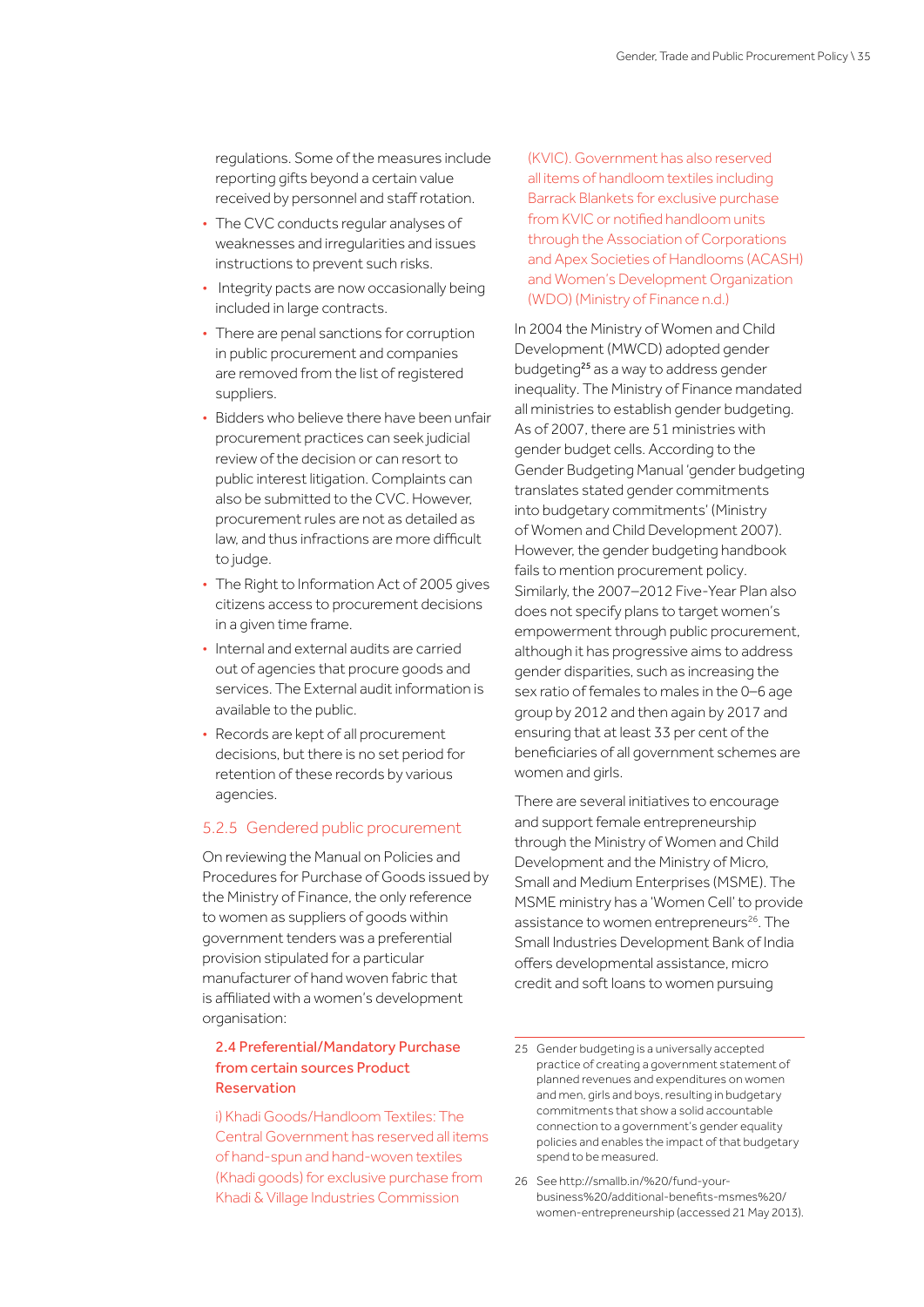income-generating activities. Indeed these schemes do advance the development of Indian women but they do not target the difficulties specific to accessing and successfully bidding for public tenders.

On the other hand, preferential procurement policy regarding micro, small and mediumsized enterprises has a clearly delineated policy under the Government Purchase and Price Preference Policy for Micro & Small Enterprises. There are also extensive references in the Ministry of Finance's Manual on Policies and Procedures for Purchase of Goods to preferential treatment for small and medium-sized enterprises.

The Ministry of Micro, Small & Medium Enterprises states on its website:

In order to provide assistance and support to Micro & Small Enterprises (MSEs) for marketing their products, under the present Government Purchase and Price Preference Policy for Micro & Small Enterprises (MSEs), Government of India has been extending various facilities to the MSEs registered with National Small Industries Corporation (NSIC) under its Single Point Registration Scheme. In addition to the facilities, 358 items are also reserved for exclusive purchase from MSE sector (MSME n.d.).

This policy supporting MSMEs can indirectly benefit women as a larger percentage of female-owned or oriented enterprises are micro, small or medium-sized. One example of a successful female-oriented enterprise is Banascraft<sup>27</sup> in Gujarat, which sells the traditional handicrafts of more than 10,000 village women, without the help of intermediaries (UNCTAD 2004). Another example is a company called B2B, a New Age Systems, United States-based software services company with offshore processes in India, which was founded by an Indian woman educated in IT engineering in Kerala, India (UNCTAD 2004).These two enterprises would qualify as beneficiaries of the government's preferential procurement policy for MSMEs although the initiative does not specifically target women.

#### 5.2.6 The nexus of trade, gender and public procurement policy

India's current trade policy is one of increasing liberalisation even though India has some of the highest tariffs in global trade. The Indian government now recognises the importance of permitting key imports to fuel growth of the economy. In spite of its openness to trade, and being ranked 56th on the World Economic Forum's Global Competitiveness Index, India retains protective barriers for its agricultural sector in a bid to protect its small farmers and local agricultural industry.

The Foreign Trade (Regulation and Development) Act, 1992 is the main legislation regulating India's foreign trade. Through this act the government retains the right to prohibit, restrict or regulate all imports and exports. Current trade policy is driven by globalisation of the Indian economy, export-led growth, improving efficiency and increasing the competitiveness of Indian industries. There is also increasing focus on liberalisation, openness and transparency. India seeks export expansion in its IT service sector, agriculture (e.g. the Special Agricultural Produce Scheme), handlooms and handicrafts, gems and jewellery, and leather and footwear.

India has predominantly entered into regional trading arrangements, with the aim of increasing trade liberalisation. It is a member of several free trade areas (FTAs) and preferential trade areas (PTAs). Among them are the Agreement on the South Asia Free Trade Area since 2006, The Asia-Pacific Trade Agreement (formerly the Bangkok Agreement), the Bay of Bengal Initiative for Multi-Sectoral Technical and Economic Cooperation and the agreement on comprehensive economic co-operation between India and the Association of South East Asian Nations (ASEAN). Beyond Asia, India has the Preferential Trade Agreement between MERCOSUR and the Republic of India, which was signed in 2004<sup>28</sup>.

27 See www.banascraft.org (accessed 21 May 2013).

28 See http://business.gov.in/trade/trade\_ agreements.php (accessed 21 May 2013).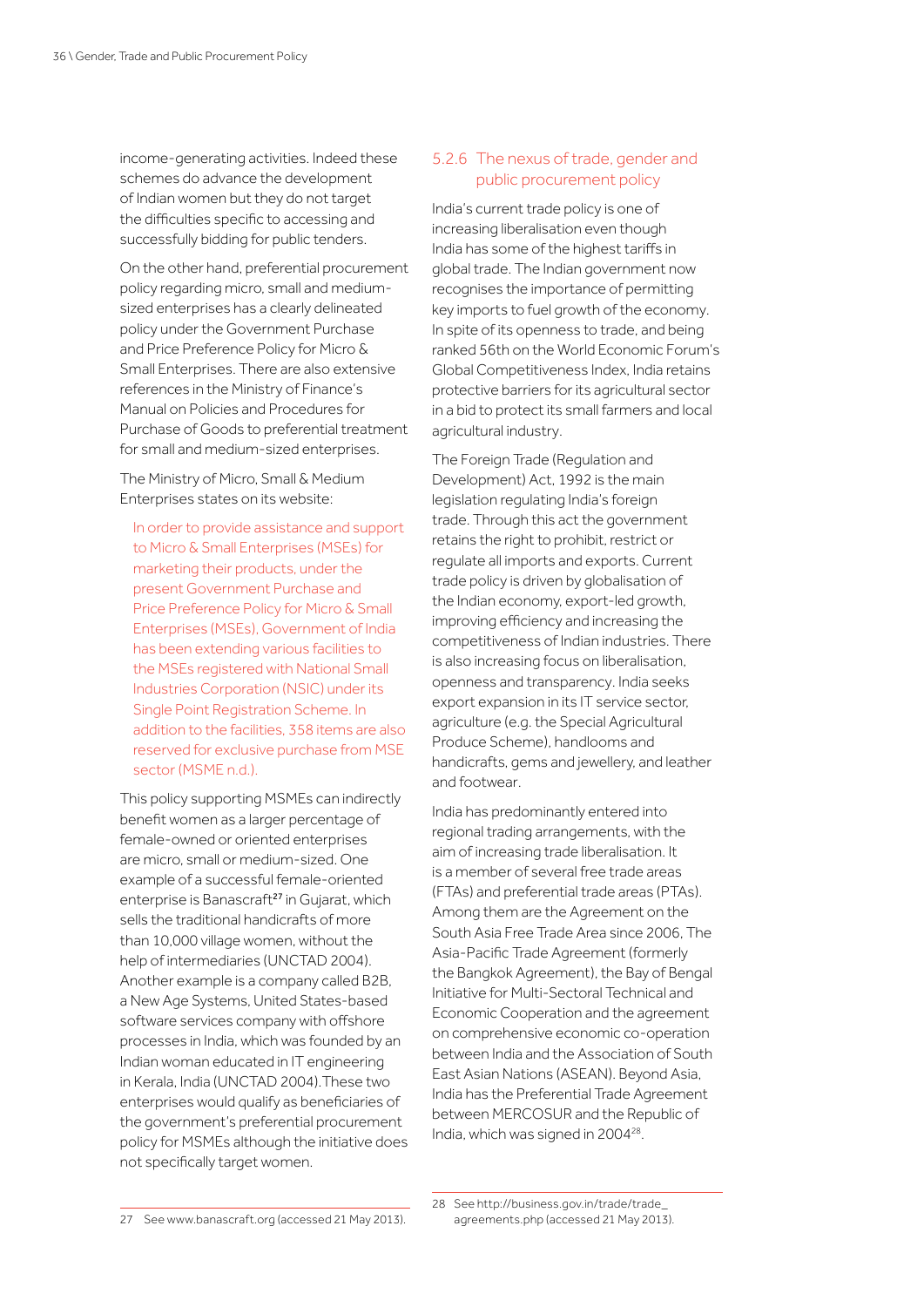India has been unilaterally opening its service sector to trade liberalisation and, not surprisingly, this has had a genderdifferentiated impact on women. The service sector in India constitutes 55.2 per cent of India's GDP. India's service exports are in the areas of software, computer and IT services (17.84% of female employment), travel, transportation and business services. These areas are mostly urban-oriented exports.

The services that receive the bulk of foreign direct investment (FDI) due to newly opened trade in India are also in skilled sectors such as IT. Educated women in urban areas can access employment and/or opportunities to supply tenders readily in those sectors that require educated and highly skilled workers. However, educated, urban women are a small subset of the Indian female population whilst the majority of women in India live in rural areas and work in the informal sector, typically in agriculture for low wages. Thus, the opening of India's trade in services does not greatly benefit the economic welfare of the majority of Indian women. Furthermore, FDI often increases mechanisation of labour-intensive industries, thus displacing informal women workers in these industries.

When foreign investments and enterprises establish themselves in India due to the more open trade policies, female entrepreneurs of small enterprises have more difficulty in meeting the standards and efficiencies required for foreign investment. Foreign enterprises may benefit from economies of scale and have more technology and capital, and are therefore in a better position to become the suppliers for public tenders, to the detriment of smaller, sometimes female-owned Indian enterprises. Fortunately, 'the Indian government uses purchase policy to give preferential access to women entrepreneurs, village enterprises and MSMEs and to other disadvantaged groups' (MSME n.d.).

Women's ownership of assets has always been low in India. The leading area of femaleowned enterprises is in education at 32.02 per cent. When Indian women work in family enterprises it is most often as unpaid labour, rather than having a share of official

ownership in the enterprise. In informal working situations (such as agriculture), contractual work, low job security, unsecured wages and a lack of health insurance or maternity leave is the cultural norm.

Openness to foreign banking has also not improved women's access to public procurement. The majority of lending by these banks is not in the agricultural sector, in rural areas or to women. Generally, foreign banks do not make loans more accessible to women entrepreneurs.

Liberalisation of agriculture has been increasing in India since 1992 (Chang 1999) when restrictions were removed on the export of rice. India is expected to continue this process of liberalising the sector. However, with the stalled Doha Rounds of negotiations within the WTO, India has made it clear that it will liberalise further when an agreement has been reached with more developed nations to reduce or eliminate their agricultural subsidies (Zeebiz.com 2012). In the event that these liberalising reforms are implemented, the WTO has no specific gender protection provisions in place for this process (Sengupta 2011).

#### Sengupta also states that:

the Indian Government uses its purchase policy to give preferential access to women entrepreneurs; village enterprises and MSMEs (both of which have large female employment), and to other disadvantaged groups (2011).

Liberalisation of India's public procurement may make continuing its preferential purchase policy quite difficult, as there has been external pressure by developed countries to access India's large public procurement market. It is not clear that preferential treatment for select industries and sectors under public procurement policy is fully compliant with evolving international trade policy law.

#### 5.2.7 India summary

India has taken a proactive approach in addressing systemic and culturally entrenched gender inequality. Among other initiatives, there have been attempts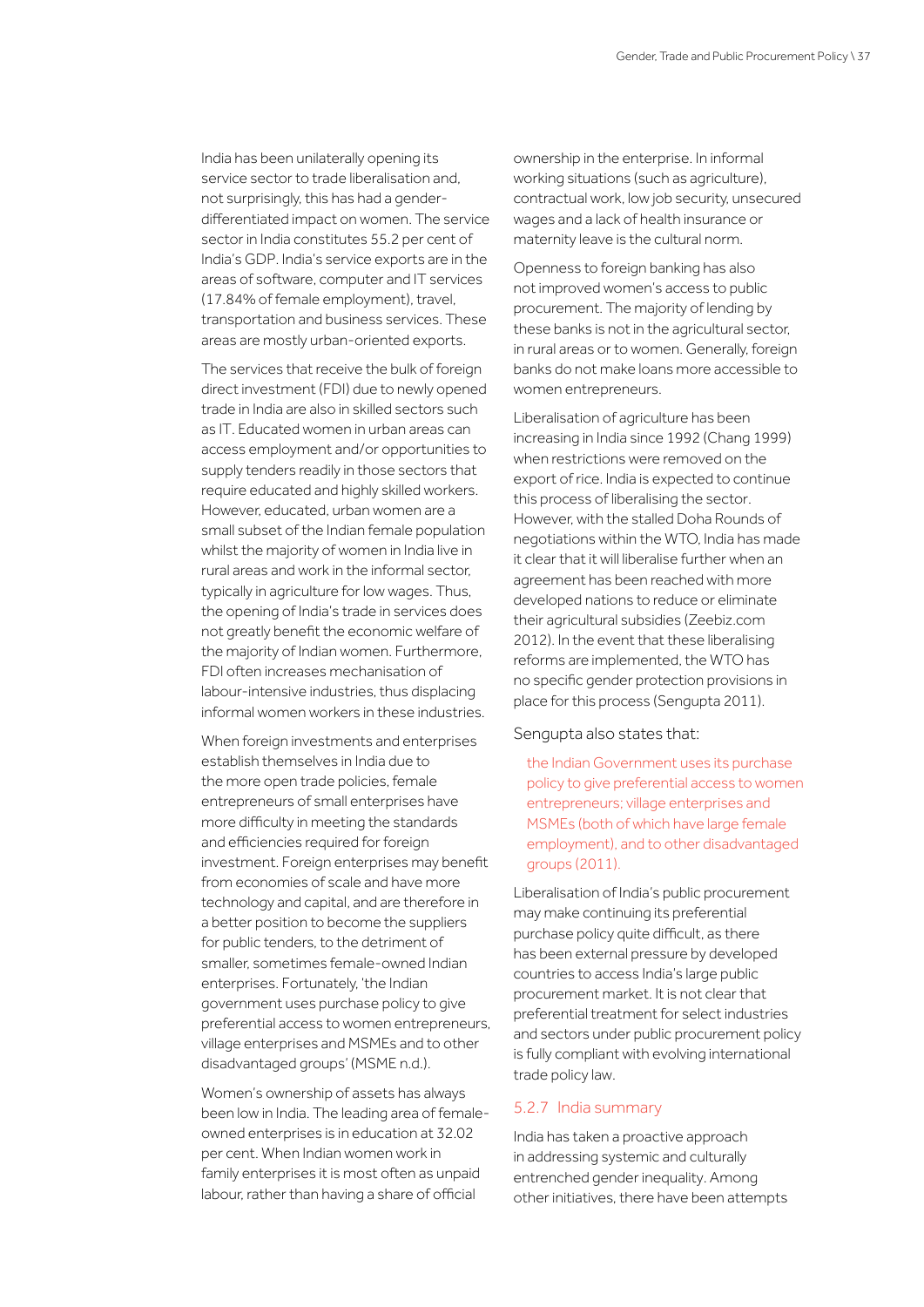at gender budgeting, microfinance programmes for Indian women and constitutionally approved affirmative action programmes for promoting women's participation in politics, some of which have been implemented by NGOs.

However, inclusion of a gender component in public procurement is done indirectly rather than explicitly through set policies that apply to all ministries and government agencies. It can be argued that the attempt to address greater participation of women in procurement is made under the umbrella of programmes that support micro, small and medium-sized enterprises. The 'Women Cell' programme of the Ministry of MSME facilitates female entrepreneurship. In spite of this thrust to develop entrepreneurship, greater involvement of women in public procurement must go beyond supporting entrepreneurship. While a female-owned or operated business can be operational and profitable it may not necessarily have access to or understanding of the tendering process. The lack of a standard operating procedure for all government agencies to engage in gendered procurement is an impediment to women's access to and acquisition of government tenders. Thus several issues must be addressed to give women greater access to public procurement:

• Adoption of a standard public procurement procedure that includes an affirmative action component specifically favouring women's enterprises will most directly facilitate women's access to public procurement. Procurement mechanisms should also reward commitments made to gender. The criteria for fulfilling a tender should have a clear gender component that the applicant can respond to.

What should also be noted is that gender is not the only concern regarding inclusiveness in public procurement policy initiatives. The marginalisation and economic hardships faced by the lower castes of the Indian sociocultural hierarchy cannot be overlooked.

• Measures and clauses specific to providing greater access to the Dalit caste (and other marginalised groups) should also be included in procurement regulations and legislation.

A major problem concerning public procurement is corruption. Even if legislation and programmes exist to promote gender and class equality in PP, their aims and dictates can be undermined by corruption. Corruption can deform the integrity of the procurement system through the various manifestations of corruption such as bribery, nepotism, cronyism, coercion and blackmail. A KPMG survey on bribery and corruption (KPMG 2011a) determined that a lack of law enforcement fuels India's unbridled corruption problem. Even if the Lokpal Bill is passed in both houses of parliament the survey states that it will be ineffective in practice because of the issue of enforcement. Other contributing factors to corruption in PPP are political interference in procurement activities and delayed justice. Additionally, the complicated bureaucracy and complexity of laws discourage people from seeking legal recourse to their grievances concerning corruption. There is also a prevailing cultural resignation to corrupt practices; the Indian populace considers it to be the status quo (KPMG 2011b).

Measures which should be taken to battle corruption in India and thus bring fairness and transparency to public procurement are:

- Passing of the Lokpal Bill in both houses of parliament;
- Tough punishments and high penalties for corrupt practices, that punish both to the briber and the receiver of the bribe. This may require hiring more manpower for law enforcement bodies;
- Requirements for all state officials to disclose their income and assets to the public;
- A more effective and fluid judicial system. This will also require greater manpower to streamline the judicial process;
- Providing the CVC and oversight bodies with powers beyond recommendation, and providing them with the ability to enforce punishments;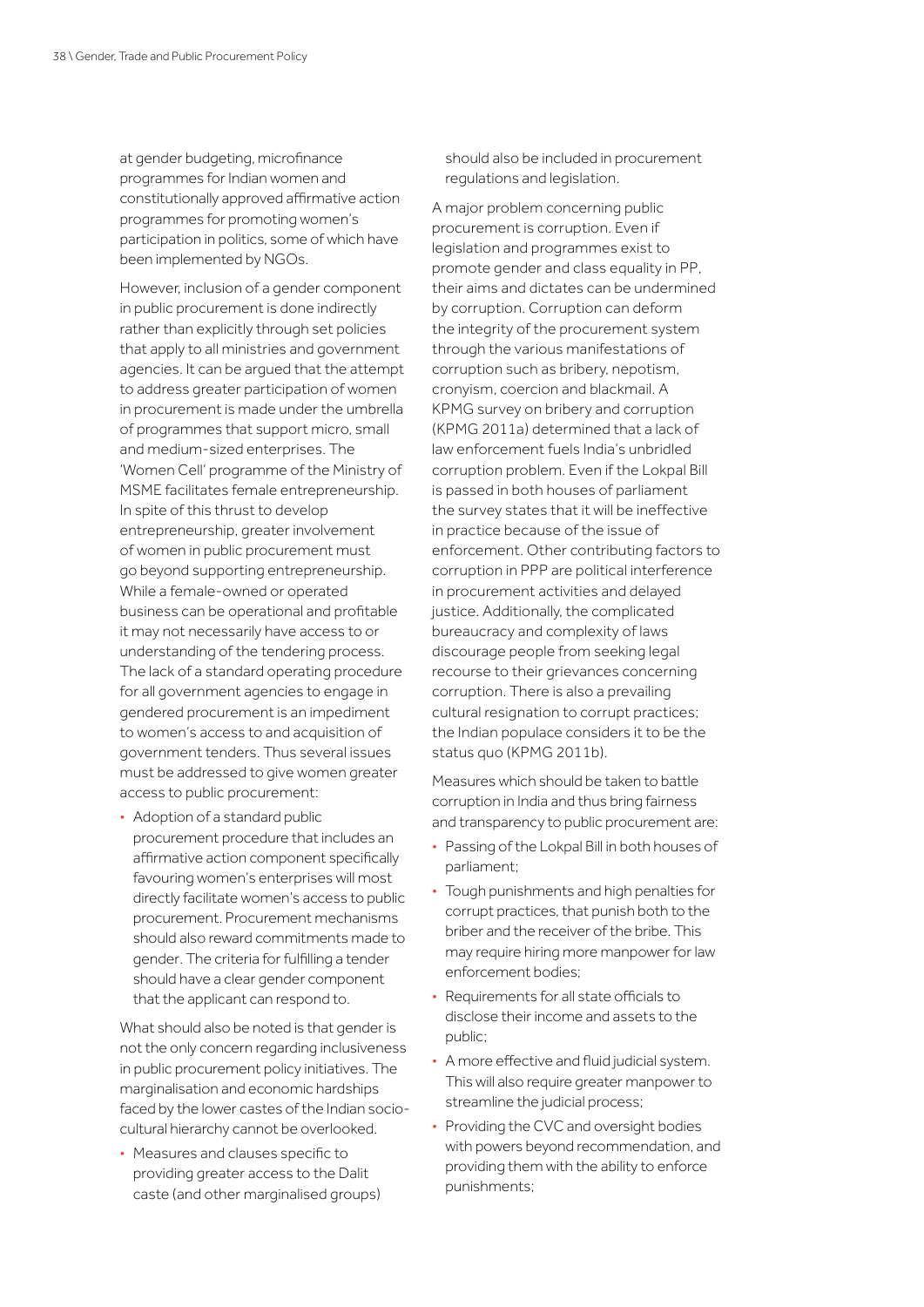- Greater protection for reporters of incidents of corruption; and
- More civil society movements providing oversight of and initiating dialogue and monitoring of corrupt practices. 'I Paid a Bribe'<sup>29</sup> is one such initiative. People can post their experiences of corruption on the site which has a whistleblowing effect and also brings awareness to the issue.

To increase women's access to public tenders, a holistic approach must be used as the disadvantages women face in participating in public procurement go beyond the issue of regulations for public procurement. Women-owned or operated enterprises can benefit from micro-credit programmes to start up and grow their businesses. Micro-finance schemes for

poor women have been relatively successful because they have proven themselves to be reliable credit risks, particularly in group lending schemes. The profits they make are often invested in their families, resulting in an overall improvement in the family's standard of living (Kavitha and Ramachandran 2007). There are numerous micro-credit schemes in place in India. One such example is SHARE Microfin Limited which targets rural women who make less than US\$8 per month and provides access to loans of US\$50 to US\$100 to fund their enterprises (Standford Graduate School of Business 2004). Stable enterprises with sufficient capital are more likely to be successful bidders for government contracts; therefore microcredit can play an indirect role in gendering public procurement.

### 5.3 Country profile: Australia

#### Box 5.3 Country overview: Australia

#### *Population:* 21,766,711 (10,908,516 males and 10,858,195 females) (CIA 2011)

*Sex ratio:* 995 females per 1,000 males

*Gross domestic product:* US\$882.4 billion

*Gross domestic product per capita:* US\$69,007.00

*Gross domestic product based on purchasing-power-parity (PPP) per capita GDP:*  US\$41,000.00 (CIA 2011)

*Major sectors:* agriculture (3.9% of GDP), industry (25.5% of GDP) and services (70.6% of GDP)

*Major exports:* coal, iron ore, gold, meat, wool, alumina, wheat, machinery and transport equipment (CIA 2011)

*Status of women:* The percentage of women who are active in Australia's labour force has increased significantly from 43.5 per cent in 1978 to 58.7 per cent in 2009. This increase means that women are becoming more financially secure. Despite this slight improvement, the status of women in Australia's work force still has a way to go. Very few women occupy leadership positions in organisations and there is still occupational segregation between men and women. The percentage of women who work 50+ hours a week has increased from 9 per cent in 1985 to 16 per cent in 2005.

*Trade policy:* Australia's trade policy consists of a bilateral, regional and multinational approach. Five principles guide Australian trade policy: non-discrimination, transparency, indivisibility of trade policy and economic reform, separation and unilateralism (Australian Government 2011). Based on the TTRI, Australia ranks 14th out of 125 countries (World Bank 2009). Australia therefore has one of the highest levels of trade openness in the world.

<sup>29</sup> See www.ipaidabribe.com (accessed 21 May 2013).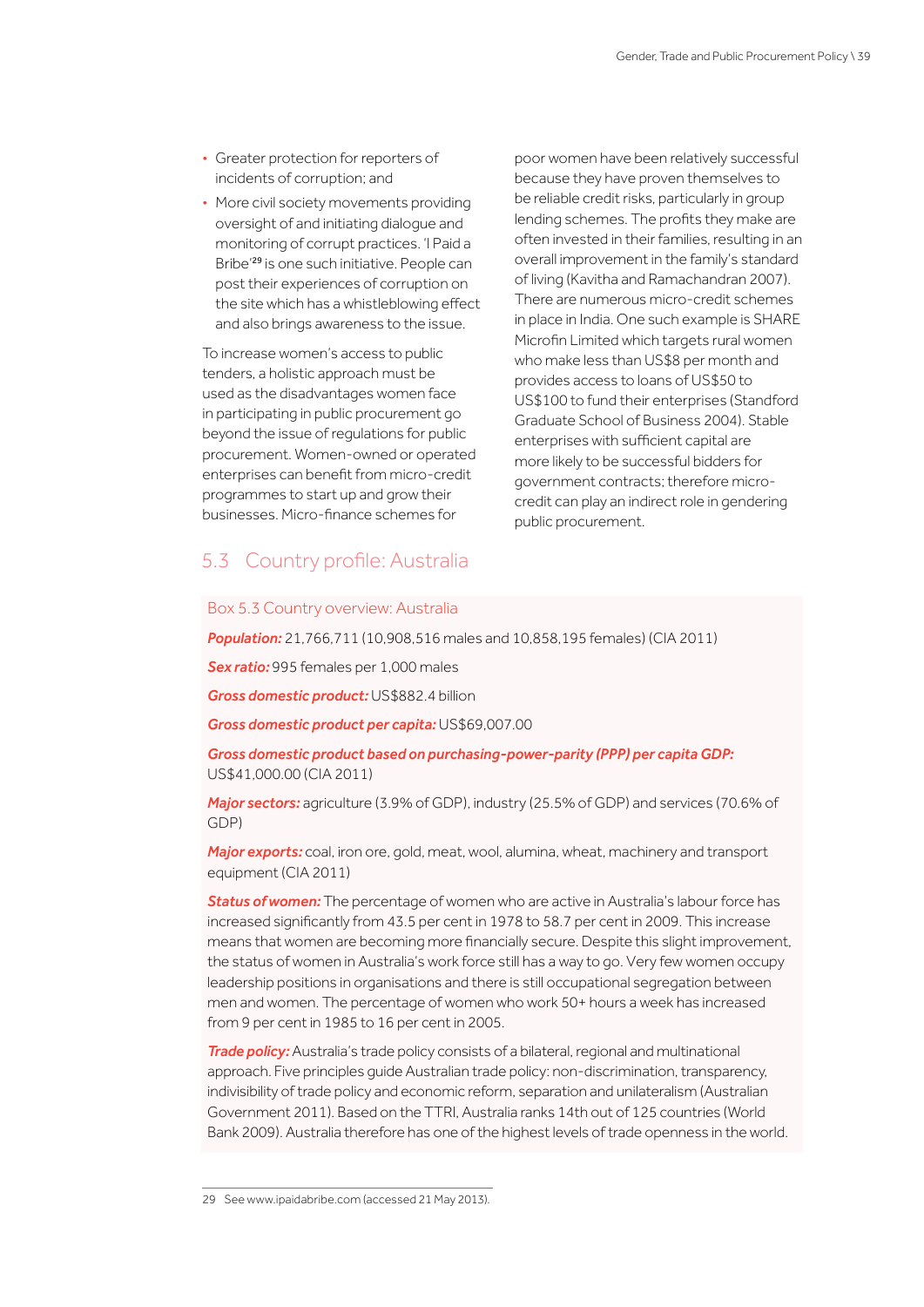#### 5.3.1 Historical background

Australia's first inhabitants are the aborigines who have been described as fire-stick farmers and hunter-gatherers. Though the continent had been observed by the French, Dutch, Spanish, and Portuguese, it was the English, specifically Captain Cook who first explored the island continent and claimed it in the name of England. Australia's first colonists were convicts; a total of 160,000 were banished to the island for petty crimes. Australia's early development was fuelled by this convict population which constructed bridges, roads and buildings. The population steadily increased when gold was discovered in 1851 (Library of Congress 2005).

In 1900 an act was passed to establish the Commonwealth of Australia which became effective in 1901 with its first federal parliament opening in that same year (US Department of State 2012). As part of the British Commonwealth, Australia supported Britain during World War I and World War II. Interestingly, post-1945 saw Australia aligning its foreign policy with that of the USA. The country maintained a stance of collective security and during the period from 1945 to 1965 maintained a restrictive immigration policy called the White Australia Policy designed to keep the country's racial and cultural homogeneity intact (Library of Congress 2005).

#### 5.3.2 Overview of public procurement in Australia

Australia has 'a three-level political structure, a federal government, six state and two territory governments, and local governments, which all have their own procurement legislation, policies and procedures. There is no centralised government execution of procurement activities on the national level while single states do have at least a superior agency for procurement concerns (e.g. Western Australia and its directorate for Government Procurement in the Department of Treasury and Finance). Centralised procurement processes are mainly conducted when a certain amount of money is exceeded.' Each procuring firm/entity is responsible for its own procurement on a national level and

all agencies use/adhere to guidelines set down in the Commonwealth Procurement Guidelines (EC n.d.).

Australia's public procurement spending is around 24 billion Australian dollars per annum (Australian Government 2009). One of the central principles of Australia's procurement centres around 'value for money', that is, ensuring that government receives value for the money spent on activities which in turn leads to quality infrastructure, services and other public goods for its citizens.

Australia's government 'encourages competitive markets, adhering to nondiscriminatory purchasing practices, using efficient, effective, ethical and transparent procurement processes.' The government also 'encourages good practices from its suppliers expecting that they comply with Australian laws' (Australian Government 2009). The Government of Australia also makes transparency and accountability a priority and strives to ensure that the public is always aware of how its money is being spent.

The period 2007 to 2008 saw contracts valued at A\$23.7 billion. Of this total, A\$16.5 billion or 69 per cent represented goods and services procured from within Australia itself. The total share of Australian-based contracts awarded (excluding procurement from the Department of Defence) is 89 per cent (Australian Government 2009). The majority of imports coming in to Australia are goods and services that are not found in Australia.

#### 5.3.3 Transparency and accountability within public procurement

Australia ranks 8th out of 185 countries on the Transparency International's 2011 Corruption Perception Index. This indicates an excellent level of transparency in governmental affairs, or at least a high level of public perception of fairness and accountability. AusTender is a government website that contains the bulk of the information concerning procurement and contracts in Australia. The website is used as a tool in the government's arsenal to improve the accountability and transparency of the procurement process in Australia. Information provided on the website includes: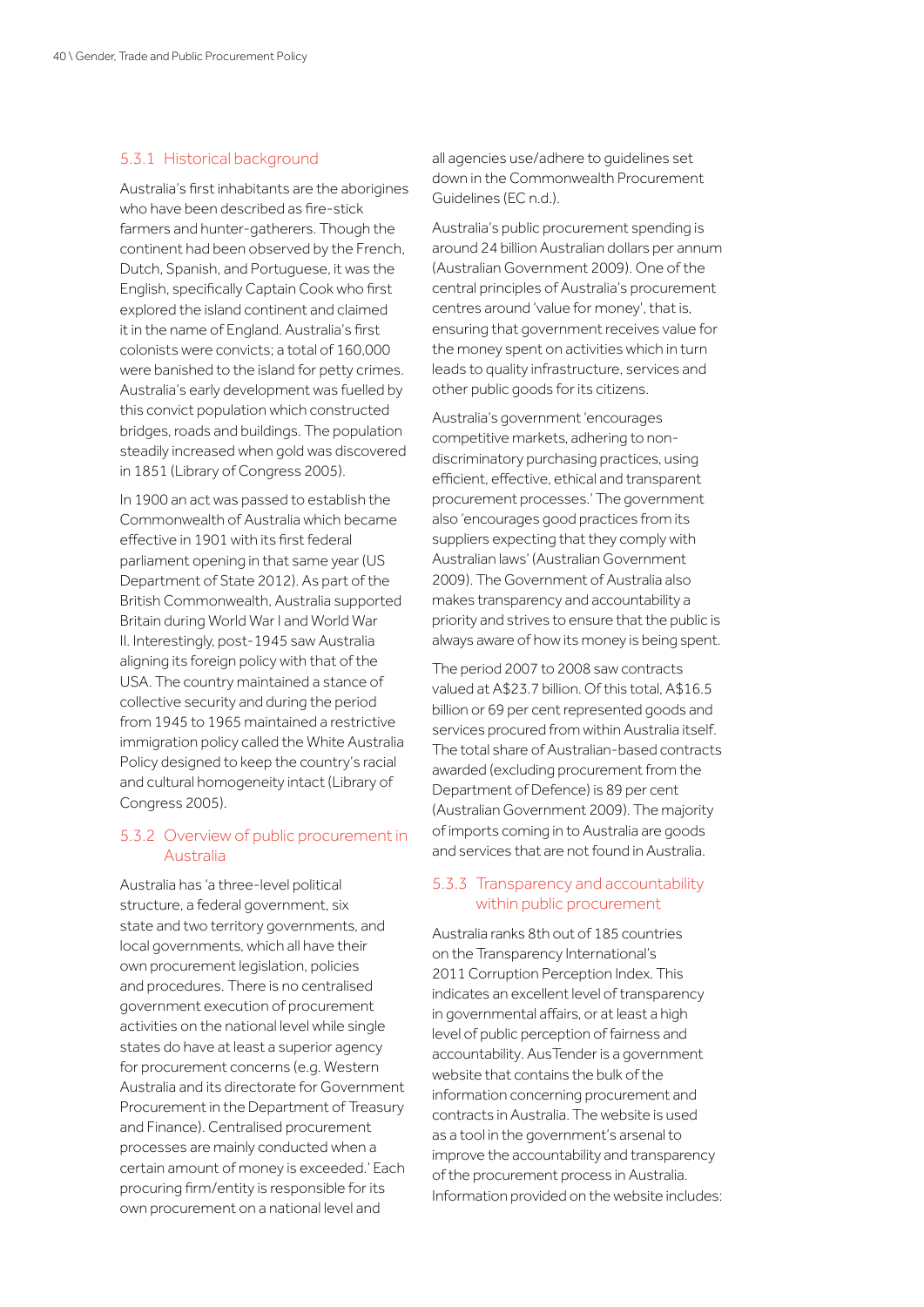- 'All Commonwealth procurement contracts and agency agreements above A\$10,000, including standing offers. Contract information reported on AusTender includes (but is not limited to) agency details; supplier details; contract details; contract value; start and end dates; procurement method; consultancy information; and confidentiality information.
- Agency Annual Procurement Plans (APPs), which draw suppliers' early attention to potential procurement opportunities. Agency APPs contain a short strategic procurement for the agency supported by details of any planned procurement.
- All new tendering opportunities by registering on AusTender suppliers can "opt in" to be informed electronically about government tenders and other approaches to the market in areas of interest that they indicate' (Australian Government 2009).

The Government of Australia has also established a number of reforms in accountability and transparency; some of the measures include:

- ensuring that contractors with pending/ ongoing judicial suits against them, whether for non-payment of employee entitlements or other reasons, are not contracted to do any work for the government;
- providing clarity on the issues of wholeof-life costing<sup>30</sup> and value for money assessments which is really just making a thorough background check of a supplier's history, evaluating whether or not the provision of that service is needed/ validating its purpose to ensure money is spent responsibly;
- doing a risk management assessment (Australian Government 2009).

The Government of Australia has a number of programmes and initiatives in place to enhance and improve the procurement process. The Department of Innovation,

Industry, Science and Research is instrumental in providing linkages to procurement opportunities for many Australian businesses. The Supplier Access to Major Projects (SAMP) programme helps Australian industries by providing opportunities such as participation in large national and international projects (Australian Government 2009). The Industry Capability Network (ICN) 'helps businesses maximise opportunities that arise from purchasing requirements from both the government and private sectors (Australian Government 2009).

#### 5.3.4 Fairness in the workplace

The Australian government recognises that the process of 'contracting could be used to undermine workers' entitlements' and so does not support this: 'The Government will only contract out when it is in the public interest, having regard to considerations such as the quality and accessibility of services and the implications for affected public sector employees' (Australian Government 2009).

The government has also implemented the Fair Work Act 2009 which is a set of principles guiding contractors both within and outside Australia. In addition, the government is committed to ensuring that persons from disadvantaged communities and persons with disabilities are not discriminated against (Australian Government 2009).

#### 5.3.5 Women in the labour force

In Australia, AUSTRADE (the Australian Trade Commission), a government agency that promotes trade and business activities and opportunities, encourages women to participate in export activities. The agency identifies women who are already involved in the export business and presents them as role models for other women who may want to get involved in that sector (OECD 1998).

Standards Australia, an organisation recognised in Australia as the premier body specialising in the settings of standards, released a draft Gender Inclusive Job

<sup>30</sup> Refers to the total cost of ownership over the life of an asset.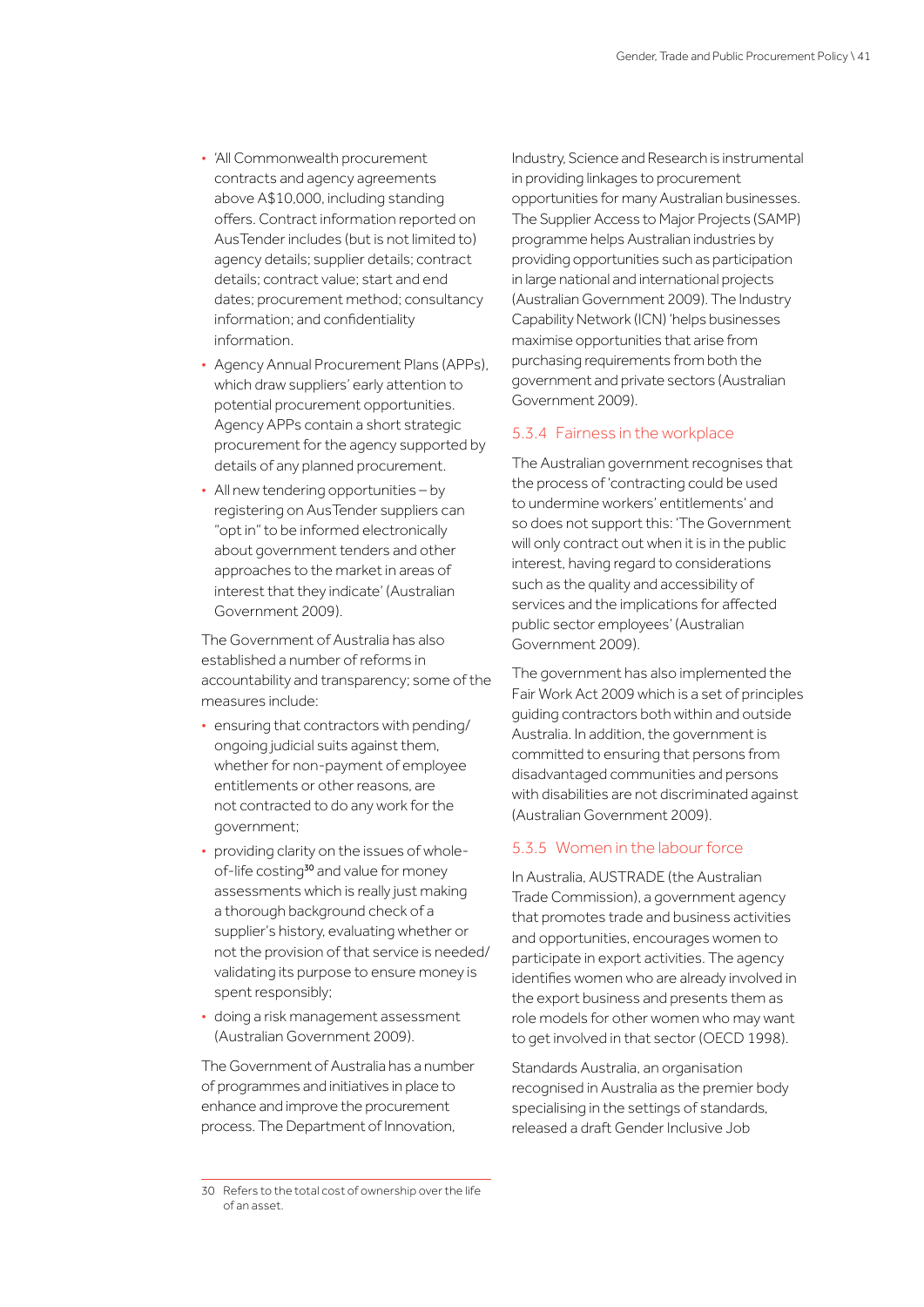Evaluation and Grading Standard DR AS 5376 in 2011 that seeks to:

- assist job evaluators to identify and address gender bias in job evaluation;
- prompt structured participation regarding evaluations; and
- provide guidance and principles to assist in the classification of jobs and procedures regarding salaries to minimize gender bias in how jobs are described, evaluated and graded by assessing employer practices for gender bias (Utz et al. 2011).

This draft standard will not only provide important recommendations to employers but also guidelines as to how employers can 'mitigate the risk of gender bias through good communication and keeping accurate and transparent documentation' (Utz et al. 2011).

Australia also has a programme called the Women in Global Business which aims to 'provide support to Australian businesswomen to trade and invest internationally' (Utz et al. 2011). The crux of the programme is to increase the participation of women in 'international trade and investment'. It aims to:

- bring together women involved in international trade and investment across Australia and its trading partners to help them develop sustainable business;
- encourage, support and advance the involvement of women achieving international business success;
- increase the profile of Australian businesswomen involved in international trade within the local and international business community; and
- connect Australian women to international networks to create business opportunities (Utz et al. 2011).

#### 5.3.6 Australia summary

About one third of Australia's small and medium-sized enterprises (SMEs) are managed by women. Despite this, the number of women who actually participate in export and in businesses has been falling in recent times (AusTrade n.d). In 2009 only 9 per cent of all female-managed SMEs were exporting. In 2010, 9.2 per cent of the

Australian Stock Exchange (ASX200) boards included women. It was also found 'that 45% of the companies in Australia have no female managers.' Of Australian exporting companies, '15% have a female CEO, and 22% have a female who is in charge of the export section' (AusTrade 2008).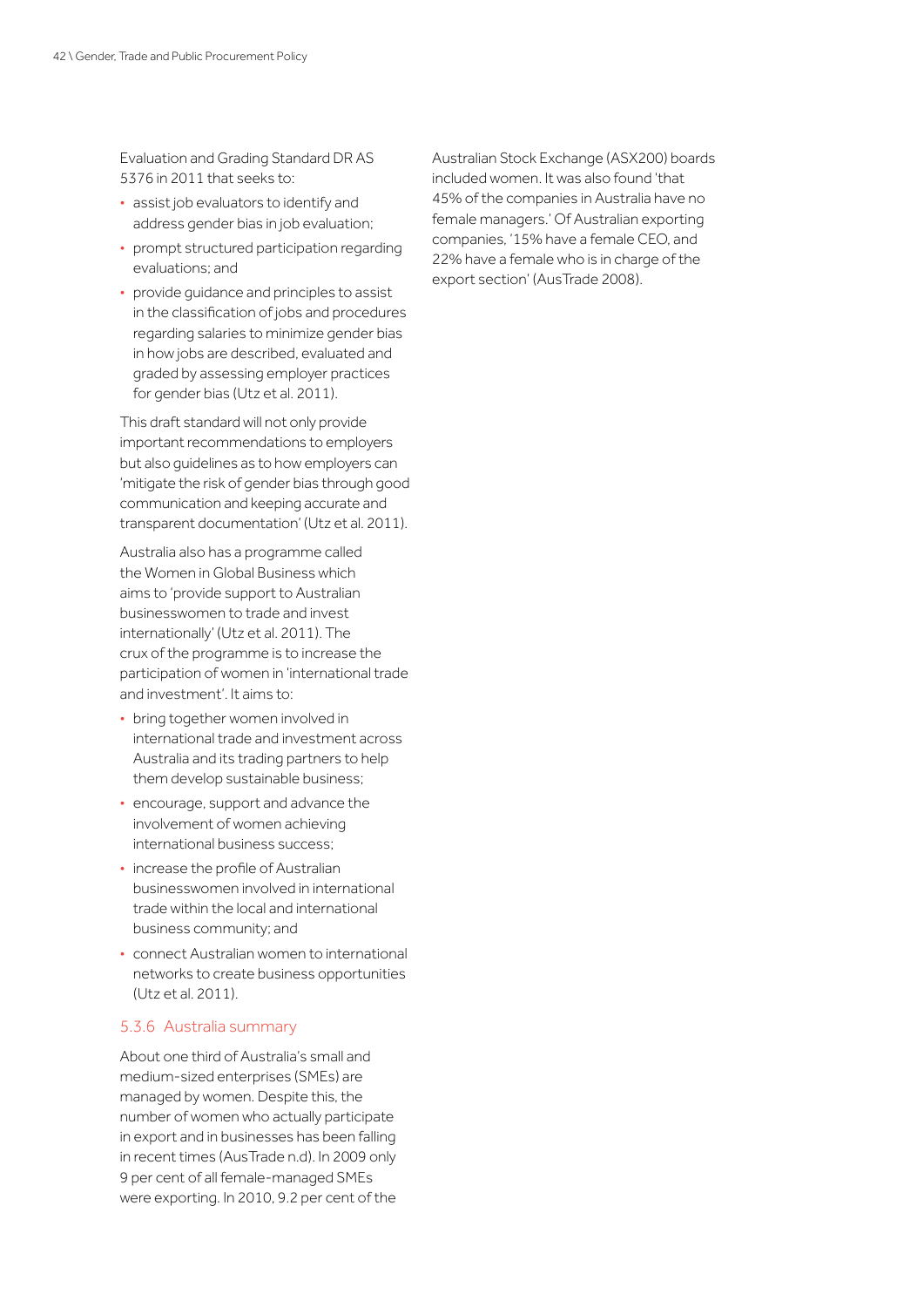### 5.4 Country profiles: Jamaica

Box 5.4 Country overview: Jamaica

*Population:* 2,868,380 (1,419,153 males and 1,449,227 females)

*Sex ratio:* 1,021 females per 1,000 males (CIA 2011)

*Gross domestic product:* US\$13 billion

*Gross domestic product per capita:* US\$8,300.00

*Gross domestic product based on purchasing-power-parity (PPP) per capita GDP:* US\$4,500.00 (CIA 2011)

*Major sectors:* agriculture (5.8% of GDP), industry (30%) and services (64.3%) (CIA 2011)

*Major exports:* alumina, bauxite, sugar, rum, coffee, yams, beverages, chemicals, clothing, mineral fuels (Index Mundi n.d.).

*Status of women:* Currently women in Jamaica face a tradition of systemic institutional discrimination. Poor women constitute half of those receiving government benefits, while there is an average of two unemployed females for every unemployed male across rural and urban areas. Jamaica has used several international agreements regarding the status of women in addressing women's issues domestically, including the UN Convention on the Elimination of all forms of Discrimination against Women, as well as the ILO Convention On free movement of service and trade liberalisation, as adopted by the Caribbean Community (CARICOM). Legislative action has also been taken especially with respect to gender-based violence and other women's rights issues.

*Trade policy:* Current trade policy seeks to encourage sustainable, export led growth and development by expanding the export sector and enhancing productivity. The overall goal is to reverse 'the trade deficit by expanding exports over imports in the medium-to-long term' (WTO 2010).

#### 5.4.1 Overview

Jamaica is an English-speaking Caribbean nation with a population of just under 2.9 million. It has a stable parliamentary political system stemming from its history of British colonial rule. Among its English-speaking Caribbean counterparts, Jamaica was the first country to achieve universal adult suffrage and to grant women the right to be elected to parliament (BWA 2011). Two political parties dominate domestic politics, namely the People's National Party (PNP) and the Jamaica Labour Party (JLP). In the 1970s and 1980s, the two parties had distinct ideological differences, with the PNP, under Michael Manley (1972– 1980), espousing democratic socialism and increasing state ownership of the economy, and the JLP, under Edward Seaga (1980–1989), adopting a policy of economic liberalisation and privatisation (Sullivan 2006). The Jamaican economy – based largely on tourism (the country's largest source of employment), bauxite production and sugar – was hit hard by Hurricane Ivan in 2004. As a result, economic growth was constrained to 1.2 per cent in 2004. An expected strong recovery in 2005 did not materialise because of poor weather conditions that further damaged the agricultural sector and stifled growth in the tourism sector. Estimated economic growth in 2005 was 1.8 per cent. Remittances from Jamaicans living abroad have become a leading source of foreign exchange and amounted to an estimated J\$1.5 billion in 2004. Unemployment, which averaged about 11.5 per cent in 2005, has been a persistent problem. There also has been concern about growing inflation over the past year, with a 2005 annual rate of almost 16 per cent that was fuelled by oil price increases and the impact of poor weather conditions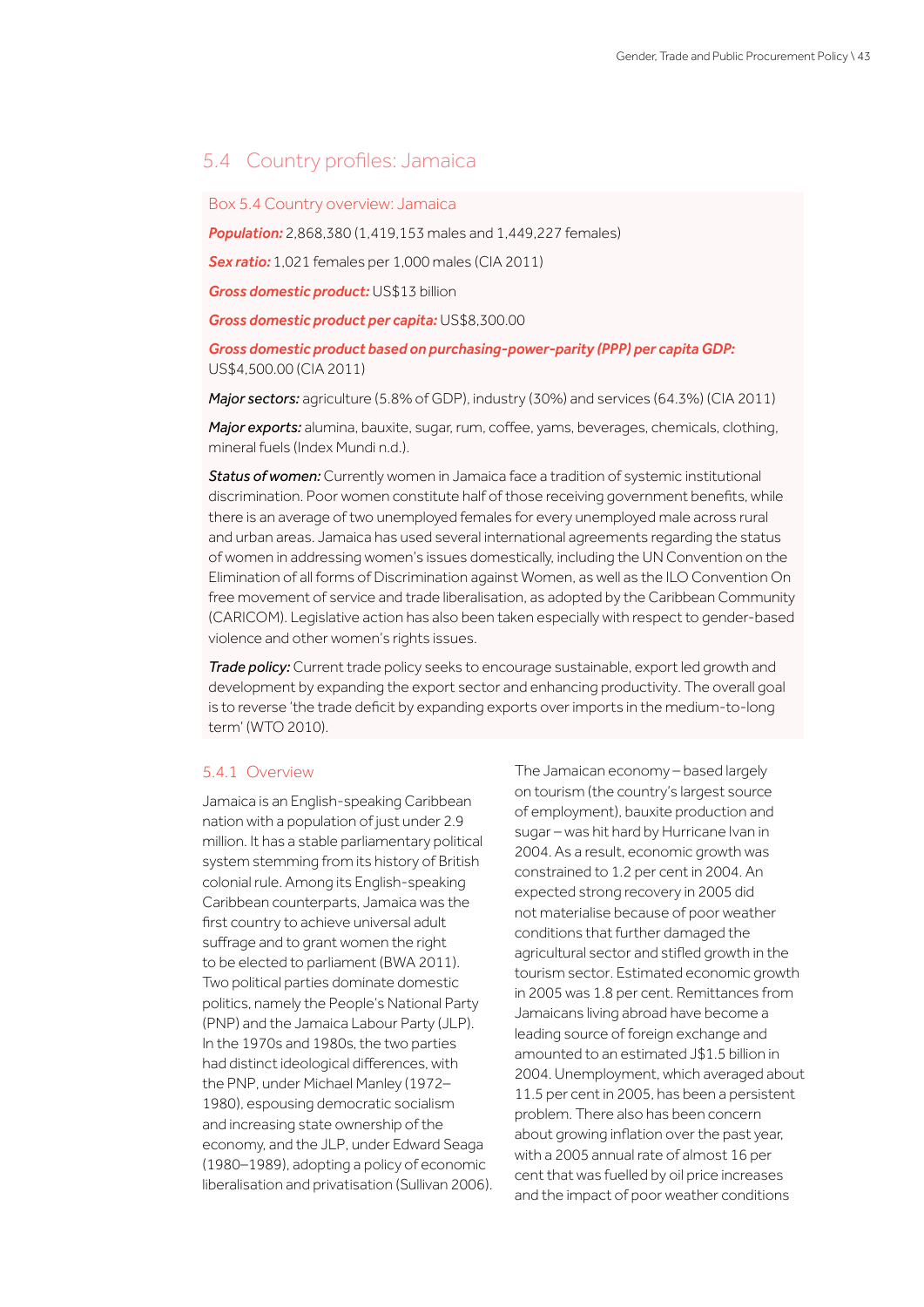

on food prices (Economist Intelligence Unit 2005). The country's external debt has risen substantially in recent years to an estimated J\$6.2 billion at the end of 2004, with the debt to gross domestic product (GDP) ratio estimated to be around 135 per cent. In 2010, external debt was estimated to have grown to J\$12.57 billion and the debt to GDP ratio fell to 126.1 per cent (CIA 2011).

The government has made debt reduction a priority, although this could constrain government expenditures for services in education, healthcare and security and could impede progress in improving the socio-economic conditions in the country. Other Caribbean nations, with the exception of Haiti and Guyana, have higher levels of human development, as measured by the UN's annual Human Development Index. With a per capita income of US\$8,300, Jamaica is classified by the World Bank as a lower middle income developing economy.

#### 5.4.2 Gender

According to The Bureau of Women's Affairs (Gender Affairs) Kingston, Jamaica and The Gender Advisory Committee (BWG 2011), at the national level Jamaica has no gender policy that directly addresses the needs of both women and men. However, there is a 1987 National Policy Statement on Women, which was reviewed in 2001 in order to assess the effectiveness of its

strategies in the light of the shift in the discourse from 'Women in Development' towards 'Gender and Development'. Since its inception, the policy and its directives have been strengthened through various regional and international agreements, of which Jamaica is a part, aimed towards equity and justice in gender.

The Vision 2030 Jamaica National Development Plan makes a national commitment to redressing long-term systemic discrimination against women, identifying and overcoming the limitations to the empowerment of women and men and ultimately creating a society that values gender balance, equality and equity.

The Bureau of Women's Affairs (BWA), later renamed the Bureau of Gender Affairs (BGA), is the national machinery and agency for advocating for and supporting the implementation of the National Policy for Gender Equality (NPGE). Based on the most recent and available gender differentiated data, there are women and men experience significant inequalities in Jamaica. However, there is also a significant lack of available sex-disaggregated data across sectors which would enable policy-makers to formulate effective gender-equitable policy.

Starting in 2004, the BWA (now BGA), in conjunction with the Gender Advisory Committee (GAC) and in keeping with the Government's Consultation Code, conducted consultations with numerous stakeholders to determine the need for and inform the eventual parameters of the NPGE. The implementation of the NPGE is crucial to the attainment of Jamaica's development goals while meeting regional and international commitments towards gender equality and women's empowerment. The third Millennium Development Goal (MDG 3) aims at promoting gender equality and empowering women.

The rationale and purpose of the policy is to propel the political movement for gender equality by providing a policy framework of professional analysis. The vision statement of the policy presents a rights-based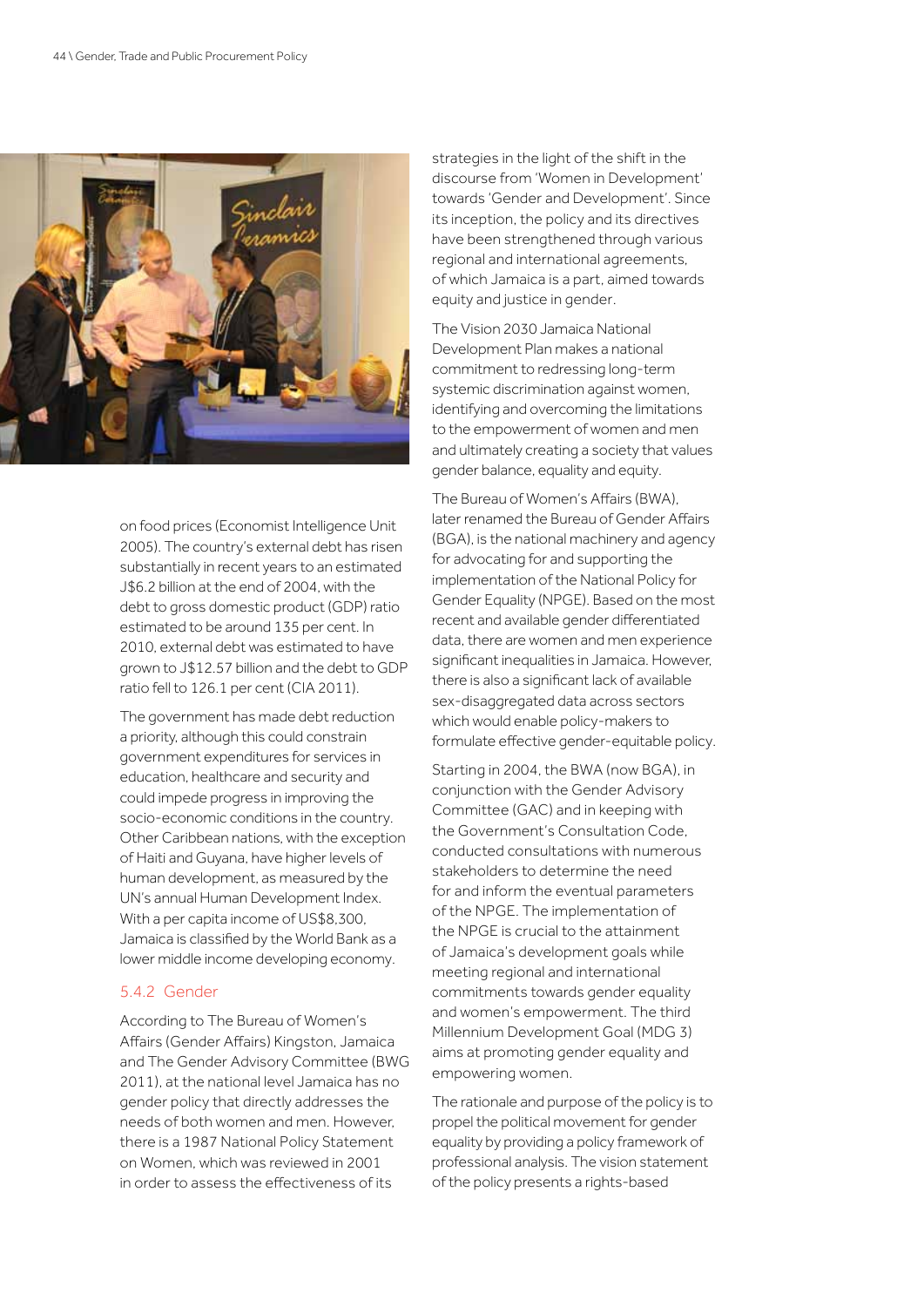approach to achieving gender equality, and promotes programmes which must be developed against an understanding of international commitments. Gender equality requires equal enjoyment by women and men of socially valued goods, opportunities, resources and rewards, while gender equity suggests that women and men have equal life chances. The NPGE aims to shift national policy-making and implementation from a gender neutral position, which presumes that women and men always access all socially valued goods equally, to a gender-aware position which acknowledges that barriers exists which prevent equal access and thus create inequality.

In an attempt to promote and exercise gender procurement policy since the 1990s Jamaica, along with other Caribbean countries, has engaged and reviewed governmental policy towards the attainment of the goal of gender equality and equity. To a large extent, this review process was facilitated and strengthened by the preparation for the Fourth World Conference on Women which allowed for assessments and reviews both of the achievements and the strategies for the promotion of gender equality.

With particular attention being focused on the 'elimination of discrimination' throughout the region, in the 1990s governments continued their focus on the elimination of direct and indirect forms of discrimination against women through legislative reform and through the implementation of gendersensitive social policy. Simultaneously, however, many of the countries in the region entered into structural adjustment programmes which prioritised the need to significantly reduce public debt. Elemental to these policies was the reduction of expenditure in the public sector as well as the freezing of public sector wages. The effect of reduction in public expenditure on the social sector under these economic policies exacerbated poverty levels in the region, widened social inequalities and contributed towards the decline in living standards.

Women appear to have been negatively affected by these processes in specific

ways because of their location in the economy. On the one hand they are often unskilled and low-waged workers and on the other they have a primary role of economic reproduction in the household. State activity has, therefore, given rise to contradictory impacts. Even while ideological relations are changing towards equality, the material conditions for a significant proportion of women continue to be of central concern in the Caribbean sub-region. Caribbean states have sought to comply with the provisions of the Women's Convention through the removal of discriminatory laws and the enactment of enabling legislation which expands women's options for self-empowerment.

Within state structures gender inequality, where it exists, is grounded and supported less by discriminatory laws than by discriminatory administrative and bureaucratic practices based on dominant cultural norms and the roles and status of women and men. Examples of this can be found in some countries where teenage mothers are debarred or discouraged from continued access to secondary education though there is no similar bias in relation to teenage fathers.

Poverty continues to be a serious challenge for women. In 2004 just over 50 per cent of the J\$32 million paid out via government assistance programmes was paid out to women. Of the total benefits disbursed by the Programme for Advancement through Health and Education (PATH), approximately 90 per cent of the beneficiaries were women.

In order to address issues of poverty among women and to improve the lives of rural women, the Bureau of Gender Affairs (BGA) has been working with rural women who are engaged in various productive activities to help them find new and innovative means of livelihood, develop market strategies, promote their products on the local and regional markets, and increase their earnings. Several women/women's groups have benefited from the BGA's initiatives.

The employment rate of women in Jamaica is much higher than it was ten or even five years ago; however, recent data suggests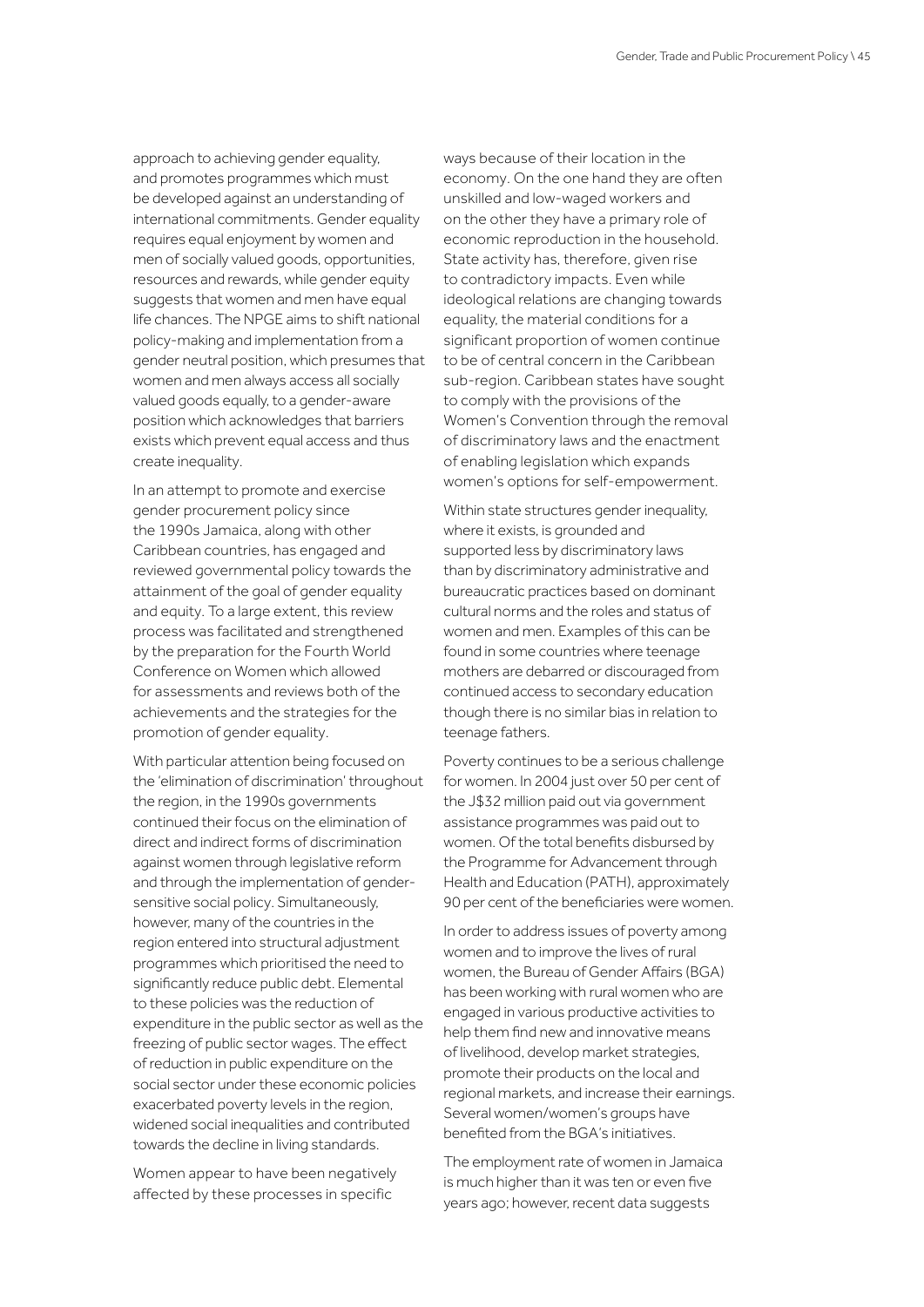that it is now on the decline. In addition women are by and large confined to jobs that perpetuate the cultural belief that they perform best in jobs that demonstrate their caring and nurturing skills. These jobs are further categorised as low paying jobs that do not improve the economic status of their holders. Also important to note is that, compared to men, women have a higher rate of unemployment, roughly twice that of men (CIA 2011). This is further compounded by the impact of HIV/AIDS, especially among the poor. The country has an adult HIV prevalence rate of over 1 per cent, with over 22,000 people living with AIDS. While the government has a national plan in place to combat the epidemic, the Joint United Nations Programme on HIV/AIDS (UNAIDS) maintains that the general lack of access to antiretroviral drugs in Jamaica contributes to the high mortality rate (UNAIDS 2004).

In Jamaica females continue to achieve higher levels of performance in academia, than their male counterparts. However, this has not necessarily translated into positions of power and decision-making. Gender disparity in representational politics is quite pronounced in the Jamaican experience. Although Jamaica has twice had a female prime minister, first in February 2006 and again at the end of 2011, it is worth noting that it has been the same woman. Also, parliament and local government are essentially male dominated. Within the sixtymember House of Representatives, there are 53 males (88.3% of the total) and seven females (11.7% of the total). The 21-member upper house (Senate) has 16 males (76.2% of the total) and five females (23.8% of the total), while in the Cabinet there are only three females (21.4% of the total) and 11 males (78.4% of the total) (IPU 2011).

The dominant political parties tend to have a slow turnover rate for candidates. Given that approach and traditional male dominance, there have been limited inroads for new candidates, with the result that female representation continues to remain relatively low. Discussions have recently taken place with the Bureau of Women's Affairs and the Jamaica Women's Political

Caucus, a non-partisan women's NGO group, concerning the implementation of a quota system to enhance women's participation in the political arena. The discussions revealed that the Westminster model of government practiced by Jamaica was not particularly conducive to a quota system and that constitutional reform would have to be undertaken to facilitate such a system. In the meantime it was suggested that that the individual political parties be sensitised to the need for gender parity in representational politics and of their own accord make informed decisions on this issue to encourage, support and nominate more females candidates for political representation.

Legal reform, with respect to gender issues in Jamaica, has taken a direct rather than a strategic path. The process of increasing women's access to economic resources, and by extension decision-making, has been largely ignored. This is not necessarily by intention but rather through ignorance since direct concerns such as violence against women or the impact of HIV/AIDS generate more attention. The Government of Jamaica has continued to focus on the legislative agenda in order to address direct issues. The BGA has continued to support advocacy efforts for the amendments of gender-biased laws to ensure that women receive adequate protection under the law. Since adopting the Mexico Consensus, the government has had discussions and carried out amendments to various laws. These include the Property (Rights of Spouses) Act, 2004, the Maintenance Act, 2005, the Domestic Violence (Amendment) Act of 2004and the Amendments to the Offences against the Person and the Incest (Punishment) Acts. These acts are by no means insignificant in a general sense. Our specific concern, however, is how public procurement policy is affected. Of the acts mentioned above, only the Property (Rights of Spouses) Act of 2004 can be seen to have some indirect effect. This act addresses how property is shared when a relationship ends, whether a legal or common law marriage (a minimum of five years). It is a gender-neutral act and increases access to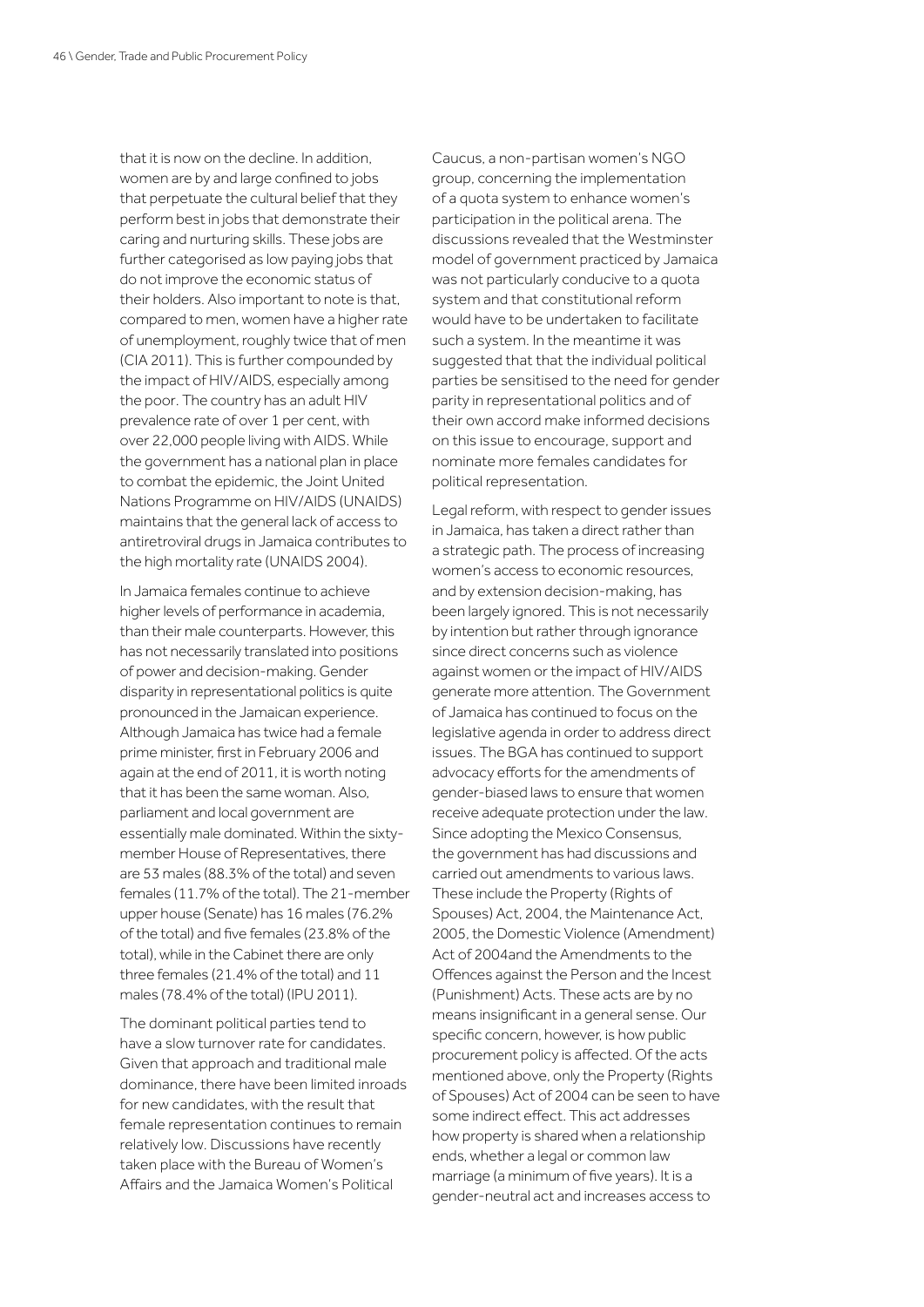economic resources for women, justified by the recognition of the value of their unpaid domestic work.

A Gender Advisory Committee (GAC) was established to oversee the development of the National Gender Policy. One of the main objectives of the GAC was to assist the government in advancing a dual strategy towards the achievement of gender equality and the enhancement of the position of women and men. When completed, the National Gender Policy will facilitate more effective gender mainstreaming, as implementation of the policy will take a multi-sectoral approach. Already the BWA has embarked on a path in keeping with the Mexico Consensus to ensure the development of gender indicators and the collection of sex-disaggregated data in all public sector bodies so as to adequately inform policy design and development. To realise this goal, efforts are being made to institute gender focal points in each ministry of the government.

#### 5.4.3 Trade

Since independence in 1962, Jamaica's trade policy has been responsive to its economic and political realities, both domestic and abroad. From 1957 to 1986, Jamaican trade policy consisted of 'quantitative restrictions as a means of engendering growth through export promotion and import substitution strategies' (Hudson 2003). This was in spite of its membership in the Caribbean Free Trade Association (CARIFTA), which called for a certain degree of trade liberalisation. Such a restrictive policy would have been made possible by whatever preferential treatment Jamaican goods enjoyed in foreign markets.

The 'Washington Consensus'-driven structural adjustment programmes of the 1980s heralded a change in trade policy. The adoption of these programmes saw the end of 'quantitative restrictions' and saw the implementation of tariff reforms. While restrictions were removed, the tariff base was increased as a counter-measure with the existing base of 21 per cent having the potential to grow to 34 per cent of general imports (Hudson 2003). The phasing out

of restrictions took place in two phases, stretching over a period of about a decade from 1982 to 1991. In these years CARICOM began to play an increasingly important role; and Jamaica's commitments based on regional agreements also shaped its trade policy. For example, the CARICOM adjustment of its Common External Tariff (CET) in 1992 meant that Jamaica, went through what was effectively a third phase of tariff reform, further increasing the tariff base while the rate of protection decreased from 15 per cent in 1993 to 11 per cent by 1998. By 2006, Jamaica's tariff rate was among the lowest, not just in the Caribbean but in Latin America as a whole with a rate at 7.3 per cent. This was a full two percentage points lower than its regional counterparts (World Bank 2010).

In 2008, Jamaica became party to an Economic Partnership Agreement (EPA) with the European Union which replaced in its entirety a previous ACP–EU Cotonou Agreement that afforded space for preferential treatment. Under the EPA, The EU committed to immediately removing all tariffs and quotas on Caribbean exports with the exception of sugar and rice which will get full duty-free and quota-free access by the end of 2009. The EPA has been criticised for being unfairly asymmetrical since the bulk of benefits are on the EU and not the CARICOM side. From a trade standpoint, it seems that Jamaica is hyper-liberalised to such an extent that it will prove to be an extreme challenge when trying to reverse its current trade imbalance. While the structural adjustment programmes of the 1980s and 1990s reduced the amount of duty charged on a particular good, it also increased the range of goods upon which tariffs could be charged as an off-setting measure. The EPA's design is more exploitative in that it seeks to remove all barriers for EU goods entering CARICOM markets, thus allowing them to compete with domestic producers on an equal footing. Considerations of economies of scale are relevant here since producers from micro-Caribbean economies will be forced to compete with multi-national corporations both at home and abroad. Deficiencies in research and design, marketing and logistics will undoubtedly be exposed.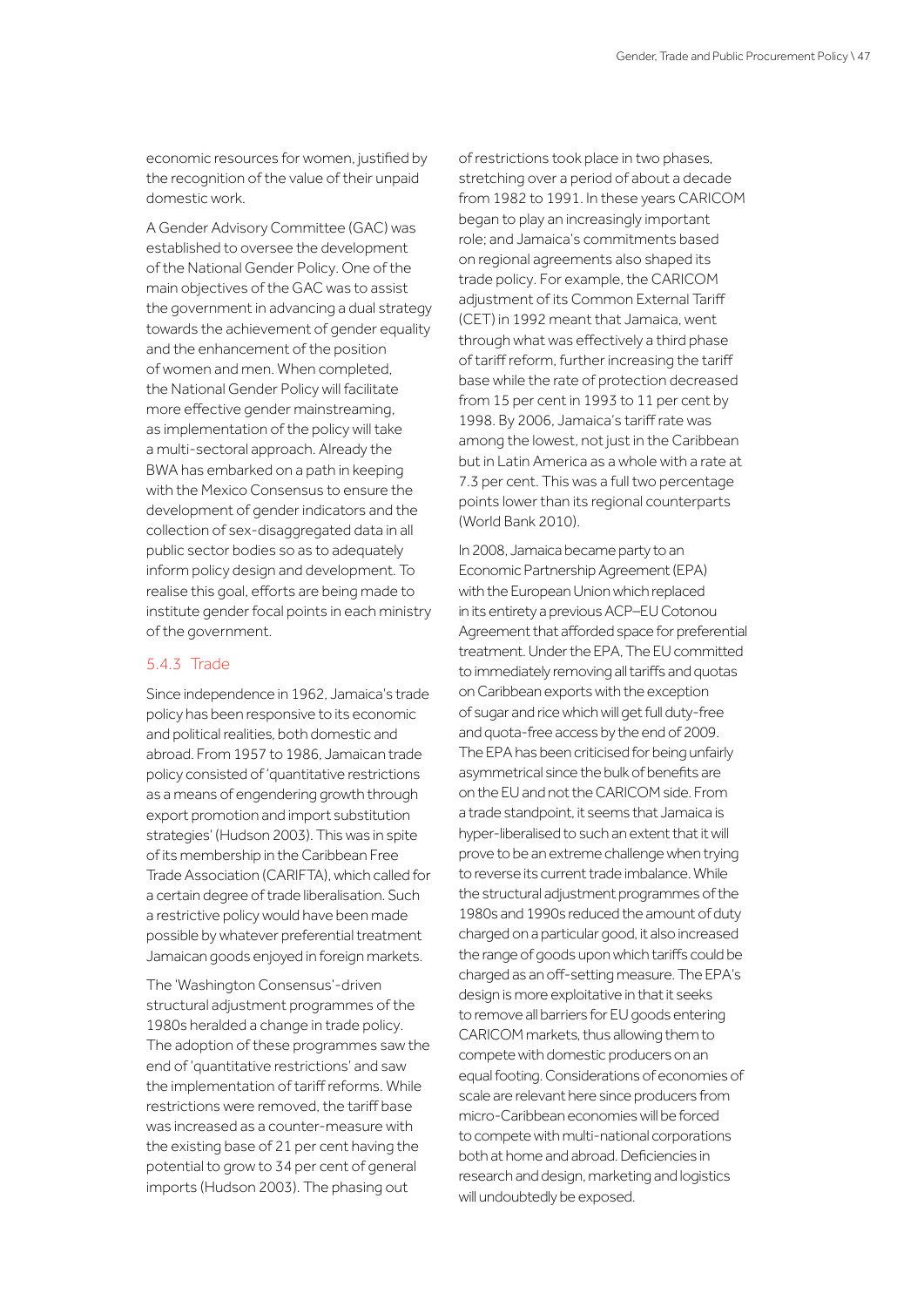The trade policy of Jamaica is remedial in nature since existing conditions are unfavourable. Following a brief period of expansion in the 1950s and 1960s, Jamaica has realised little economic growth (Bloom et al. 2001). This has been further compounded in recent times. According to the Trade Policy Review Body of the WTO, 'Jamaica has been, more than most countries, negatively impacted by the global financial crisis which began in mid-2008. The impact is strongest in Jamaica's tradable industries, which depend on external demand from North America and Europe' (WTO 2010). As a CARICOM member state and because of its concerns as a small developing economy, Jamaica has advocated the use of multilateral, regional and bilateral trade agreements. The goal for all the agreements is always the same, 'to maintain and improve market access with a view to fostering increased market penetration' (WTO 2010), in the hope that this in turn helps to improve competitiveness in domestic markets and by extension productivity.

#### 5.4.4 Good governance

In an assessment of democracy and governance in Jamaica, international scholar Dr Ivelaw Griffith notes that 'there is a certain symbiosis between political power and public policy, as it is the exercise of political power and class, ideological, or other interests guiding it that influence the kind of policy that is designed and the manner in which it is implemented' (Griffith 2001). This is of particular concern in the Jamaican context since fervour about political parties and thus access to political power has at times in the past been a site of violent action. The relevance of this as a concern is decreasing as recent elections have been carried out in a more civil manner. Such conflagrations merit mention though, because of their impact on rule of law and its importance to governance.

Recent literature and study has related good governance to the wider theme of democracy. Transparency and accountability ideals under good governance contribute to

improving the efficiency and effectiveness of state processes and therefore are concerned with public procurement. A report generated by a Commonwealth Secretariat regional symposium on 'Local Democracy and Good Governance in the Caribbean' notes that in order for accountability to be more effective and wider ranging, 'policies should be set jointly by central and local government rather than just be handed down' (Commonwealth Secretariat 2004). This not only applies to accountability but to transparency and any general policy objectives. By including both local and central government, the gap between policy and practice is reduced. Transparency and accountability are relevant to the Jamaican context as they can help to address corruption, which has been a concern of the Jamaican public administrative system (Neuman 2002). A more transparent public service reduces the probability of corrupt practices tainting procurement processes. Legislatively, Jamaica has implemented a variety of tools to ensure that the procurement process consists of the necessary checks and balances that guarantee high levels of transparency and accountability. The Office of a Contractor General is a main component of this as such an office acts as the central agency for ensuring that public procurement practices in Jamaica are relatively free from corruptive influences.

#### 5.4.5 Public procurement policy in Jamaica

According to the Jamaican Government Information Service, the Government of Jamaica Procurement Procedures are determined and disseminated by the Cabinet of the Government of Jamaica. The Office of the Contractor General (OCG) exists in an auditory capacity and fulfils a transparency function because its concern is in monitoring and investigating awards and terminations of government contracts and ensuring that these contracts have been carried out in compliance with the relevant procurement procedures.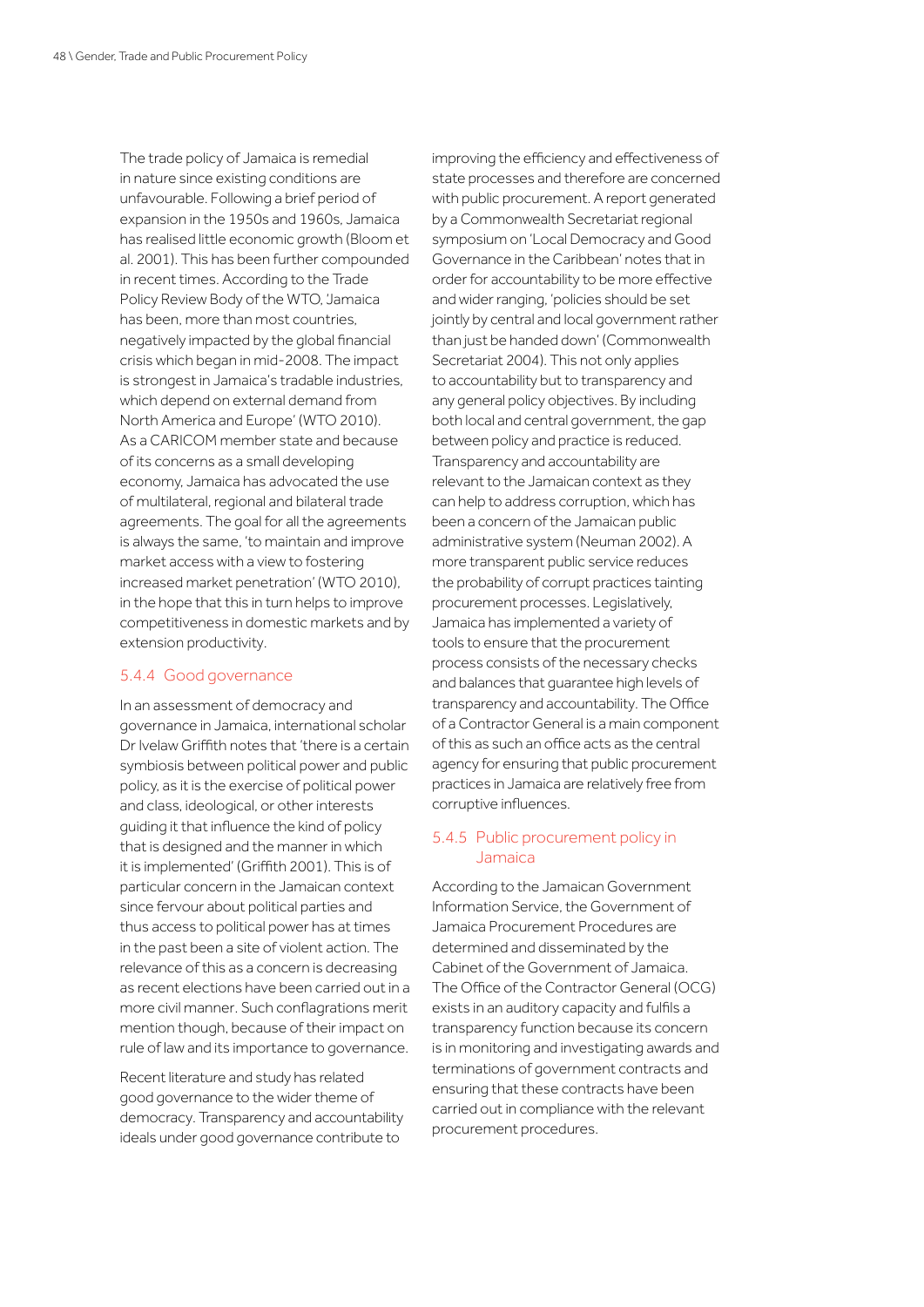Jamaica is an example of a Caribbean country that has successfully developed and implemented a public procurement policy. Its 2002 'Policy on Public Sector Procurement' was developed to address fairness, integrity and public confidence in the procurement process. With respect to combating the marginalisation of women, this policy is further enhanced by the Jamaican 'National Policy Statement' which specifically addresses concerns about fair wages, working conditions and gender equality in the workplace, ensuring that the provision and distribution of basic services is the same for men and women.

#### 5.4.6 Transparency and accountability within public procurement

Jamaica is ranked 86th out of 125 nations on Transparency International's global corruption perception index. This places Jamaica within the middle range of corruption perception within the Caribbean region. The Second Revised Handbook of Public Sector Procurement Procedures (SRHPP) is the result of an attempt to make public procurement in Jamaica more transparent and accountable. It contains the applicable procedures which must be strictly adhered to by every public body which seeks to engage in a Government of Jamaica procurement or contract award activity.

In 2002, Jamaica passed a Policy on Public Sector Procurement, which authorises the Jamaican government to use its purchasing power to stimulate local producers and to use government contracts as part of a national development strategy. The Jamaican policy is similar to the US's 'Buy America Act', which restricts federal purchases to US products and was exempted from NAFTA. Yet, the FTAA (Free Trade Area on the Americas Agreement) on government procurement could disprove the Jamaican public sector procurement policy depending on how the policy is implemented and what procurement commitments Jamaica makes under the FTAA.

#### 5.4.7 Limitations of public procurement policy in Jamaica

With the spate of technological advances, the Jamaican government could save up to 30 per cent of its spending on items outside of debt and wages when it implements an electronic system aimed at improving efficiency in the public procurement process that will be funded in part by the Inter-American Development Bank (IDB). Recently the IDB approved a US\$900,000 grant to the government to support the development of the e-procurement system in Jamaica, which will provide a single portal to government procuring and tendering agencies and suppliers and will automate activities performed by these parties by integrating them on a single network. In technical documents published on its website, the IDB noted that greater efficiency in public procurement will lead to 'significant savings in government purchases due to greater competition among suppliers, better comparison of prices, and reductions in transaction costs'. As much as these adjustments to efficiency will result in increased revenue, there are still concerns that the necessary administrative infrastructure set up to facilitate procedures, initiatives and activities pertaining to procurement, is insufficient (EC 2008).

Another issue of contention arises from Jamaica's status as a 'developing country'. As noted by Joseph Stiglitz about all nations so branded, 'Government procurement policies have important economic and social roles in developing countries which could be curtailed if governments were mandated to observe national treatment principles.' The above statement reflects the potential for conflicts with internal legislation and current procurement methods. Jamaica is an exception here to a degree, because of its willingness to try to streamline legislation and practice (Girvan 2010). Issues of sovereignty also arise, especially when attempting to adhere to international standards that may not reflect the sensibilities of the domestic situation (Girvan 2010).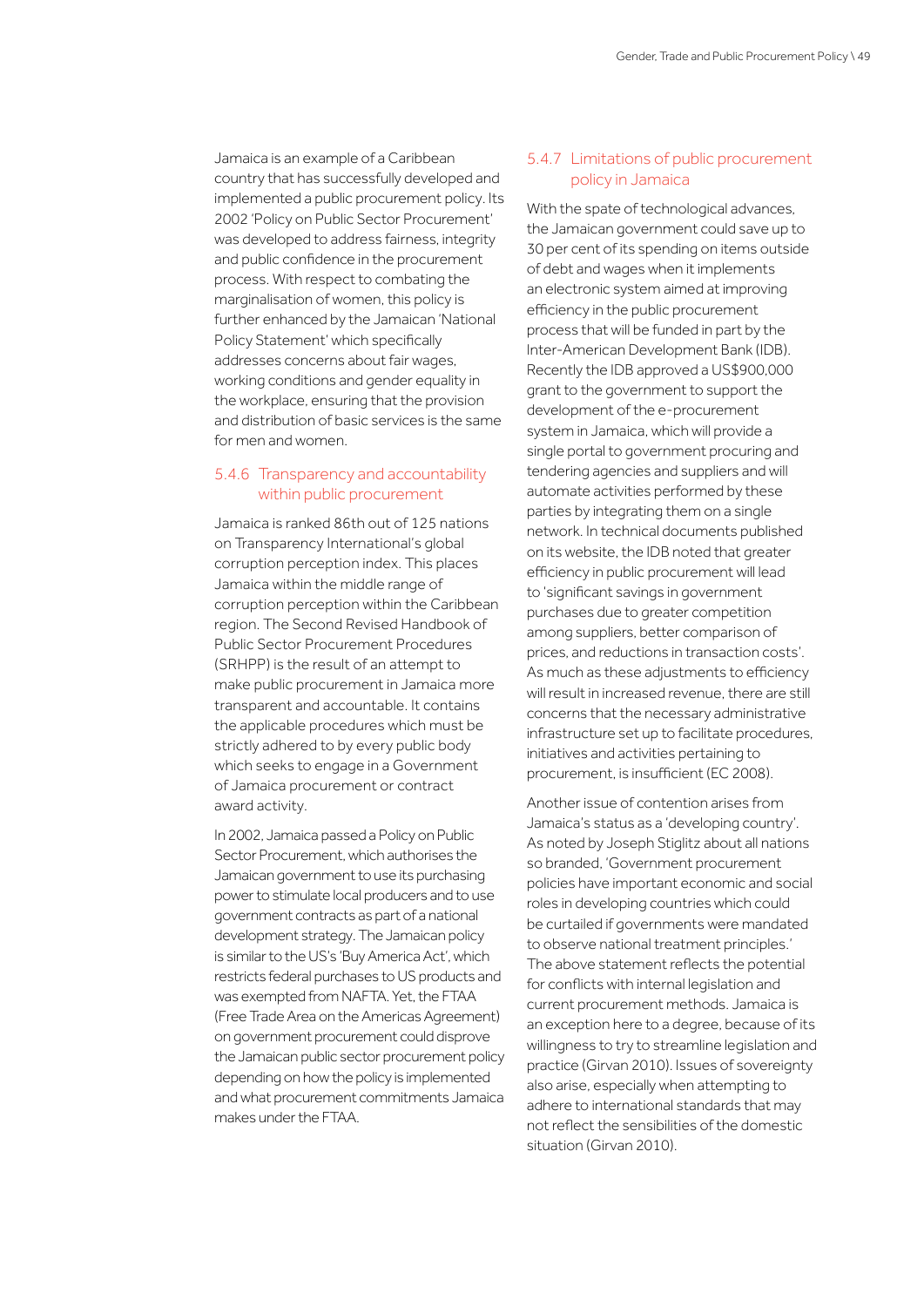Girvan points out another similar issue that is applicable to the Jamaican case, namely when entering into FTAs that can also have an impact on sovereignty. Such agreements can affect the ability of the government to use local suppliers as a policy instrument and in this way compromises sovereignty. Also, because agreements such as the FTAA can at times be asymmetrical, the resulting imbalance means that a greater share of the benefits of any agreement move in the direction of the more powerful states. Within the setup of the FTAA, Jamaica is not poised to benefit (Girvan 2010). Also, under the umbrella of the FTAA, any drives toward regional procurement on a CARICOM level are regarded as secondary, thus harming the development of industrial and service supply capacities ensuring that trade asymmetries are maintained.

#### 5.4.8 Gender equality in Jamaica

Jamaica is adamantly against any form of discrimination of its citizens. It has implemented policy to ensure that women are facilitated to a large extent as evidenced by its adoption of the UN Convention on the Elimination of All Forms of Discrimination against Women. Constitutional prohibitions against discrimination on the basis of sex exist in most independent Caribbean countries. But similar prohibitions against discriminatory treatment on the basis of sex do not generally extend to the acts of non-state actors in most of the countries in the region. Still, governmental response to unequal treatment by non-state actors is being advanced to the extension of protection for women from some aspects of discriminatory treatment in the workplace. Specific maternity protection legislation now exists in most countries. In Saint Lucia the highly controversial provision which rendered an unmarried teacher liable to dismissal on the basis of pregnancy was finally revoked in the face of sustained campaigning by organisations representing teachers and women's rights.

Jamaica has sanctioned legislative changes that enhance the status of women, including laws pertaining to child maintenance, citizenship and matrimony. Examples of

these legislative tools include, The Property (Rights of Spouses) Act, 2004 which introduced new statutory rules to provide for the equitable division of property between spouses upon the breakdown of a marriage or a common law relationship after five years. A draft Sexual Harassment Policy has also been finalised, paving the way for enactment of legislation in this area.

#### 5.4.9 Jamaica summary

Jamaica has taken steps to address concerns regarding the efficiency of its public procurement process. However, there is still significant room for improvement. There is no specific focus on engaging more women to become part of the process. One way to address this is to extend the constitutional protection against discrimination to apply to professional partnerships, professional or trade organisations, qualifying bodies, vocational training bodies and employment agencies as well as to the provision of goods, services and facilities. By widening the range of institutions that are liable when discrimination takes place, enforcement of the law also increases since organisations will try to avoid any penalties, financial or otherwise, associated with acts of discrimination.

From a trade policy standpoint, the reliance on neo-liberal models of economic development is a concern. While these models promise increased benefits for developing countries, evidence points to the contrary. This is illustrated by the asymmetrical nature of the Economic Partnership Agreement signed between Jamaica and the EU. Under such unfavourable conditions Jamaica cannot realise a trade surplus, and it is suspected that its trade imbalance will become even more pronounced. Thus, instead of increasing competitiveness and enhancing productivity, such actions may actually cause further contractions in the Jamaican economy since goods have less access to markets and market share.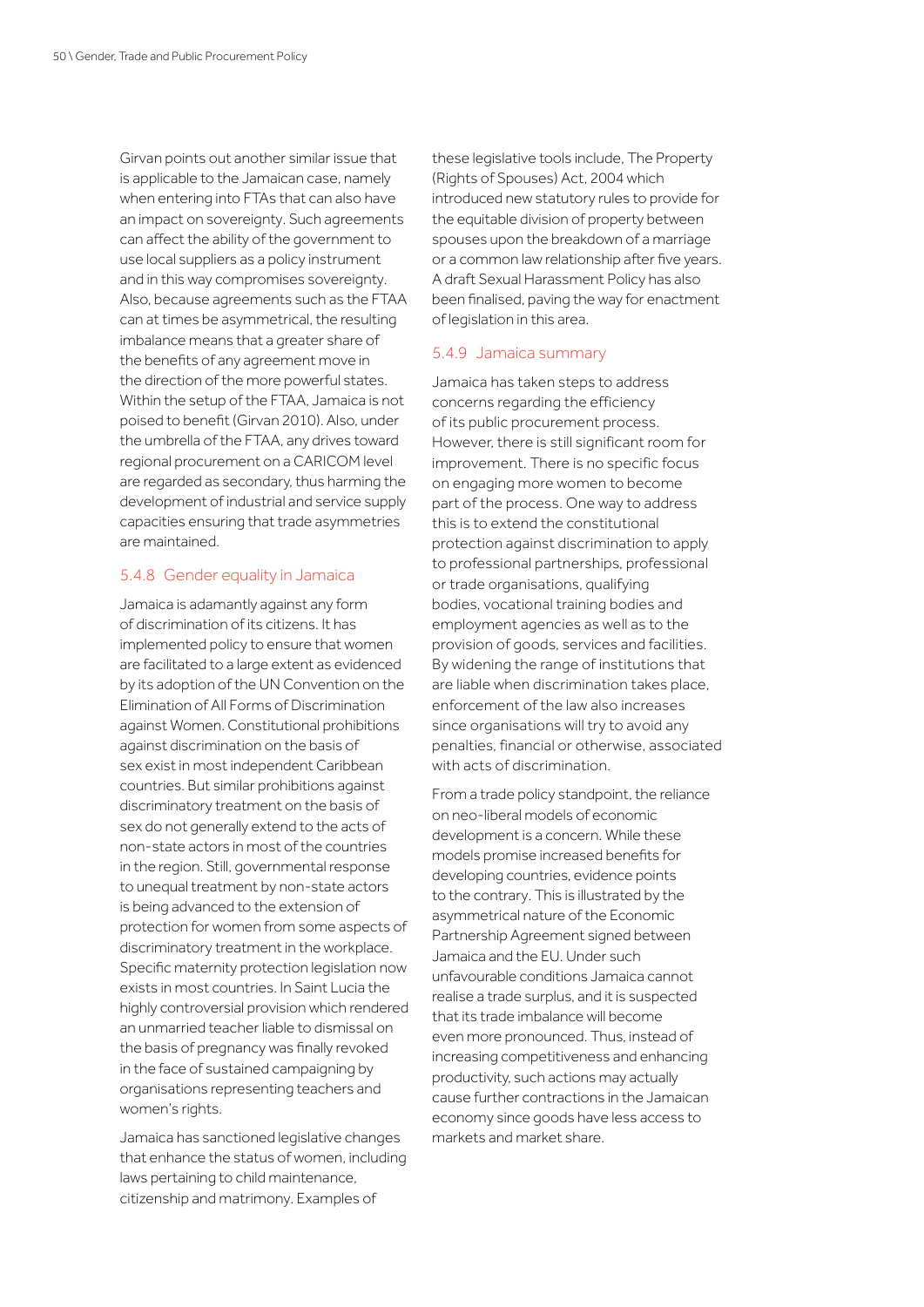#### Chapter 6

## **Conclusion**

Public procurement policy concerns the acquisition of goods and services by a public procurement entity. The efficiency of this process is beneficial on two levels. First, because PPP commands a significant share of GDP, any inefficient processes would represent a high level of waste, which could be particularly detrimental to developing economies. Second, a basic law of economics recognises that we live in a world of scarce and mostly non-renewable resources. PPP should be as efficient as possible so as to maximise use of these resources and to avoid potential market distortions. A main factor driving inefficiency in the developing world is corruption. Efforts to standardise PPP globally have led to the drafting of a model law on public procurement by UNCITRAL. This model law stresses the importance of adhering to good governance ideals such as transparency and accountability. These ideals directly address the issue of corruption. Attempts to find a common regulatory basis for PPP have proved elusive because of the vast difference in PPP approaches in developed and developing countries. Harmonisation activities become challenging in a developing economy climate since extensive capacitybuilding activities are often needed to ensure the required levels of transparency and accountability. Good governance battles against corruption have also exposed cultural challenges as some argue that good governance seeks to export European ideals which may not be relevant for parts of South-East Asia and Africa. This is not to say that PPP reform is a lost cause but it should focus more on dealing with issues and understandings of corruption before trying to address issues of harmonisation.

As noted earlier, PPP is important from a trade perspective because of the large percentage share of public expenditure in the domestic economy. This is of greater proportion in developing nations, a fact which is significant for the Commonwealth since most of its member countries fit this designation. From a development paradigm, there is no causal relationship between human development and trade, thus if trade is to be exploited for its development benefits, there must be a systematic and co-ordinated policy ensuring that such opportunities are being maximised. Taking gender into account further complicates such efforts. A feminist reading of the international trade regime would conclude that gender bias is present. While trade may appear gender neutral on the surface, the international trading system is wrought with bias. As trade liberalisation has gained prominence, it has become apparent that there are differences not only between nations but also within nations. It is evident that, as Wallerstein noted in his world systems theory, there is a gap between 'core' and 'periphery' nations. However, such designations may exist within national borders. Therefore in countries such as Kenya or India, PPP reform may be easier to implement in urban areas than rural ones because of this core-periphery divide.

Increased trade liberalisation can have an impact on the composition of the workforce. USAID notes that the impact of liberalisation activity on men and women can be vastly different. In developing countries, trade liberalisation has often led to increased employment opportunities. As much as these jobs may be low paying, temporary and labour intensive in nature, they represent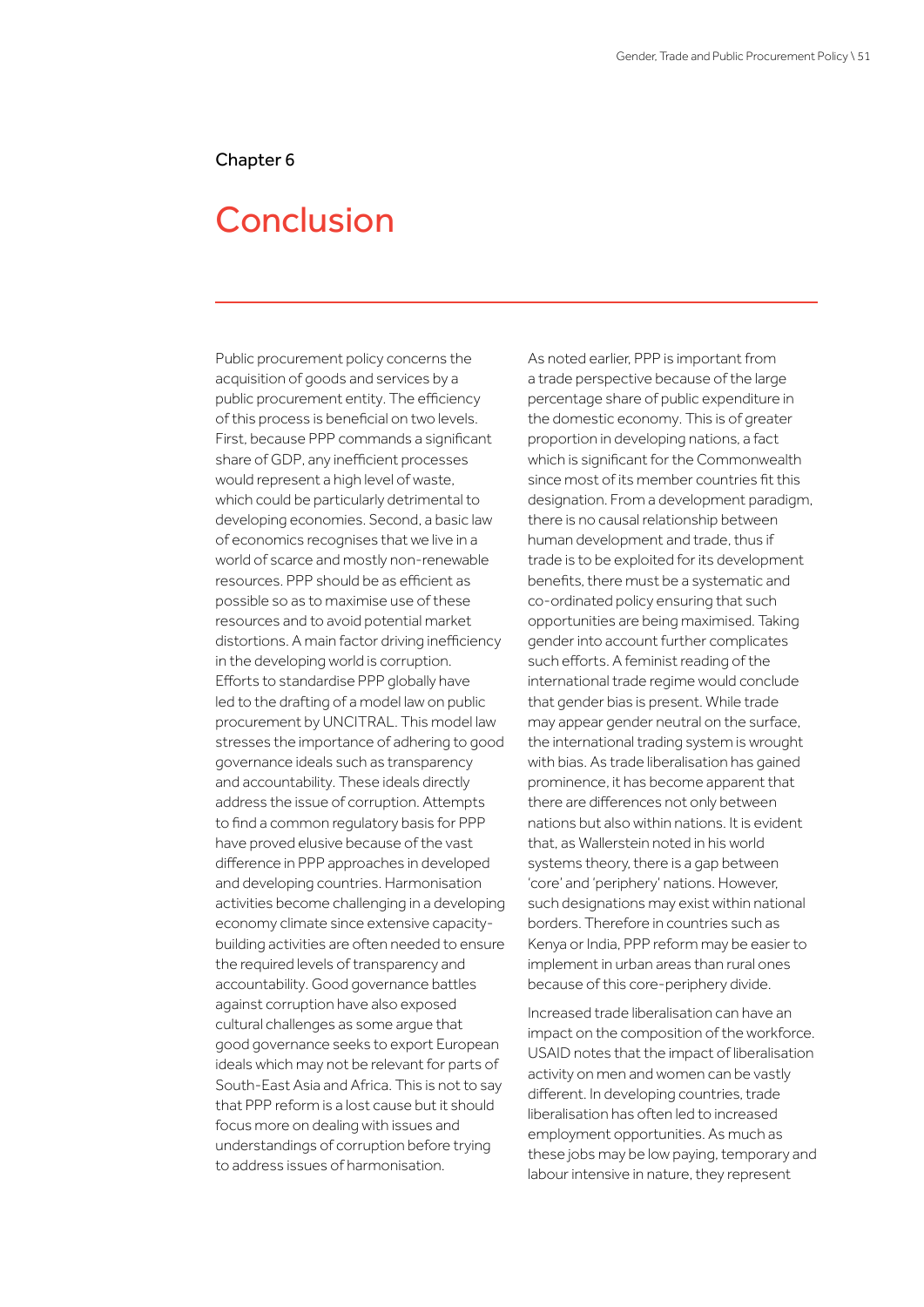

an improved economic position because women are able to earn more in these spheres than in their traditional domestic roles which are unpaid. Increased female access to job markets may have resulting positive effects on access to income and financial bargaining power yet these do not automatically translate into gender equality.

What the case studies of this project have revealed is that the primacy of addressing gender inequalities and in public procurement specifically is determined in part by the level to which gender inequality affects social cohesion. For example, in societies where tribal allegiances are the predominant determinant of social hierarchy and political and economic access, gender is ascribed a subordinate role in projects attempting to promote inclusiveness. Enacting affirmative action legislation and adopting policies, which establish quotas or give preference to women and minority groups, while a step in the right direction is insufficient to provide access to government tenders by women and minority-owned enterprises and MSMEs. The underlying cause of this potential gap between a policy of inclusion and its practice, is that in many of the developing countries of the Commonwealth the majority of women are minimally educated if at all, and they are relegated to working in the informal

sector, in low paying unskilled jobs. Providing widespread access to education for women, credit for entrepreneurship and other developmental aids is the foundation of supporting gendered public procurement.

## What does a more effective global public procurement policy look like and what needs to be done?

This research has demonstrated the importance of public procurement policy for increasing opportunities for small and medium sized businesses and how it can enhance opportunities for women in business. Based on the research and case studies presented the following practical solutions can be considered in order to overcome the indirect barriers that inadvertently prevent women from participating in public procurement which is seemingly 'gender neutral':

#### 1 The importance of a transparent public procurement policy that is also gendered.

While there is a need for more transparent procurement policies to eradicate corruption, the rules and regulations put in place to ensure value for money must also take into account how they can inadvertently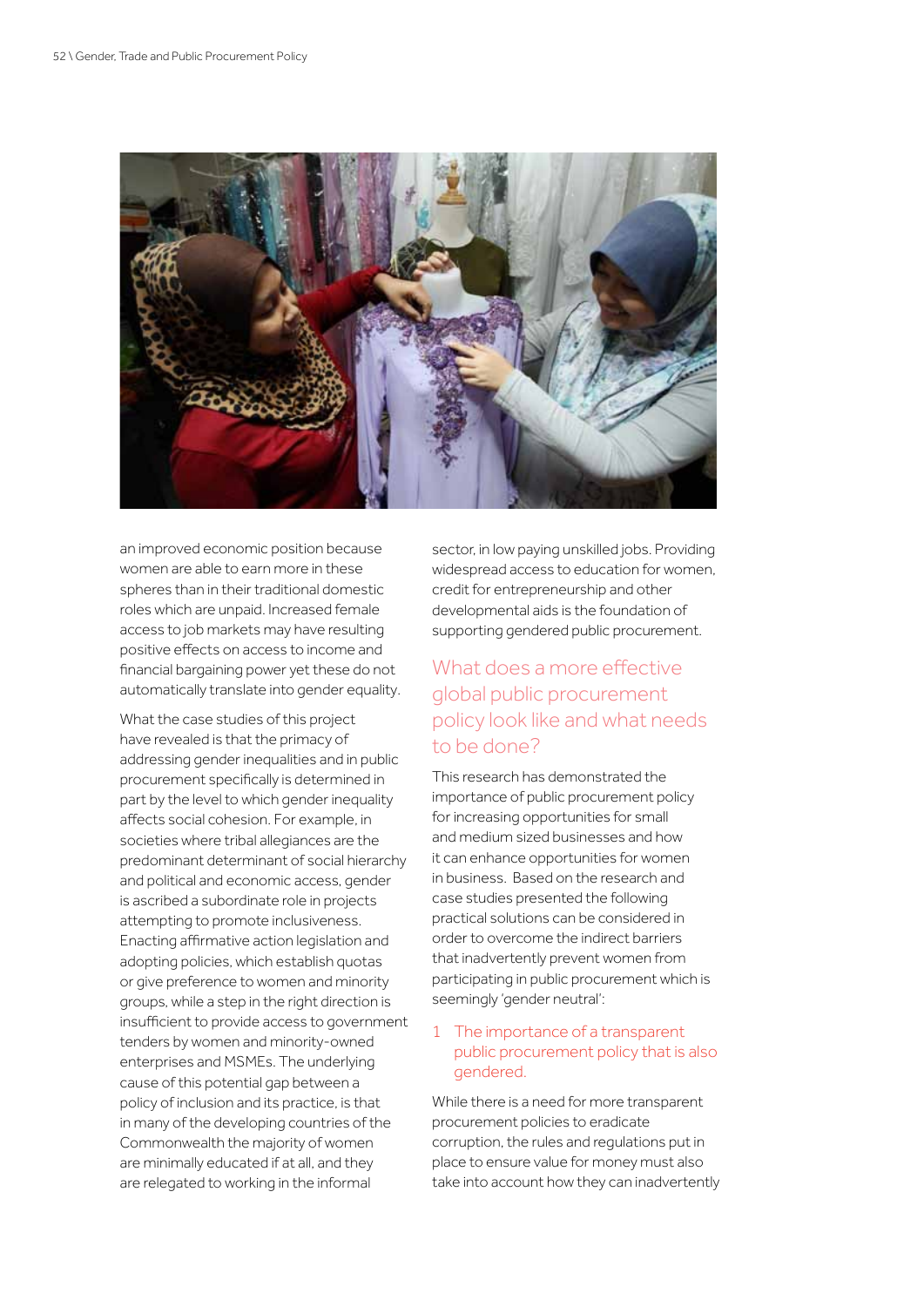restrict small and medium sized women owned businesses which may not have the capacity to implement the necessary policies and procedures required to be compliant.

2 Procurement policies should consider to what extent they benefit rural areas and more investigation needs to be done on how to increase rural participation.

The case study from Kenya highlighted how procurement policy tends to favour urban over rural businesses due to the lack of ability to enforce policies within rural areas where skills are lacking. It is also questionable how far the benefits of trade liberalisation can benefit rural communities when activities are often focused in urban areas. Where most procurement opportunities in rural areas are focused on agriculture, women should be assisted to gain access to these opportunities through improved land rights and access to credit for developing their own businesses in order to compete fairly. Diversification of procurement in rural areas is also required so that those with limited or no access to land for business can participate in supplying other goods and services.

3 The disparities between nations should be considered in the development of global procurement policies and proactive policies are needed to protect and enhance local businesses.

The development of any global standard procurement policy must take into account the differences between nations. While trade liberalisation and international procurement can be seen to boost economies, it can also be detrimental and does not necessarily translate into improved socio-economic outcomes. In the case of Jamaica, neoliberal policy reform, while boosting the economy, was not specifically gendered and therefore may not automatically enhance the performance of small, medium and women owned enterprises. International procurement can further decrease access to local businesses which are unable to compete on such a scale and proactive policies are required for their protection.

4. Need for increased capacity building and technical assistance for women's business to access national and international trading opportunities on a level playing field

It is essential for policies to be developed in support of education, training and business development for women's businesses which are unable to compete due to a current lack of skills. A move towards more transparent procurement policies must therefore recognise the need for more gender responsive budgeting to include sensitisation training for those responsible for procurement so that systems and processes, including the writing of tenders, are more inclusive. Further research to identify where technical assistance is required and the adoption of more inclusive public procurement programmes will help build the capacity of small and medium women enterprises to gain greater access this arena.

5. Proactive policies to engage women businesses should be initiated alongside wider policy reforms to address inequalities within nations

There is a need for more proactive policies to include women businesses access to procurement. As has been shown in the case of India, these policies must go beyond women focused initiatives such as increasing small and medium enterprise and microfinance in order for enterprises for women to transcend to the next level. Policies should take into account what prohibits access to public procurement and international trade such as education, class and rural locations so that new procedures developed are not only for the elite but can benefit all society.

#### 6. Sensitisation of men to ensure women businesses can benefit without having negative implications in other spheres

For equality of access to global trade it is important to sensitise men to ensure that increased economic prosperity for women in business does not lead to an increase in gender based violence or power imbalances within the home. The importance of equal pay for women and men in this instance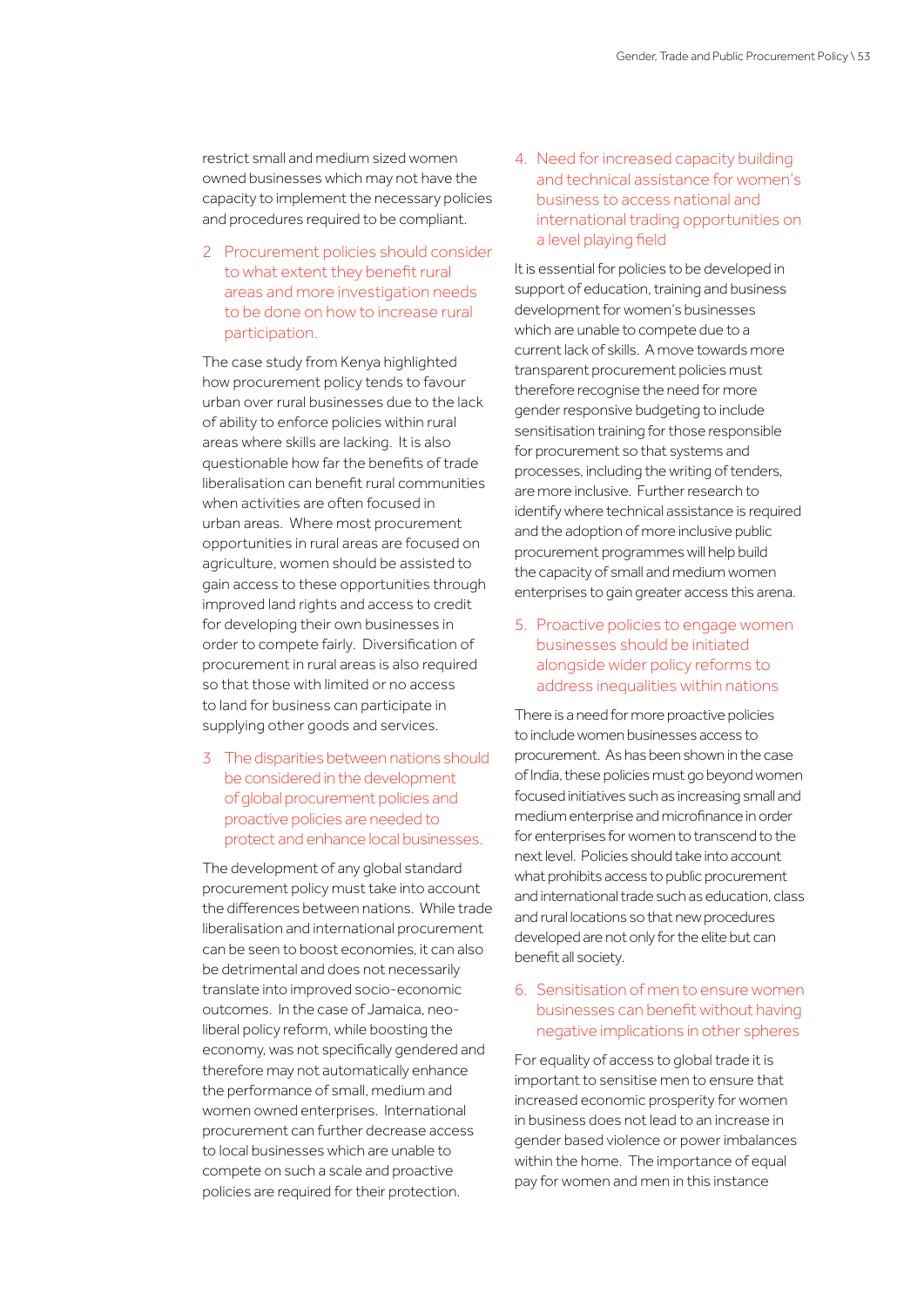is paramount to ensure a more accepting environment where gaining in business does not lead to greater social restrictions.

7. Need to widen policies beyond the local to the global arena and encourage women to take on more leadership roles within business.

Targeting for women as we have seen in the case of India, has been limited to specific areas of business. There is a need to widen the access to international markets so that women businesses can compete on a level playing field on a global scale. Australia has made significant progress through the creation of women's networks and building linkages on a national scale but this has not translated to greater international exposure. There is a need to increase women networks internationally and to enhance the capacity of women to take on decision making roles in order to effect any significant change.

By considering the gender implications for PPP and translating these into practice as defined above, PPP can be used as a vehicle to tap into the greater potential for women enterprises. Through adopting more inclusive and diverse policies and encouraging proactive support where technical skill and education are lacking, PPP can play a significant role in poverty reduction through boosting employment and income for women to ensure real and sustainable social and economic benefits.

#### 8. More research to identify existing gaps and positively impact on womenowned businesses at all levels

In summary, more work remains to be done in identifying the analytical gaps to demonstrate how improvements in transparency and widening access to SMEs could have a positive effect on market access for women-owned businesses at the national and international level. Further research would strengthen the argument for widening access to government contracts, by presenting data and evidence, upon which policy-makers (and other interested parties) could draw when constructing new proposals on public procurement policy.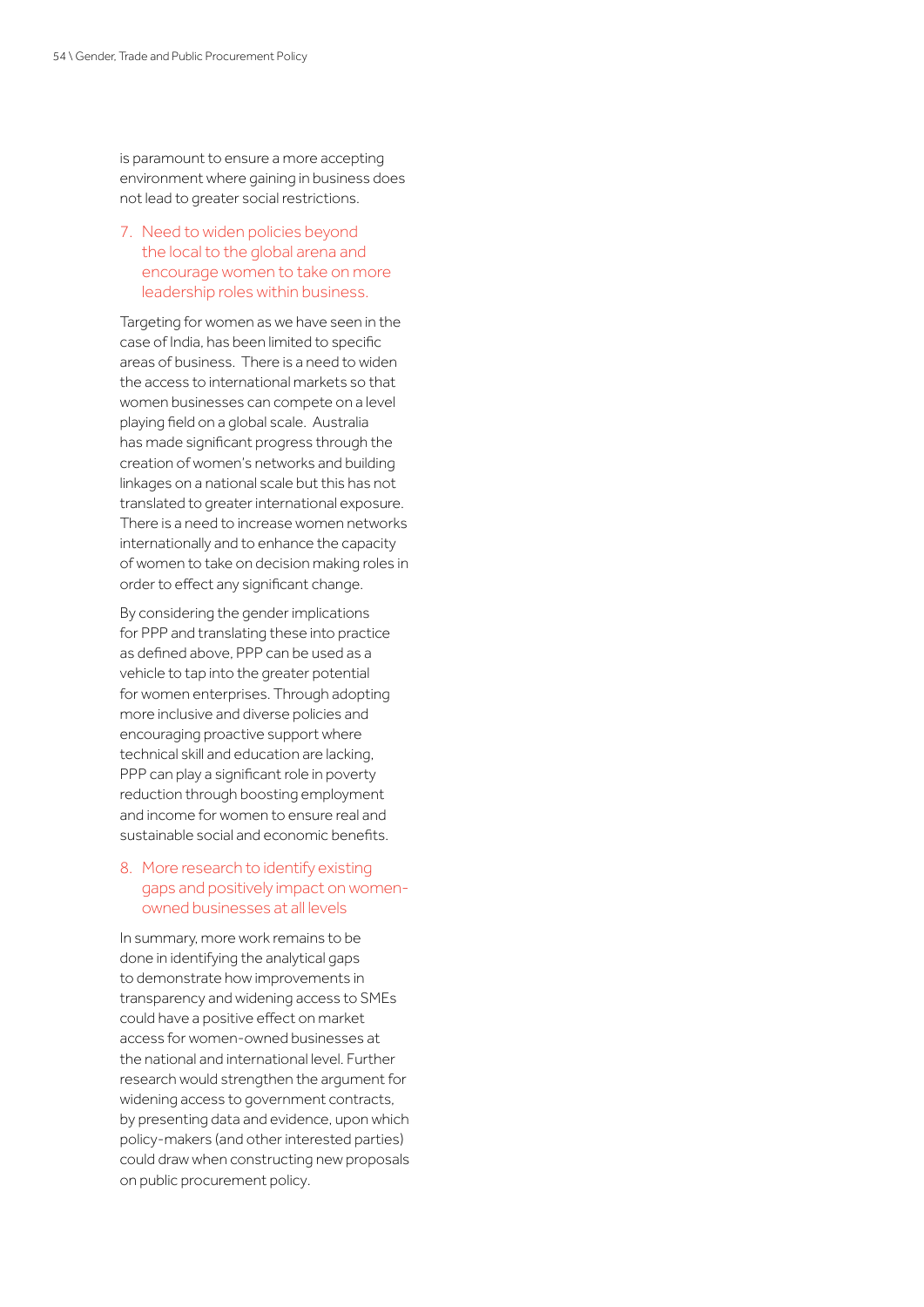## References

African Development Bank and African Development Fund (ADB/ADF) (2007), *Kenya Country Gender Profile*, ADB/ADF, October, available at: www.afdb.org/fileadmin/uploads/afdb/ Documents/Project-and-Operations/ADB-BD-IF-2008-16-EN-KENYA-GENDER-PROFILE. PDF (accessed 21 May 2013).

ADB/ADF (2011) *Annual Report 2010*, ADB/ADF, Tunis, available at: www.afdb.org/fileadmin/ uploads/afdb/Documents/Publications/Annual%20Report%202010%20EN.pdf (accessed 21 May 2013).

ADB/OECD (2006), *Curbing Corruption in Public Procurement in Asia and the Pacific: Progress and Challenges in 25 Countries*, ADB/OECD Anti-Corruption Initiative for Asia and the Pacific, available at: www.oecd.org/site/adboecdanti-corruptioninitiative/37575976.pdf (accessed 21 May 2013).

Asian Development Bank (2010), *Annual Report*, ADB, available at: www.adb.org/documents/ adb-annual-report-2010 (accessed 21 May 2013).

AusTrade (2008), 'Women in export', Australian Government, available at www.apecwln.org/ wp-content/uploads/2008%20WLN/2008%20WLN%20-%20Sally%20Ann%20Watts%20 -%20Austrade%20Women%20in%20Export.pdf (accessed 21 May 2013).

AusTrade (n.d.) 'Women in Global Business Program', Australian Government, available at: www.austrade.gov.au/Women-in-Global-Business-program (accessed 21 May 2013).

Australian Government (2009), *Procurement Statement*, Australian Government, July, available at: www2.financeminister.gov.au/media/2009/docs/Australian\_Government\_ Procurement\_Statement.pdf (accessed 21 May 2013).

BBC (2012), 'India's corruption scandals', BBC News South Asia, 18 April, available at: www. bbc.co.uk/news/world-south-asia-12769214 (accessed 21 May 2013).

Bloom et al. (2001), 'Globalization, Liberalization and Sustainable Human Development: Progress and Challenges in Jamaica', Occasional Paper, UNCTAD and UNDP, Kingston.

Brody, A (2009), 'Gender and governance: an overview', *Bridge Bulletin*, Issue 21, March, available at: www.bridge.ids.ac.uk/docs/InBrief21\_Governance.pdf (accessed 21 May 2013).

Bureau of Women's Affairs (BWA) (2011), *National Policy for Gender Equality (NPGE) Jamaica*, The Bureau of Women's Affairs (Gender Affairs) Kingston, Jamaica & The Gender Advisory Committee, March, available at: www.jis.gov.jm/pdf/NPGE-JA-FINALwCover21311.pdf (accessed 21 May 2013).

Burke, J (2011), 'Corruption in India: "All your life you pay for things that should be free"', *The Guardian*, 19 August, available at: www.guardian.co.uk/world/2011/aug/19/corruption-indiaanna-hazare (accessed 21 May 2013).

Callender, G and D Matthews (2000), 'Government Purchasing: An Evolving Profession?' J*ournal of Public Budgeting, Accounting & Financial Management*, Vol 12 No 2, 272–290.

CIA (2011), *The World Factbook*, available at: www.cia.gov/library/publications/the-worldfactbook/index.html (accessed 18 December 2011).

Coche, I, B Kotschwar and J-M Salazar-Xirinachs (2006), G*ender Issues in Trade Policy-Making*,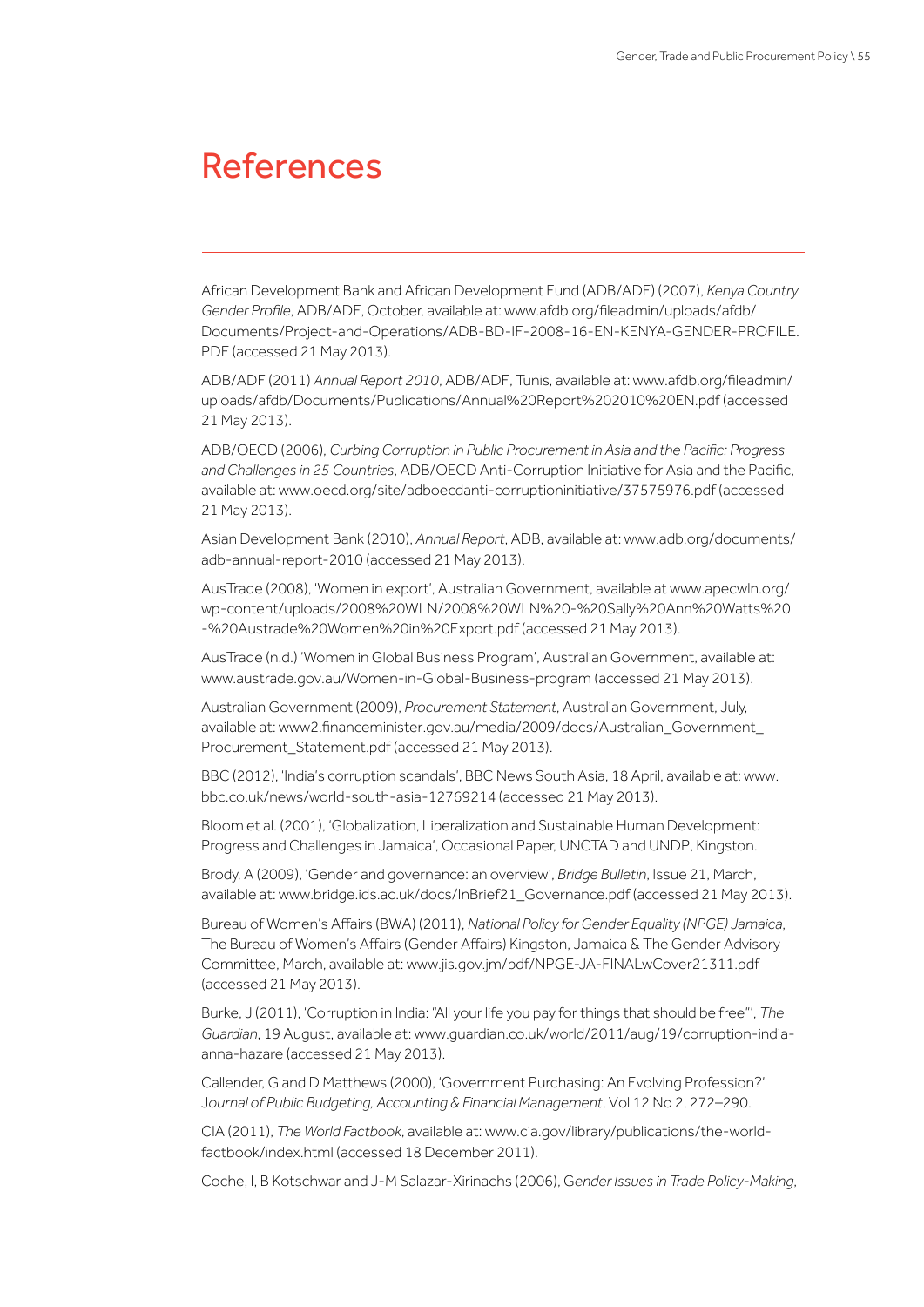OAS Trade Series, Organization of American States, Washington, DC.

Commonwealth Secretariat (2000), *Fighting Corruption, Promoting Good Governance*, Commonwealth Secretariat, London.

Commonwealth Secretariat (2004), *Local Democracy and Good Governance in the Caribbean: Report of the Regional Symposium held in Montego Bay, Jamaica, April 200*4, Commonwealth Secretariat, London, available at: www.thecommonwealth.org/files/207717/FileName/ LocalDemocracyandGoodGovernanceintheCaribbean.pdf (accessed 21 May 2013).

Commonwealth Secretariat (2012), 'India Country Profile', *The Commonwealth Yearbook 2012*, Nexus Strategic Publications, Cambridge, available at: www.commonwealth-of-nations.org/ xstandard/india\_country\_profile.pdf (accessed 21 May 2013).

Department of Foreign Affairs and Trade (2011), *Gillard Government Trade Policy Statement: Trading our way to more jobs and prosperity*, Australian Government, April, available at: www. dfat.gov.au/publications/trade/trading-our-way-to-more-jobs-and-prosperity.html (accessed 21 May 2013).

Economist Intelligence Unit (2005), 'Jamaica Country Report', EIU, London.

Esplen, E (2009), *BRIDGE Gender and Care Overview Report,* BRIDGE, Institute of Development Studies, Brighton.

EurekAlert! (2012), 'Girl power surges in India: Affirmative action law gives young women in India positive role models', available at: www.eurekalert.org/pub\_releases/2012-01/nugps011112.php (accessed 21 May 2013)

European Commission (EC) (2008), 'CARIFORUM–EC EPA: Public Procurement', EC, Brussels, available at: http://trade.ec.europa.eu/doclib/docs/2008/october/tradoc\_140973.pdf (accessed 21 May 2013).

EC (2010), 'Green Paper on expanding the use of e-Procurement in the EU', EC, Brussels.

EC (n.d.), 'Major organisation of procurement at the national level', EC, Brussels, available at: ftp://ftp.cordis.europa.eu/pub/innovation-policy/studies/1\_australia.pdf (accessed 21 May 2013).

Girvan, Norman (2010), 'Public Procurement: The Development Dimension and the EPA', paper prepared for the CCPC-2010, Port of Spain, Trinidad and Tobago, October 11–12.

Griffith, IL (2001), *Democracy and Governance in Jamaica: An Assessment*, USAID, Washington DC, available at: http://pdf.usaid.gov/pdf\_docs/pnacn034.pdf (accessed 21 May 2013).

Hudson, S (2003), *Trade Liberalization and the Jamaican Economy: Prospects and Effects of Tariff Adjustments*, Bank of Jamaica, Kingston.

Index Mundi (2013), 'Kenya Economy Profile 2013', available at: www.indexmundi.com/kenya/ economy\_profile.html (accessed 21 May 2013).

Index Mundi (n.d.), 'Jamaica Exports – commodities', available at: www.indexmundi.com/ jamaica/exports\_commodities.html (accessed 21 May 2013).

Inter-Parliamentary Union (IPU) (2011), 'Women in national parliaments', available at: www.ipu. org/wmn-e/classif.htm (accessed 15 December 2011).

International Monetary Fund (IMF) (2011), *World Economic Outlook Database*, available at: www.imf.org/external/pubs/ft/weo/2011/02/weodata/weorept.aspx?sy=2009&ey=2016&sc sm=1&ssd=1&sort=country&ds=.&br=1&c=534&s=NGDPD%2CNGDPDPC%2CPPPGDP% 2CPPPPC%2CLP&grp=0&a=&pr1.x=88&pr1.y=9 (accessed 15 December 2011).

Juma, Maurice JO (2010), 'Public Procurement Reforms in Kenya', Public Procurement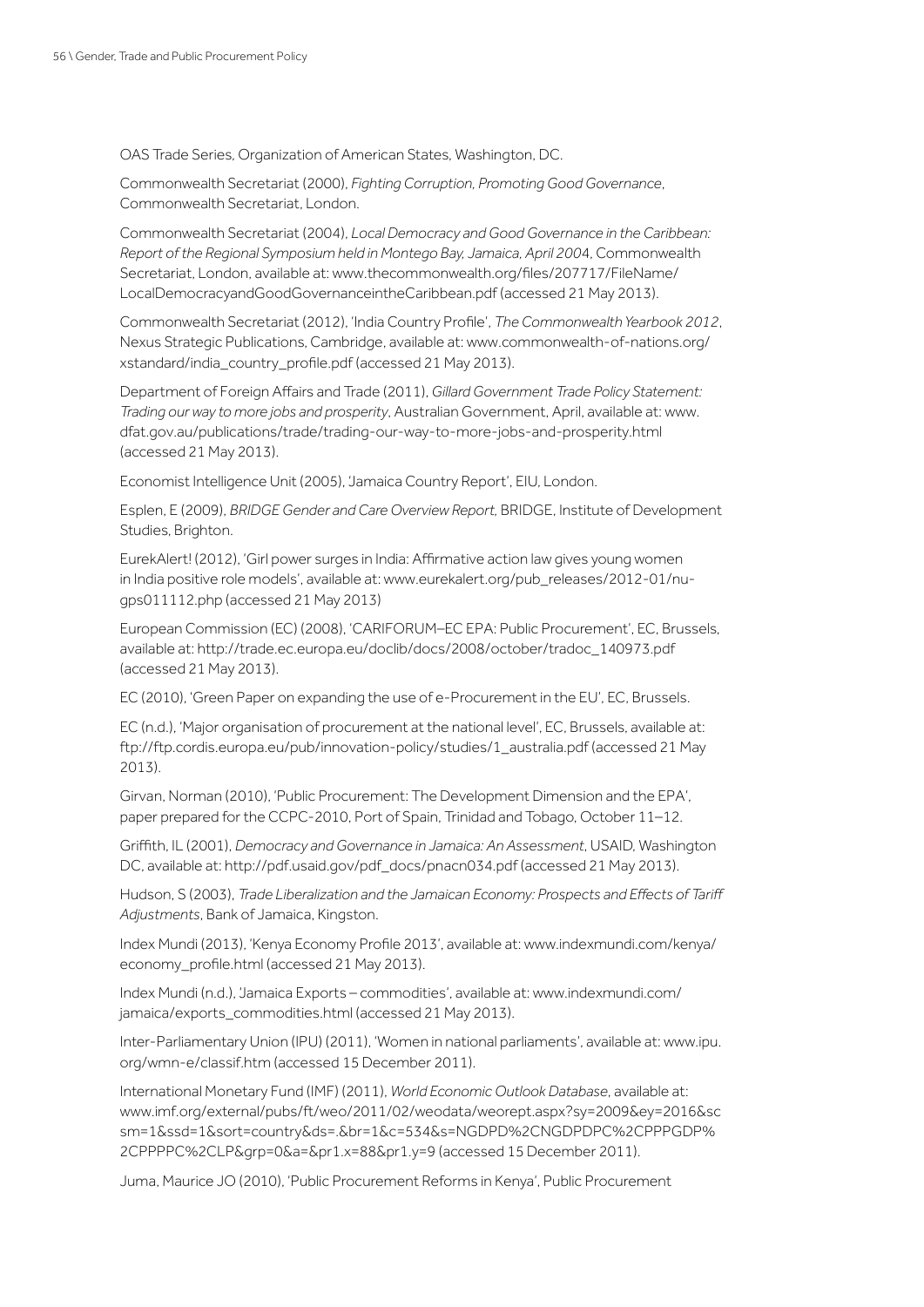Oversight Authority: Transforming Procurement, OECD/DAC, Nairobi.

Kachwaha, S (2009), 'India: Public Procurement – India', mondaq, available at: www.mondaq. com/article.asp?articleid=80200 (accessed 21 May 2013).

Kavitha, N and A Ramachandran (2007), *Overview of Microfinance for Women in India,* available at: www.indianmba.com/Faculty\_Column/FC558/fc558.html (accessed 21 May 2013).

KPMG (2011a), *Bribery and Corruption Survey: Impact on Economy and Business Environment,*  KPMG, India, available at: www.kpmg.com/global/en/issuesandinsights/articlespublications/ pages/bribery-corruption.aspx (accessed 21 May 2013).

KPMG (2011b), *Global Anti-Bribery and Corruption Survey 2011*, KPMG, India, available at: www.kpmg.com/UK/en/IssuesAndInsights/ArticlesPublications/Documents/PDF/ Advisory/23816NSS\_Global\_ABC\_Survey.PDF (accessed 21 May 2013).

Library of Congress – Federal Research Division (2005*), Country Profile: Australia*, available at: http://lcweb2.loc.gov/frd/cs/profiles/Australia.pdf (accessed 21 May 2013).

McCrudden, C (2004), 'Using public procurement to achieve social outcomes', *Natural Resources Forum,* 28, 257–267, available at: www.edf.org.uk/publications/ ChrisMcCruddenPaper.pdf (accessed 21 May 2013).

Migai Akech, JM (2005), 'Development Partners and Governance of Public Procurement in Kenya: Enhancing Democracy in the Administration of Aid', paper prepared for Global Administrative Law: National and International Accountability Mechanisms for Global Regulatory Governance Conference, New York University, New York, April 22–23.

Ministry of Finance (n.d.), *Manual on Policies and Procedures on Purchase of Goods*, Government of India, available at: http://finmin.nic.in/the\_ministry/dept\_expenditure/GFRS/ MPProc4ProGod.pdf (accessed 7 May 2013).

Ministry of Home Affairs (2011), 'Provisional Population Totals : India : Census 2011', Government of India, available at: www.censusindia.gov.in/2011-prov-results/indiaatglance. html (accessed 21 May 2013).

Ministry of Trade (2009), 'National Trade Policy: Efficient Globally Competitive Economy,' Republic of Kenya, April.

Ministry of Women and Child Development (2001), *National Policy for the Empowerment of Women (2001)*, Government of India, available at: http://wcd.nic.in/empwomen.htm (accessed 21 May 2013).

Ministry of Women and Child Development (2007), *Gender Budgeting Handbook for Government of India Ministries and Departments*, Government of India, available at: http://wcd. nic.in/gbhb/Link%20hand%20pdf/Gender%20Budgeting%20Hand%20Book.pdf (accessed 21 May 2013).

Neuman, L (ed.) (2002), *Fostering Transparency and preventing Corruption in Jamaica*, The Carter Centre, Atlanta.

Office of Development Commissioner (MSME), Ministry of Micro, Small & Medium Enterprises (n.d.), 'Government Purchase and Price Preference Policy for Micro & Small Enterprises', Government of India, available at: www.dcmsme.gov.in/schemes/ Purchase&PricePreferencePolicy.htm (accessed 21 May 2013).

Organisation for Economic Co-operation and Development (OECD) (1998), *Women Entrepreneurs in Small and Medium Enterprises*, OECD, Paris.

OECD (2011), *OECD Economic Surveys: India 2011*, OECD, Paris.

OECD/DAC and World Bank (2003), *Strengthening Procurement Capacities in Developing*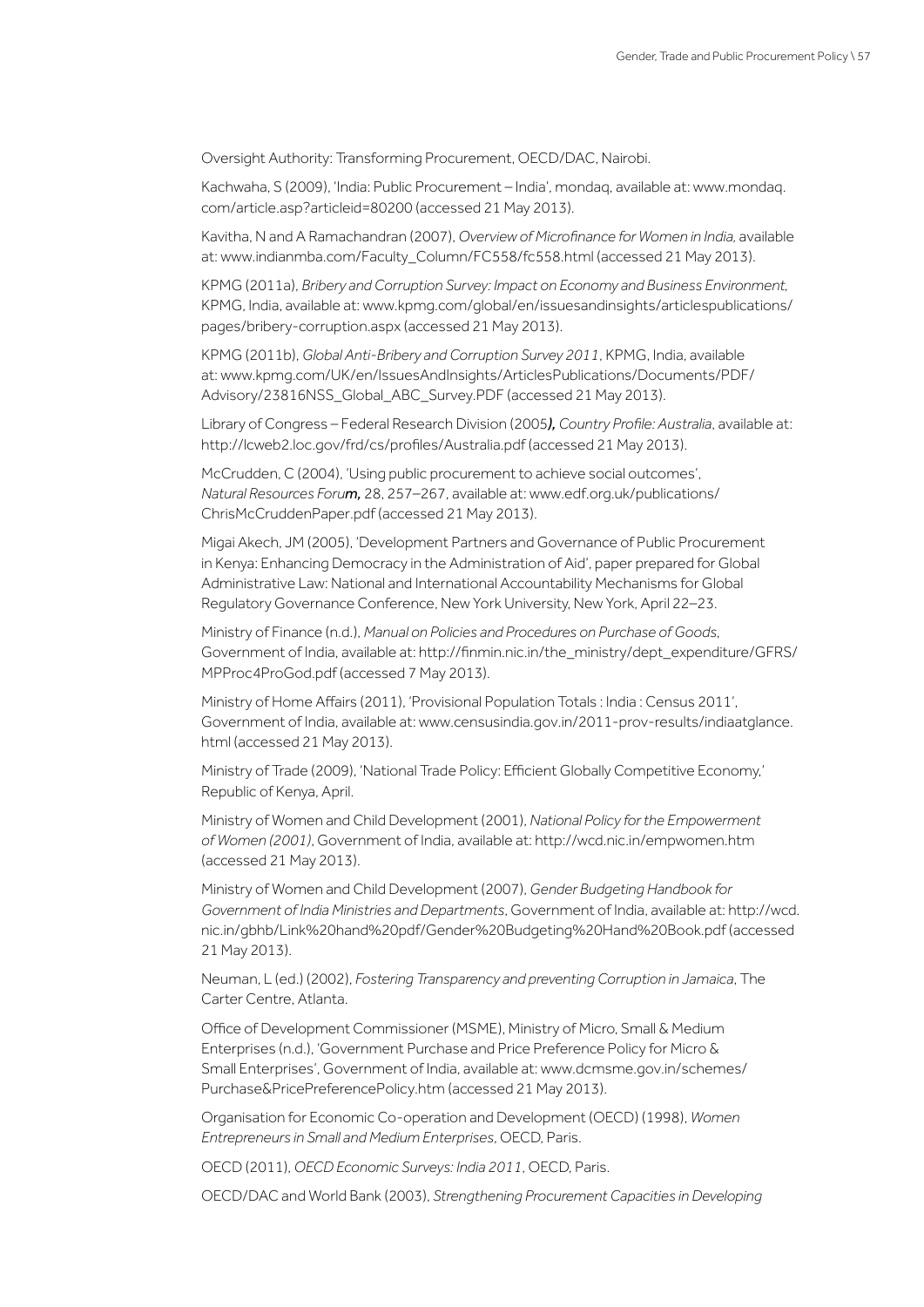*Countries*, Roundtable Proceedings, OECD/DAC and World Bank, Paris.

OECD/DAC and World Bank (2005), *Strengthening Procurement Capacities in Developing Countries*, Vol 3 of *Harmonising Donor Practices for Effective Aid Delivery*, OECD/DAC, World Bank, Paris.

Price Waterhouse Cooper (PwC) (2013), *A brief overview of the agricultural sector in Kenya*, available at: www.pwc.com/ke/en/industries/agriculture.jhtml (accessed 21 May 2013).

Rastell, S (2012), 'World Bank Cuts Global Growth Forecast as Euro Region Contracts', *Bloomberg*, 18 January, available at: www.bloomberg.com/news/2012-01-18/world-bankcuts-global-growth-outlook-as-europe-threatens-emerging-markets.html (accessed 21 May 2013).

Kumar, V (2011), 'Constitution Amendment Bill defeated; Lokpal Bill passed', *The Hindu*, 27 December, available at: www.thehindu.com/news/national/article2752837.ece (accessed 21 May 2013).

Republic of Kenya (2005), 'The Public Procurement and Disposal Act, 2005', *Kenya Gazette Supplement Acts, 2005*, available at: www.ppoa.go.ke/downloads/The%20Act/public\_ procurement\_and\_disposal\_act\_2005.pdf (accessed 21 May 2013).

Sengupta, R (2011), 'Services Trade Liberalisation and Gender Concerns in the Indian Context', *HBF-TWN Trade and Gender Briefs*. August, available at: www.boell-india.org/ downloads/Services\_Gender\_Brief\_Draft\_9\_Aug\_final\_1.pdf (accessed 18 December 2011).

Standford Graduate School of Business (2004), *Microlending: An Anti-Poverty Success Story*, 1 May, available at: www.gsb.stanford.edu/news/headlines/2004globalconf\_khosla.shtml (accessed 21 May 2013).

Sullivan, MP (2006) 'Jamaica: Political and Economic Conditions and U.S. Relations', CRS Report for Congress, Congressional Research Service, Washington, DC.

Trading Economics (n.d.), 'Australia GDP', available at www.tradingeconomics.com/australia/ gdp (accessed 21 May 2013).

United Nations Environment Programme (UNEP) (2009), *Capacity Building for Sustainable Public Procurement*, UNEP, January, available at: www.unep.fr/scp/marrakech/pdf/SP2pager\_ eu.pdf (accessed 21 May 2013).

UNAIDS (2004), *Report on the Global HIV/AIDS Epidemic,* UNAIDS, Geneva.

UNCTAD (2004), *Trade and Gender: Opportunities and Challenges for Developing Countries*, UNCTAD, New York and Geneva, available at: http://unctad.org/en/Docs/edm20042\_en.pdf (accessed 21 May 2013).

UNCTAD (2004), *Trade and Gender: Opportunities and Challenges for Developing Countries*, UNCTAD, New York and Geneva, available at: http://unctad.org/en/Docs/edm20042\_en.pdf (accessed 21 May 2013).

UNDP (2003), *Making Global Trade Work for People*, Earthscan Publications Ltd, London.

United Nations Economic and Social Commission for Asia and the Pacific (2002), *What is Good Governance?*, UNESCAP, available at: www.unescap.org/pdd/prs/ProjectActivities/ Ongoing/gg/governance.asp (accessed 21 May 2013).

United States Agency for International Development (USAID) (2010), *Gender Assessment USAID/India*, USAID, available at: www.healthpolicyinitiative.com/Publications/ Documents/1321\_1\_India\_GA\_Final\_acc.pdf (accessed 21 May 2013).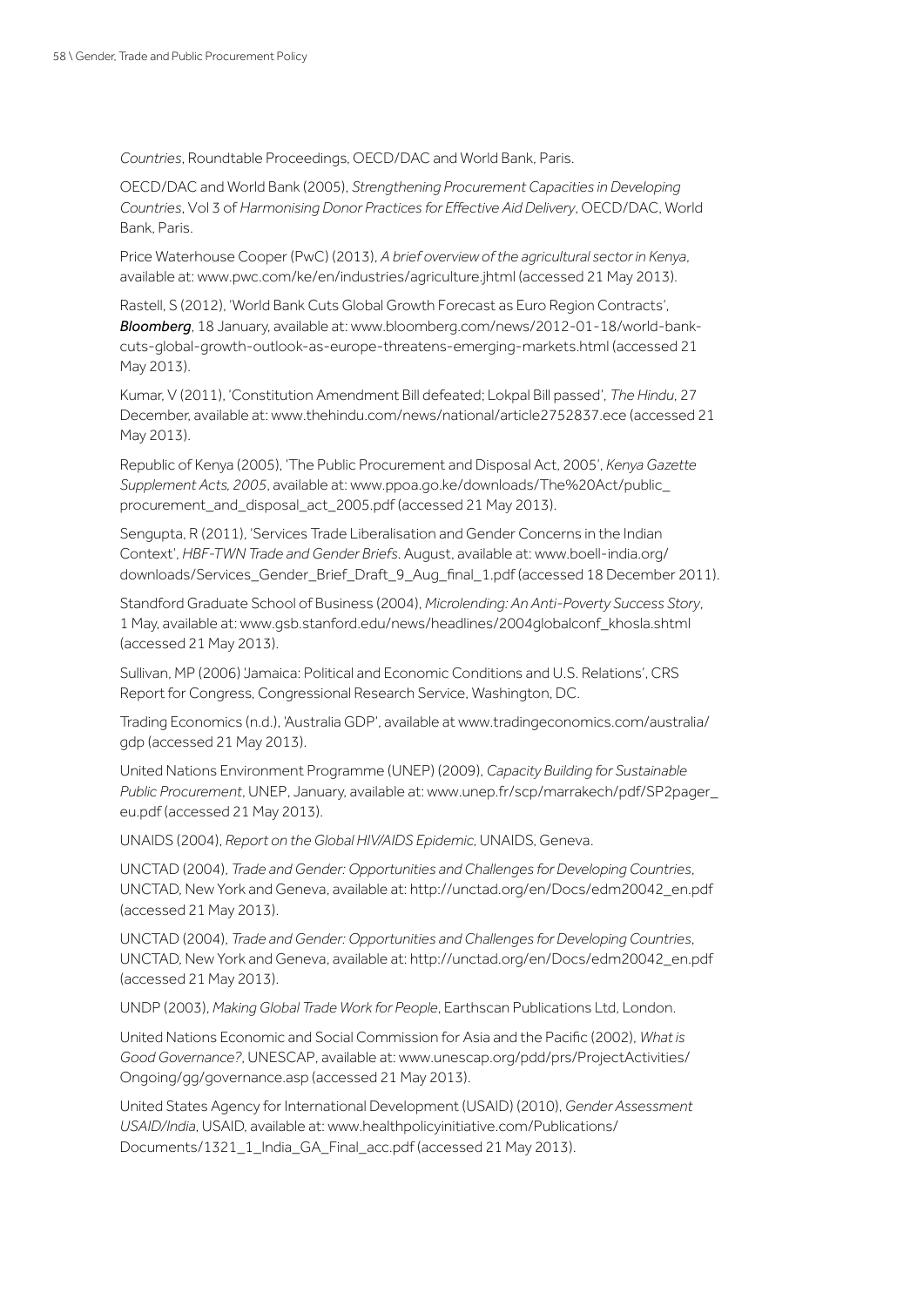US Department of State (2012), *'U.S. Relations With Australia'*, 24 October, available at: www. state.gov/r/pa/ei/bgn/2698.htm (accessed 21 May 2013).

Utz, C, S Pill and C Woodin (2011), 'Operating at best practice: Australia to establish a standard on gender bias in job evaluations', Association of Corporate Counsel, available at: www. lexology.com/library/detail.aspx?g=e1994a7f-19d9-4074-9860-4aaf9fa109be (accessed 21 May 2013).

World Bank (2004), 'The impact of international trade on gender equality', *PREMnotes*, No. 86, May.

World Bank (2010), 'World Trade Indicators 2009/10', World Bank, Washington, DC, available at: http://info.worldbank.org/etools/wti/1a.asp (accessed 21 May 2013).

World Bank (n.d.), 'India: Foreign Trade Policy', World Bank, Washington, DC, available at: http://web.worldbank.org/WBSITE/EXTERNAL/COUNTRIES/SOUTHASIAEXT/EXTSARREG TOPINTECOTRA/0,,contentMDK:20592520~menuPK:579454~pagePK:34004173~piPK:340 03707~theSitePK:579448,00.html (accessed 21 May 2013).

World Trade Organization (WTO) (2010), *Trade Policy Review Report by JAMAICA*, WTO Trade Policy Review Body, WT/TPR/G/242, 7 December.

WTO (2013), 'Government procurement', WTO, available at: www.wto.org/english/tratop\_e/ gproc\_e/gproc\_e.htm (accessed 21 May 2013).

Zeebiz.com (2012), 'Rich nations distorting global trade: BRICS', 28 March, available at http://zeenews.india.com/business/news/economy/rich-nations-distorting-global-tradebrics 44770.html (accessed 21 May 2013).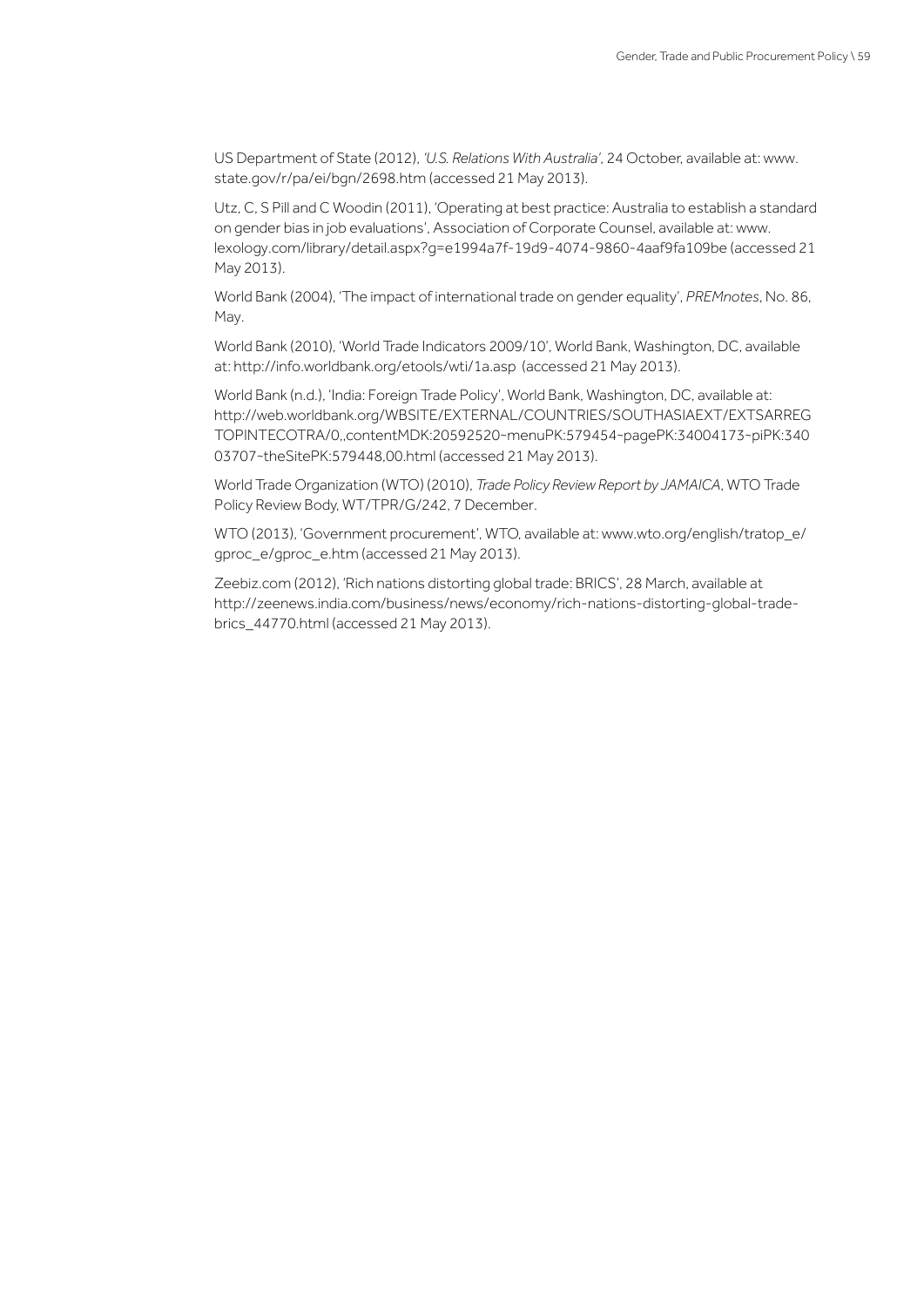60 \ Gender, Trade and Public Procurement Policy